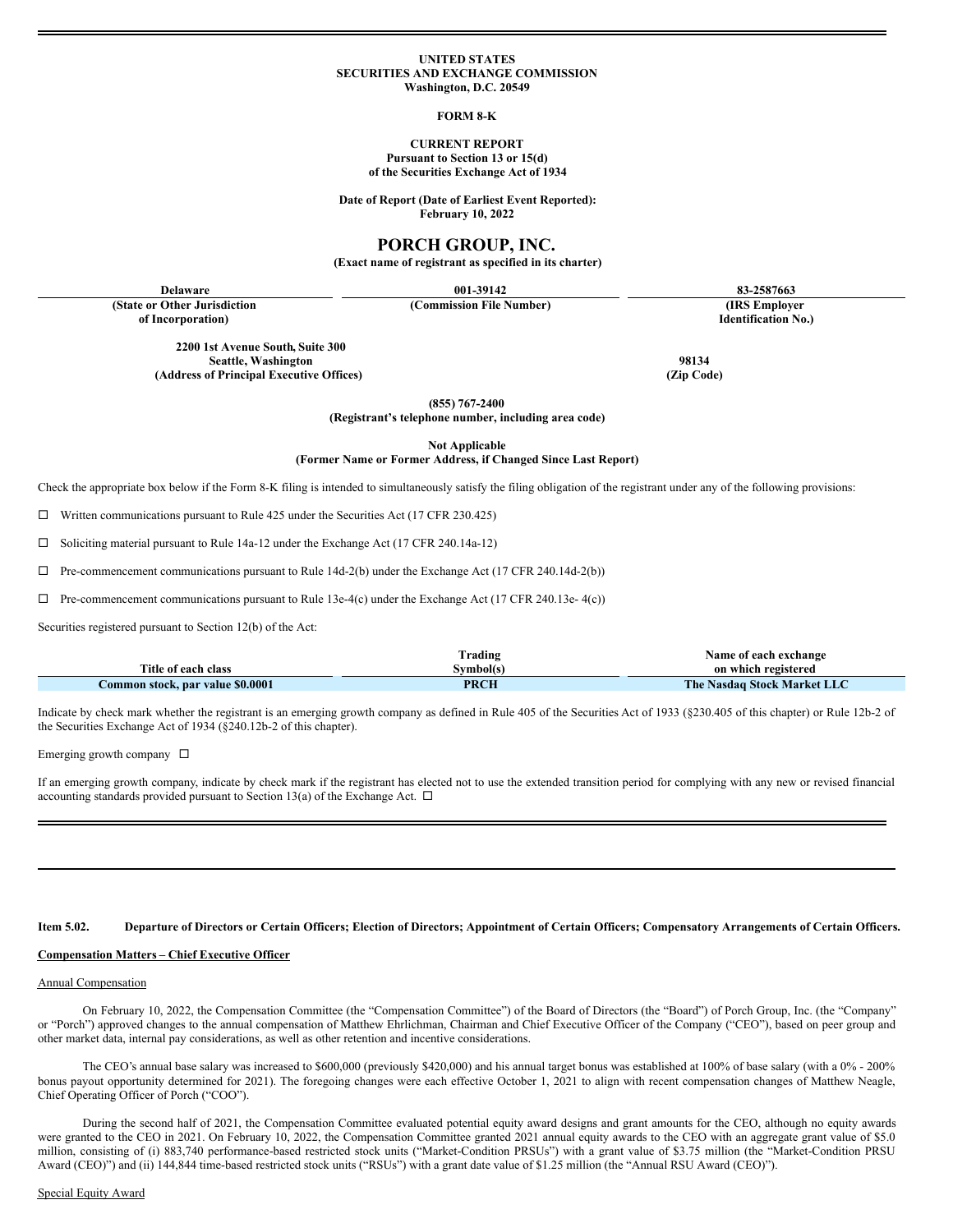As previously disclosed in the Company's Current Reports on Form 8-K, filed on September 10, 2021 and November 19, 2021, the Board previously approved an equity award pool for a special equity award program of RSUs for all Company employees on the payroll as of August 1, 2021, referred to as the "Together We Win Program." The Together We Win Program is designed to bridge the Company's transition from a private company compensation model to a public company compensation model and address retention and incentive objectives critical to the Company, and it is not intended to be a continuing part of the Company's annual compensation programs. T he Together We Win Program consists of RSU awards that vest ratably on a quarterly basis over a 36-month period.The initially approved equity award pool did not include the Company's executive officers. On November 16, 2021, the Compensation Committee granted a Together We Win RSU award to the COO, with a grant value of \$2.2 million.

On February 10, 2022, the Compensation Committee granted a Together We Win RSU award to the CEO, consisting of 695,249 RSUs with a grant value of \$6.0 million (the "TWW RSU Award (CEO)" and, together with the Annual RSU Award (CEO), the "RSU Awards (CEO)").

### Methodology to Calculate Equity Awards

The Market-Condition PRSUs and RSUs each have a minimum post-vesting holding period of three years from any applicable vesting date (the "Post-Vesting Holding Period"), which the Compensation Committee believes addresses long-term retention and supports alignment with long-term stockholder objectives. Under applicable accounting rules, the grant date fair value of the Market-Condition PRSUs and RSUs will reflect a discount for the Post-Vesting Holding Period.

The \$3.75 million grant value for the Market-Condition PRSU Award (CEO) was denominated in a number of Market-Condition PRSUs based on a Monte Carlo valuation (including the Post-Vesting Holding Period discount) in accordance with applicable accounting rules. The \$1.25 million and \$6.0 million grant values, respectively, for the RSU Awards (CEO) were denominated in a number of RSUs using the 30-trading day average closing price of the Company's stock on the business day prior to the grant date, which average closing price was then discounted for the Post-Vesting Holding Period (aligned with the discount used under applicable accounting rules).

### Vesting and Performance Conditions of Equity Awards

Each Market-Condition PRSU represents the right to receive, upon vesting and satisfaction of the performance conditions, one share of common stock of the Company. One-third of the Market-Condition PRSU Award (CEO) will be earned if, within 36 months following the grant date, the closing price of a share of the Company's common stock is greater than or equal to \$26.00, \$28.00 and \$30.00, respectively, over any 20 trading days within any 30-consecutive trading day period. One-third of the Market-Condition PRSU Award (CEO) is associated with the achievement of each stock price hurdle. Each Market-Condition PRSU will vest ratably on a quarterly basis on the first day of each quarter, beginning January 1, 2022, over a 30-month vesting period, beginning October 1, 2021, provided the CEO continues to serve as an employee of the Company through the applicable vesting date (subject to specified exceptions).

Each RSU represents the right to receive, upon vesting, one share of common stock of the Company. Each RSU will vest ratablyon a quarterly basis on the first day of each quarter, beginning January 1, 2022, over the applicable vesting period (30 months for the Annual RSU Award (CEO) and 36 months for the TWW RSU Award (CEO)), beginning October 1, 2021, provided the CEO continues to serve as an employee of the Company through the applicable vesting date (subject to specified exceptions).

The vesting dates were selected to align with the Together We Win program and the 2021 annual equity awards to the COO.

#### Additional Terms of Equity Awards

The Market-Condition PRSU Award (CEO) and the RSU Awards (CEO) were granted pursuant to the Porch Group, Inc. 2020 Stock Incentive Plan. The Market-Condition PRSU Award (CEO) and the RSU Awards (CEO) also provide that the CEO is subject to non-competition and non-solicitation requirements during and for 12 months after employment, as well as recoupment, confidentiality and non-disparagement requirements.

The foregoing descriptions of the Market-Condition PRSU Award (CEO) and RSU Awards (CEO) do not purport to be complete and are qualified in their entirety by reference to the Form of Performance-Based (Market-Condition) Restricted Stock Unit Award Agreement (CEO) and Form of Restricted Stock Unit Award Agreement (CEO), which are attached as Exhibits 10.1 and 10.2, respectively, to this report and incorporated by reference herein.

#### **Employment Agreements and Amendment to Offer Letter – Executive Officers**

On February 11, 2022, Porch entered into new employment agreements with each of the CEO (the "CEO Employment Agreement") and COO (the "COO Employment Agreement"), and the first amendment (the "CFO Offer Letter Amendment") to the offer letter, effective June 15, 2020 (the "CFO Offer Letter") with Martin Heimbigner, Chief Financial Officer of Porch (each, an "Executive"). A summary of the material terms of each of the CEO Employment Agreement, COO Employment Agreement and CFO Offer Letter Amendment is set forth below, and each is qualified in its entirety by reference to such agreements, copies of which are filed as Exhibits 10.3, 10.4 and 10.5, respectively, to this Current Report on Form 8-K and incorporated herein by reference.

### CEO and COO Employment Agreements

*Term:* Each agreement is for an initial term of 36 months and provides for automatic renewals for successive 12-month terms absent written notice from Porch or the Executive 60 days prior to the expiration of the then-current term. Executive is an at-will employee and either party may terminate Executive's employment and the agreement at any time, with or without cause.

*Compensation:* Executive will receive an annual base salary of \$400,000 (Neagle) or \$600,000 (Ehrlichman) and has a target bonus of 100% of base salary, subject to changes from time to time in the discretion of the Company's Board of Directors (the "Board"). Executive is eligible for an annual bonus.

*Severance; Equity Acceleration:* Upon a termination of Executive's employment by Porch without cause (and other than by reason of death or disability), or his resignation for good reason (each, a "Non-Change in Control Termination"), subject to the execution and non-revocation of a general release and compliance with the restrictive covenants described below, Executive will be entitled to accrued obligations and (i) base salary continuation for 12 months and his target bonus, each paid on a pro rata basis over 12 months subsequent to the termination date (the "Severance Period"), subject to offset due to other employment, and (ii) during the Severance Period (but ceasing once equivalent employer-paid coverage is otherwise available to him), Executive will be entitled to monthly payments necessary to cover the premiums for continued coverage for him and his dependents under Porch's plans through COBRA.

Upon a Non-Change in Control Termination, (i) any outstanding performance-based equity awards will remain outstanding, which may be earned during the performance period and will vest in accordance with the specified vesting schedule (excluding any requirement for continued employment), (ii) any outstanding time-vesting equity awards that would have vested through the first anniversary of the termination date will vest on the termination date, and (iii) any vested options may be exercised for the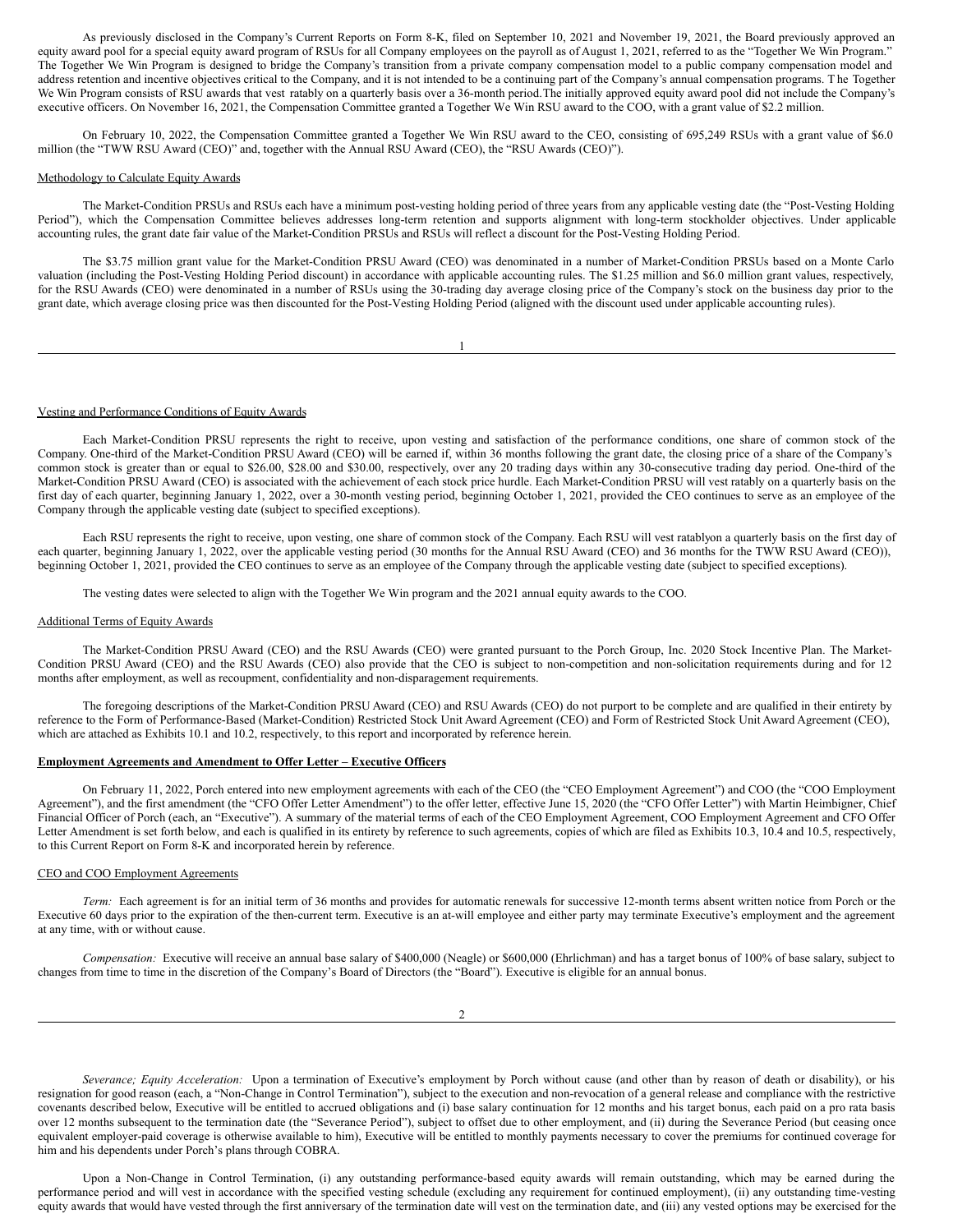lesser of 12 months and the expiration date. Upon termination due to death or disability, any vested options may be exercised for the lesser of one year and the expiration date. Upon any other termination except cause, any vested options may be exercised for the lesser of 90 days and the expiration date.

Each agreement provides for double-trigger equity acceleration in the event of a change in control. Upon a change in control, existing equity awards will continue based on specified terms, provided (i) any unearned performance-based equity awards will be treated as restricted stock units and vest 12 months from the closing date and (ii) all outstanding equity awards will be accelerated in full and paid upon a change in control if such awards are not assumed by the surviving entity on a reasonably equivalent basis. Upon a termination of Executive's employment by Porch without cause (and other than by reason of death or disability), or Executive's resignation for good reason, in each case within 12 months following a change in control (each, a "Change in Control Termination"), (i) any outstanding equity awards will be fully earned and vested and (ii) any vested options may be exercised for the lesser of one year and the expiration date. Also, following a change in control, (x) upon termination due to death or disability, any vested options may be exercised for the lesser of one year and the expiration date, and (y) upon any other termination except cause, any vested options may be exercised for the lesser of 90 days and the expiration date.

*Restrictive Covenants:* During the term of employment and for 12 months (COO) or 18 months (CEO) thereafter (subject to a longer period if due to breach), Executive is bound by a covenant not to compete with Porch, a covenant not to solicit Porch's employees, customers or business partners and a covenant not to hire Porch's employees or induce them to terminate employment with Porch. In addition, Executive has agreed not to use or disclose any confidential information of Porch, subject to customary exceptions, and to be bound by customary covenants relating to proprietary rights and the related assignment of such rights.

### CFO Offer Letter Amendment

*Bonus Compensation:* The amendment provides that Executive is eligible for a special discretionary bonus of up to \$100,000 related to the completion of the 2021 financial audit and related controls assessment process to the satisfaction of the Board. Under the CFO Offer Letter, Executive also is eligible for a discretionary bonus and other previously disclosed opportunities.

*Severance:* The amendment provides that the base salary due as severance upon specified severance events will be paid in a lump sum (in lieu of being paid over six months in accordance with the CFO Offer Letter).

*Equity Acceleration:* Upon any termination of Executive's employment, subject to a six-month transition period at Executive's existing pay rate (or earlier death or long-term disability during such transition period) prior to the effectiveness of such termination, Executive's nonqualified stock option awards that were issued pursuant to the CFO Offer Letter that are outstanding on the termination date and that would have vested through the six-month anniversary of the termination date (or an equivalent cash value if there are not sufficient unvested stock options) will vest upon such termination date and be exercisable for 90 days following vesting.

| ۰,<br>I<br>×<br>۰. |  |
|--------------------|--|

#### **Item 9.01 Financial Statements and Exhibits.**

(d) Exhibits:

| <b>Exhibit Number</b><br>$10.1*$ | <b>Description</b><br>Form of Performance-Based (Market-Condition) Restricted Stock Unit Award Agreement (CEO)  |
|----------------------------------|-----------------------------------------------------------------------------------------------------------------|
| $10.2*$                          | Form of Restricted Stock Unit Award Agreement (CEO)                                                             |
| $10.3*$                          | Employment Agreement, by and between Porch Group, Inc. and Matthew Ehrlichman, dated February 11, 2022          |
| $10.4*$                          | Employment Agreement, by and between Porch Group, Inc. and Matthew Neagle, dated February 11, 2022              |
| $10.5*$                          | First Amendment to Offer Letter, by and between Porch Group, Inc. and Marty Heimbigner, dated February 11, 2022 |
| 104                              | Cover Page Interactive Data File (embedded within the Inline XBRL document)                                     |

Management contract or compensatory plan or arrangement.

4

# **SIGNATURES**

Pursuant to the requirements of the Securities Exchange Act of 1934, the registrant has duly caused this report to be signed on its behalf by the undersigned hereunto duly authorized.

# **PORCH GROUP, INC.**

By: /s/ Matthew Cullen

Name: Matthew Cullen Title: General Counsel, Secretary

Date: February 11, 2022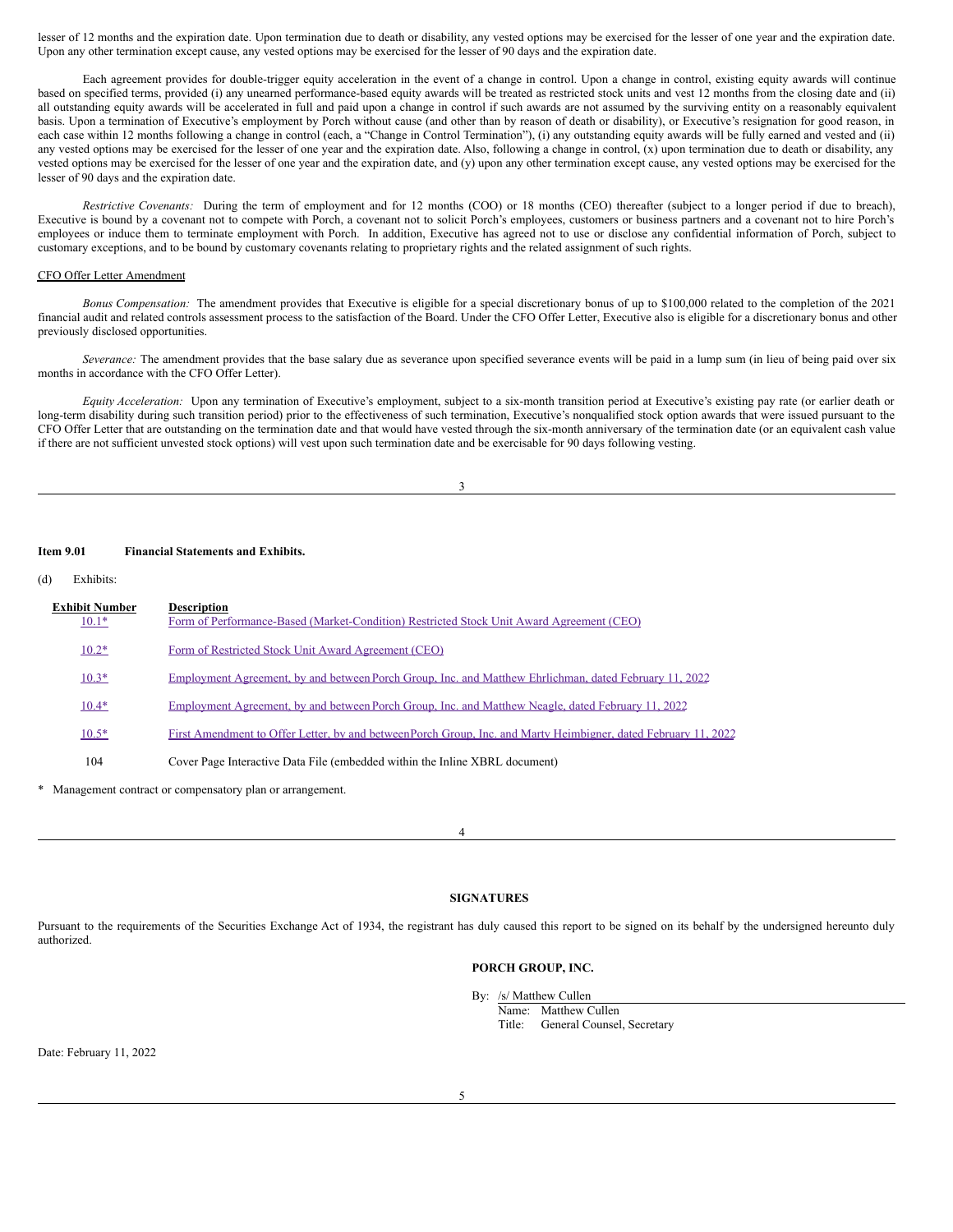### **PORCH GROUP, INC. 2020 STOCK INCENTIVE PLAN Performance-Based Restricted Stock Unit Award Notice**

You, the holder named below (the "Holder") have been awarded a performance-based restricted stock unit ("PRSU") award from Porch Group, Inc., a Delaware corporation (the "Company") pursuant to the terms and conditions of the Porch Group, Inc. 2020 Stock Incentive Plan (the 'Plan") and the Performance-Based Restricted Stock Unit Award Agreement (the "PRSU Agreement", and together with this Award Notice, the "Agreement"). Copies of the Plan and the PRSU Agreement are attached hereto. Capitalized terms not defined herein shall have the meanings specified in the Plan or the Agreement.

| Name of Holder:              |                                                                                                                                                                                                                                                                                                                                                                                                                                                                                                                                                                                                                                                                                                                                                                          |
|------------------------------|--------------------------------------------------------------------------------------------------------------------------------------------------------------------------------------------------------------------------------------------------------------------------------------------------------------------------------------------------------------------------------------------------------------------------------------------------------------------------------------------------------------------------------------------------------------------------------------------------------------------------------------------------------------------------------------------------------------------------------------------------------------------------|
| Grant Date:                  |                                                                                                                                                                                                                                                                                                                                                                                                                                                                                                                                                                                                                                                                                                                                                                          |
| Vesting Commencement Date:   |                                                                                                                                                                                                                                                                                                                                                                                                                                                                                                                                                                                                                                                                                                                                                                          |
| PRSUs Granted:               | PRSUs, subject to adjustment as provided in Section 7.2 of the PRSU Agreement.                                                                                                                                                                                                                                                                                                                                                                                                                                                                                                                                                                                                                                                                                           |
| Earned/Vesting Schedule:     | Except as otherwise provided in the Plan, the Agreement or any Related Agreement, the PRSUs shall be earned as follows:                                                                                                                                                                                                                                                                                                                                                                                                                                                                                                                                                                                                                                                  |
|                              | of the PRSUs will be earned upon the Closing Price of a share of Common Stock equaling \$<br>One-third<br>or greater over any<br>(a)<br>20 Trading Days within any 30 consecutive Trading Day period during the Achievement Period;                                                                                                                                                                                                                                                                                                                                                                                                                                                                                                                                      |
|                              | of the PRSUs will be earned (i) upon the Closing Price of a share of Common Stock equaling \$<br>One-third<br>or greater over<br>(b)<br>any twenty (20) Trading Days within any thirty (30) consecutive Trading Day period during the Achievement Period; and                                                                                                                                                                                                                                                                                                                                                                                                                                                                                                            |
|                              | of the PRSUs will be earned (i) upon the Closing Price of a share of Common Stock equaling \$<br>One-third<br>or greater over<br>(c)<br>any twenty (20) Trading Days within any thirty (30) consecutive Trading Day period during the Achievement Period;                                                                                                                                                                                                                                                                                                                                                                                                                                                                                                                |
|                              | The Award shall vest<br>beginning on the Vesting Commencement Date (with any fractional PRSUs being<br>vested in the final quarter of vesting of the award) (each, a "Vesting Date"); provided that if the Holder is, and has been, continuously<br>(except for any absence for vacation, leave, etc. in accordance with the Company's or its Subsidiaries' policies): (x) employed by the<br>Company or any of its Subsidiaries; (y) serving as a Non-Employee Director; or (z) providing services to the Company or any of its<br>Subsidiaries as an advisor or consultant, in each case, from the Grant Date through and including the applicable Vesting Date.<br>Earned and vested PRSUs shall be settled in accordance with Section 4 of the PRSU Award Agreement. |
| Post-Vesting Holding Period: | See Section 6.1(b) of the PRSU Agreement.                                                                                                                                                                                                                                                                                                                                                                                                                                                                                                                                                                                                                                                                                                                                |
| Definitions:                 | "Achievement Period" means the period commencing on the Grant Date and ending on<br>(immediately following any<br>vesting on such date).                                                                                                                                                                                                                                                                                                                                                                                                                                                                                                                                                                                                                                 |
|                              | "Closing Price" means, on any day of determination, the closing price on Nasdaq (or other national securities exchange on which the<br>Common Stock is then listed) for a share of Common Stock.                                                                                                                                                                                                                                                                                                                                                                                                                                                                                                                                                                         |
|                              | "Trading Day" means any day on which the shares of Common Stock are actually traded on Nasdaq (or other national securities<br>exchange on which the Common Stock is then listed).                                                                                                                                                                                                                                                                                                                                                                                                                                                                                                                                                                                       |
|                              |                                                                                                                                                                                                                                                                                                                                                                                                                                                                                                                                                                                                                                                                                                                                                                          |
|                              |                                                                                                                                                                                                                                                                                                                                                                                                                                                                                                                                                                                                                                                                                                                                                                          |

This Award Notice may be executed by facsimile or electronic means (including, without limitation, PDF or, for Holder, by electronically accepting it on the Company's thirdparty stock plan administrator's platform) and in one or more counterparts, each of which shall be considered an original instrument, but all of which together shall constitute one and the same agreement, and shall become binding when one or more counterparts have been signed by each of the parties hereto and delivered to the other party hereto.

1

| PORCH GROUP, INC. |  |
|-------------------|--|
|                   |  |

| $\mathbf{p}_{\mathbf{v}}$ |  |
|---------------------------|--|
| Name:                     |  |
| Title:                    |  |
|                           |  |

#### Acknowledgment, Acceptance and Agreement:

By executing below and returning this Award Notice to Porch Group, Inc. or electronically accepting it on the Company's third-party stock plan administrator's platform (which must be performed within 30 days from the Grant Date for this Agreement to be effective), I hereby acknowledge receipt of the Agreement and the Plan, accept the PRSUs granted to me, agree to be bound by the terms and conditions of the Agreement and the Plan and acknowledge that my agreement to the covenants set forth in Section 5 and Attachment A of the PRSU Agreement is a material inducement to the Company in granting me the PRSUs.

HOLDER

By: Name: Title:

[Signature page to Performance-Based Restricted Stock Unit Award Notice]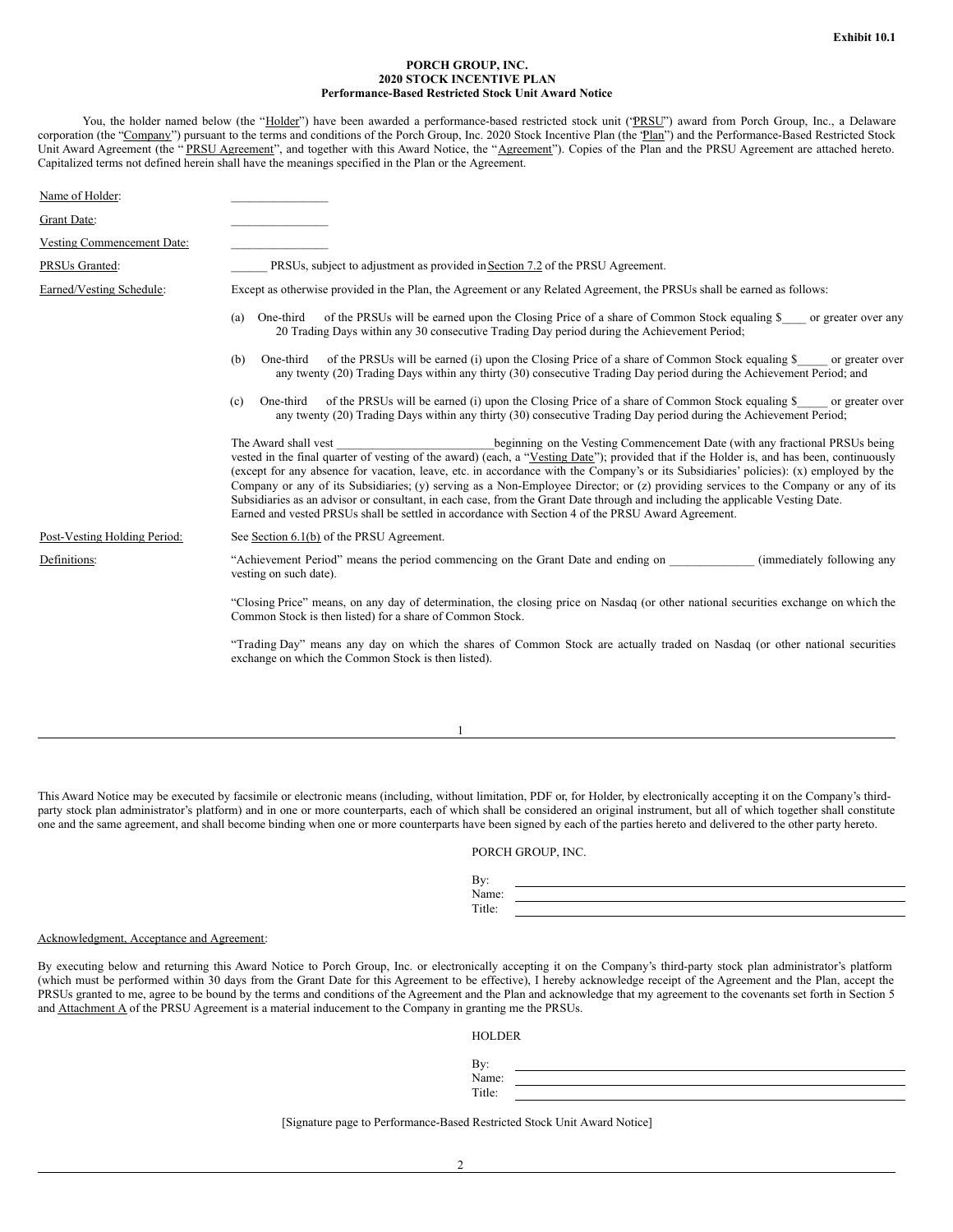#### **PORCH GROUP, INC. 2020 STOCK INCENTIVE PLAN Performance-Based Restricted Stock Unit Award Agreement**

Porch Group, Inc., a Delaware corporation (the "Company", which term shall include any other successor in interest to the Company, if applicable), hereby grants to the individual (the "Holder") named in the award notice attached hereto (the "Award Notice") as of the grant date set forth in the Award Notice (the "Grant Date"), pursuant to the provisions of the Porch Group, Inc. 2020 Stock Incentive Plan (the "Plan"), a performance-based restricted stock unit award (the "Award") with respect to the number of performance-based restricted stock units ("PRSUs") set forth in the Award Notice, upon and subject to the restrictions, terms and conditions set forth below in this Performance-Based Restricted Stock Unit Award Agreement (the "PRSU Agreement", and together with this Award Notice, the "Agreement"), in the Award Notice and in the Plan. Capitalized terms not defined herein shall have the meanings specified in the Plan.

1. Award Subject to Acceptance of Agreement. The Award shall be null and void unless the Holder accepts this Agreement by executing the Award Notice in the space provided therefor and returning the Award Notice to the Company or electronically accepting this Agreement on the Company's third-party stock plan administrator's platform (which must be performed within 30 days from the Grant Date for this Agreement to be effective). The Holder also hereby agrees to abide by all administrative procedures established by the Company or its stock plan administrator.

2. Rights as a Stockholder. Except as otherwise provided in this Agreement, until and if shares of Common Stock are issued in settlement of earned and vested PRSUs, the Holder shall not have any rights of a stockholder (including voting and dividend rights) in respect of the Common Stock underlying the PRSUs.

3. Vesting.

3.1 Vesting Conditions. Except as otherwise provided in any written employment, offer letter, severance, change in control, or similar agreement between the Company or any of its Subsidiaries and Holder that is effective as of the applicable event (each, a "Related Agreement"), the Award shall be earned and vest in accordance with the Vesting Schedule set forth in the Award Notice.

3.2 Termination of Employment. The earning and/or vesting of unvested PRSUs under this Section 3.2 or Section 3.3(a) hereof is conditioned upon the Holder signing and delivering to the Company, and there becoming irrevocable, within 60 days after the date of such employment termination, a general release of claims (in form and substance reasonably acceptable to the Company) by which the Holder releases the Company, its Subsidiaries and their affiliated entities and individuals from any and all claims, including claims arising from the Holder's employment by, and termination of employment with, the Company and/or any of its Subsidiaries, in consideration for the receipt and earning and/or vesting of the PRSUs. Any PRSUs that would have otherwise earned and/or vested under this Section 3.2 or Section 3.3(a) hereof shall be forfeited if the general release does not become effective and irrevocable on or before the 60th day following the Holder's termination of employment.

1

(a) Termination without Cause or for Good Reason. If the Holder's employment with the Company or any Subsidiary terminates by reason of the Company's termination of the Holder's employment without Cause or as a result of the Holder's resignation for Good Reason prior to the end of the Achievement Period, then the Award will remain outstanding and vest when it is earned in accordance with the Vesting Schedule set forth in the Award Notice excluding the proviso requiring continued employment or service during the Achievement Period and shall be settled pursuant to Section 4 hereof; provided that such vesting date shall be no earlier than the 61<sup>st</sup> day following the Holder's termination of employment.

(1) "Cause" shall have the meaning set forth in any Related Agreement or, if no such Related Agreement defines such term, "Cause" shall mean: (v) the Holder's conviction or plea of no contest to a felony; (w) the Holder's willful malfeasance or gross misconduct in connection with the Holder's employment; (x) a substantial, willful and continual refusal by the Holder to perform the duties, responsibilities or obligations assigned to the Holder by the Company or applicable Subsidiary, following receipt of written notice of such deficiency from the Company or applicable Subsidiary; (y) the Holder's material failure to fully cooperate with a regulatory investigation involving the Company or any of its Subsidiaries or affiliates; or (z) any one or more acts by the Holder of dishonesty, theft, larceny, embezzlement or fraud from or with respect to the Company or any Subsidiary or affiliate.

(2) "Good Reason" shall have the meaning set forth in any Related Agreement or, if no such Related Agreement defines such term, "Good Reason" shall mean the occurrence of any of the following events, without the Holder's written consent: (i) material diminution in the Holder's base salary or annual target incentive opportunity (unless the base salary or annual target incentive opportunity, as applicable, is similarly reduced for other employees of a similar level of authority or title); (ii) material diminution in the Holder's authority or duties; (iii) a requirement by the Company or applicable Subsidiary that the Holder be based more than 50 miles from the Holder's office location as of the date of this Agreement (or from such other office to which the Holder later agrees to move), excluding any new location closer to the Holder's residence, any temporary assignment, and ordinary business travel; or (iv) material breach by the Company or applicable Subsidiary of any provision of this Agreement or any Related Agreement entered into with the Holder. Notwithstanding the foregoing, none of the events described above shall constitute Good Reason unless the Holder first provides the Company or applicable Subsidiary with written notice of the event within 30 days of the event's occurrence and a period of 30 days from such notice to cure such event, and further provided that the Holder must terminate employment within 60 days following the end of the cure period.

(b) Other Termination. Except as provided in Section 3.2(a) or Section 3.3 hereof, if the Holder's employment with the Company or any Subsidiary terminates for any reason, then the portion of the Award that was not earned and vested immediately prior to such termination of employment shall be immediately forfeited by the Holder and cancelled by the Company.

2

3.3 Change in Control. Except as otherwise provided in any Related Agreement, in the event of a Change in Control (with definitions of "Cause" and "Good Reason" to be amended by substituting the Company with the surviving entity or other successor in interest to the Company) and:

(a) the Award is assumed or reasonably substituted on an equitable basis to the Holder by the surviving entity or other successor in interest to the Company as of the Change in Control, any earned portion of the Award (in which the stock price hurdles set forth in the Vesting Schedule were achieved, including the Change in Control date based on the Fair Market Value of each share of Common Stock sold in such Change in Control) will remain issued and outstanding as restricted stock units ("RSUs"), subject to a vesting period commencing on the closing date of such Change in Control (the 'Closing Date'') and ending on the earlier of (a) the one-year anniversary of the Closing Date or (b) the 61st day following such date the Holder's employment is terminated without Cause or the Holder resigns the Holder's employment for Good Reason. If the Holder's employment is terminated prior to the one-year anniversary of the Closing Date for any reason other than as set forth in clause (b), then the full Award shall be immediately forfeited by the Holder and cancelled by the Company or the surviving entity or other successor in interest to the Company.

(b) the Award is not assumed or reasonably substituted on an equitable basis to the Holder by the surviving entity or other successor in interest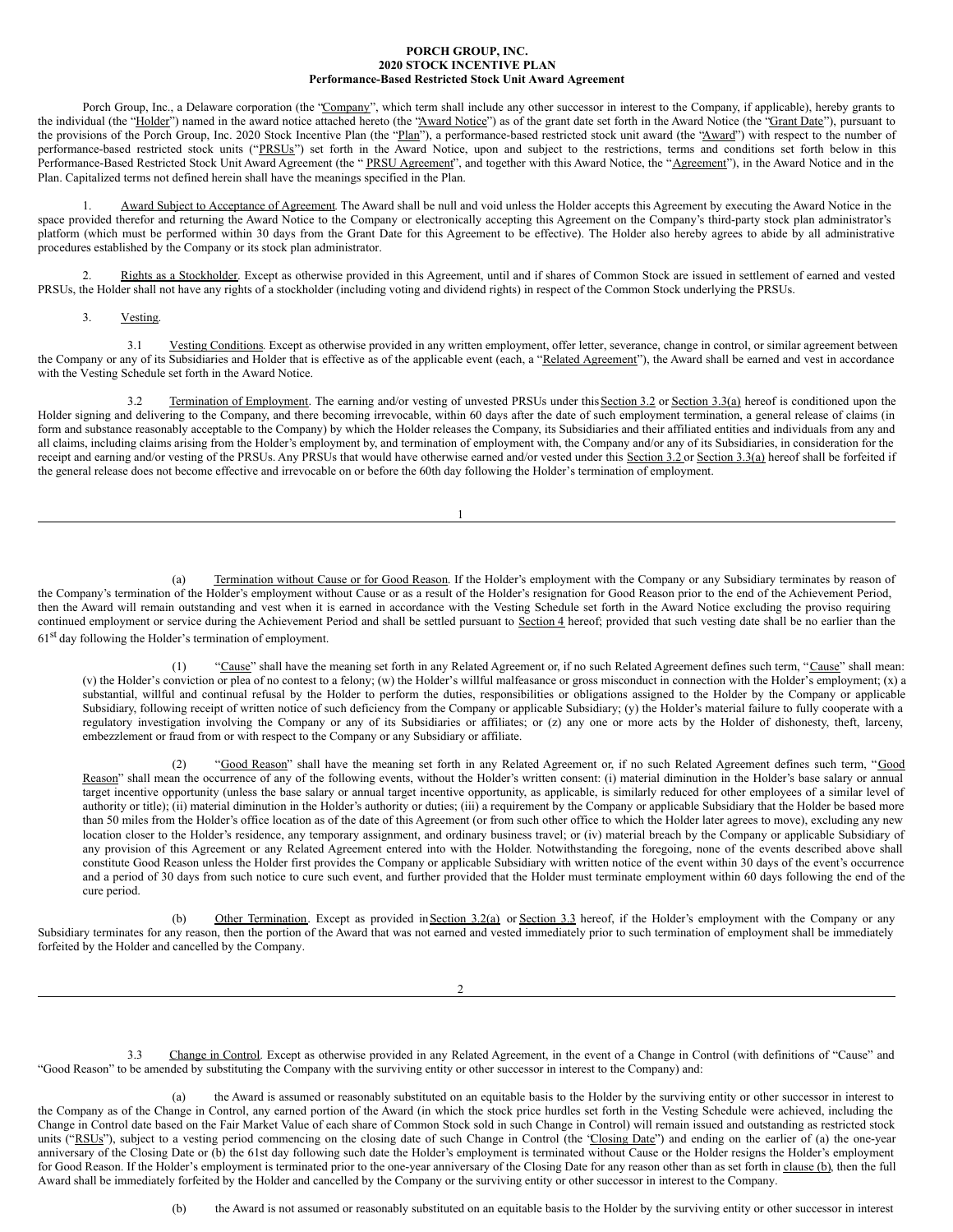to the Company as of the Change in Control, the Award shall fully be earned and vest immediately prior to the consummation of such Change in Control and the Holder shall receive a cash payment, at closing of the of the Change in Control transaction, for each earned and vested PRSU equal to the acquisition price per share of Common Stock, less any withholding taxes thereon (as described in Section 7.1 hereof).

Settlement of PRSUs. Subject to the withholding tax provisions of Section 7.1 hereof, within 45 days after the date upon which a PRSU becomes earned and vested in accordance with the terms of the Agreement, the Company shall issue to the vested Holder one share of Common Stock per each vested PRSU; provided, however, if earned PRSUs vest in accordance with Section 3.3(a) hereof, the Company (or a successor thereto) shall issue to the Holder such shares of Common Stock or common stock of the successor having approximately equivalent value (and references herein to Common Stock issued on vesting shall include such successor common stock, if applicable), or the cash equivalent of such shares of Common Stock or common stock if neither security is listed on a U.S. national securities exchange (including Nasdaq or the New York Stock Exchange).

Notwithstanding anything to the contrary herein, such shares of Common Stock or common stock of the successor shall not be delivered until immediately following the expiration of the Post-Vesting Holding Period (defined below). During the Post-Vesting Holding Period and after the PRSUs have been earned, the Company will either issue a stock certificate or certificates representing the Common Stock and register the certificate in the Holder's name, or make such other arrangements with its stock transfer agent to issue uncertificated interests, including in book-entry form. If a certificate is issued, it will be deposited with the Company, together with a stock power endorsed in blank by the Holder. A legend will be placed upon such certificate in the discretion of the Company. Subject to the other terms and conditions of this Award, upon the lapse of the Post-Vesting Holding Period applicable to the Common Stock (prior to cancelation and forfeiture), the Company will cause the certificate deposited with the Company to be reissued and delivered to the Holder without such legend. If a book entry is made, the Company will issue "stop transfer" instructions with respect to the Common Stock until the lapse of the Post-Vesting Holding Period applicable to such Common Stock (prior to cancelation and forfeiture).

3

Notwithstanding anything to the contrary herein, in the event that (i) the Holder is otherwise prohibited from selling Common Stock in the public market (including Nasdaq or other national securities exchange on which the Common Stock is then listed) when any Common Stock underlying the PRSUs are scheduled to be delivered on a settlement date (the "Original Settlement Date") due to (w) applicable law (including Section 6.2 hereof), (x) the rules related to a blackout period declared by the Company under an insider trading policy or similar policy, (y) any agreed to lock-up arrangement, or (z) other similar circumstance and (ii) the Company elects not to satisfy the Holder's tax withholding obligations by withholding Common Stock from the Holder's distribution, then such Common Stock shall not be delivered on such Original Settlement Date and shall instead be delivered, as applicable, on (x) the first business day of the next occurring open "window period" applicable to the Holder as determined by the Company, or (y) the next business day on which the Holder is not otherwise prohibited from selling Common Stock in such public market, but in no event later than March 15th of year following the year in which the PRSUs vest.

# 5. Compliance with Restrictive Covenants and Clawback.

5.1 Clawback of Proceeds. The Holder agrees to the restrictive covenants set forth onAttachment A (the "Restrictive Covenants"). If the Holder materially breaches or materially violates the Restrictive Covenants or any other agreement between the Holder and the Company or its Subsidiaries (including any Related Agreement) with respect to non-competition, non-solicitation, non-hire, non-disparagement, confidentiality, or non-use or non-disclosure of confidential or proprietary information: (i) the Award shall be forfeited and (ii) the Holder shall immediately remit a cash payment to the Company equal to (x) the Fair Market Value of a share of Common Stock on the date on which the Company first became aware of such violation or the date of the Holder's termination of employment, whichever is greater, multiplied by (y) the number of shares of Common Stock that earned and vested with respect to the Award. The remedy provided by this Section 5 shall be in addition to and not in lieu of any rights or remedies which the Company or any Subsidiary may have against the Holder in respect of a breach by the Holder of any duty or obligation to the Company or any Subsidiary. The Holder's agreement to the restricted covenants set forth in this Section 5 and in Attachment A was a material inducement for the Company's grant of this Award. Notwithstanding the terms of this Section 5.1, if the parties agree to amend this Section 5.1 in any amendment to this Agreement or in any Related Agreement, such revised terms shall apply herein on a retroactive basis as of Grant Date.

5.2 Right of Setoff. To the fullest extent permitted by applicable law, the Holder agrees that by accepting the Award Notice the Holder authorizes the Company, its Subsidiaries and its affiliates to deduct any amount or amounts owed by the Holder pursuant to this Section 5 from any amounts payable by or on behalf of the Company, its Subsidiaries or any affiliate to the Holder, including, without limitation, any amount payable to the Holder as salary, wages, vacation pay, bonus or the settlement of the Award or any stock-based award. This right of setoff shall not be an exclusive remedy and the Company's, its Subsidiaries' or an affiliate's election not to exercise this right of setoff with respect to any amount payable to the Holder shall not constitute a waiver of this right of setoff with respect to any other amount payable to the Holder or any other remedy.

4

### 6. Transfer Restrictions and Securities Laws Representation.

6.1 Nontransferability

(a) Nontransferability of Award. Prior to an Award being earned and vested, this Award and the underlying PRSUs may not be offered, sold, transferred, assigned, pledged, hypothecated, encumbered or otherwise disposed of (whether by operation of law or otherwise) or be subject to execution, attachment or similar process (collectively, "Transfer" or "Transferred"), other than by will, the laws of descent and distribution or pursuant to beneficiary designation procedures approved by the Company; provided, however, that any transferred Award or underlying PRSUs so permitted will be subject to all of the same terms and conditions as provided in the Plan and this Agreement and the Holder's estate or beneficiary appointed shall remain liable for any withholding tax that may be imposed by any federal, state or local tax authority. Upon any attempt to so offer, sell, transfer, assign, pledge, hypothecate, encumber or otherwise dispose of the PRSUs, the Award and underlying PRSUs and all rights hereunder shall immediately become null and void.

(b) Nontransferability of Common Stock in Settlement of Award. From the Vesting Date until \_\_\_\_\_\_\_\_\_\_\_\_\_\_\_\_\_ (the "Post-Vesting Holding Period"), the Common Stock received in the settlement of the vested and earned PRSUs may not be Transferred; provided, however, a Transfer shall be permitted (1) in connection with the cash settlement in accordance with Section 3.3(b) hereof, (2) following Holder's death, by will, the laws of descent and distribution or pursuant to beneficiary designation procedures approved by the Company, (3) in satisfaction of any withholding obligations as permitted by the Company with respect to this Award and the underlying PRSUs, or (4) to the Company. Upon any attempt to so Transfer the Common Stock during the Post-Vesting Holding Period in violation of the preceding sentence, the Common Stock and all rights hereunder shall immediately become null and void. This Section 6.1(b) shall apply even if the Holder is no longer an employee, officer or director of the Company.

6.2 Investment Representation. The Holder hereby represents and covenants that: (a) any shares of Common Stock acquired upon the earning and vesting of the Award will be acquired for investment and not with a view to the distribution thereof within the meaning of the Securities Act of 1933, as amended (the "Securities Act"), unless such acquisition has been registered under the Securities Act and any applicable state securities laws; (b) any subsequent sale of any such shares shall be made either pursuant to an effective registration statement under the Securities Act and any applicable state securities laws, or pursuant to an exemption from registration under the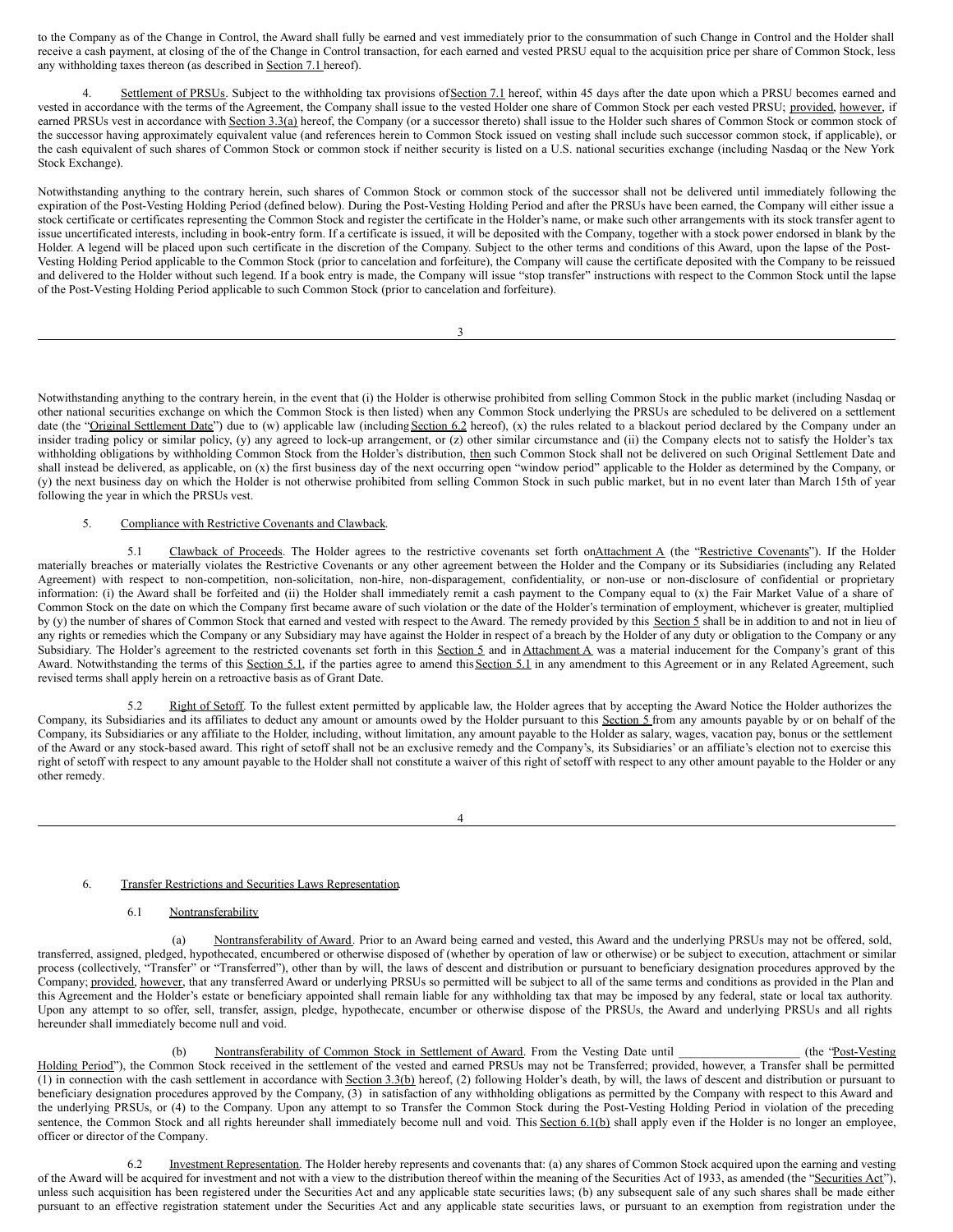<span id="page-6-0"></span>Securities Act and such state securities laws; and (c) if requested by the Company, the Holder shall submit a written statement, in form satisfactory to the Company, to the effect that such representations (x) are true and correct as of the date of earning and vesting of any shares of Common Stock hereunder or (y) are true and correct as of the date of any sale of any such shares, as applicable. As a further condition precedent to the delivery to the Holder of any shares of Common Stock subject to the Award, the Holder shall comply with all regulations and requirements of any regulatory authority having control of or supervision over the issuance or delivery of the shares and, in connection therewith, shall execute any documents which the Board or the Committee shall in its sole discretion deem necessary or advisable.

### 7. Additional Terms and Conditions of Award.

7.1 Withholding Taxes. As a condition precedent to the delivery of the Common Stock, the Holder shall, upon request by the Company, pay to the Company such amount as the Company may be required, under all applicable federal, state, local or other laws or regulations, to withhold and pay over as income or other withholding taxes (the "Required Tax Payments") with respect to the Award. If the Holder shall fail to advance the Required Tax Payments after request by the Company, the Company may, in its discretion, deduct any Required Tax Payments from any amount then or thereafter payable by the Company to the Holder. The Holder may elect to satisfy his or her obligation to advance the Required Tax Payments by any of the following means: (i) a cash payment to the Company; (ii) if permitted by the Company, delivery to the Company (either actual delivery or by attestation procedures established by the Company) of previously owned whole shares of Common Stock having an aggregate Fair Market Value, determined as of the date on which such withholding obligation arises (the "Tax Date"), equal to the Required Tax Payments; (iii) if permitted by the Company, authorizing the Company to withhold whole shares of Common Stock which would otherwise be delivered to the Holder having an aggregate Fair Market Value, determined as of the Tax Date, equal to the Required Tax Payments; (iv) to the extent permitted by applicable law, a cash payment by a broker-dealer acceptable to the Company to whom the Holder has submitted an irrevocable notice of same-day sale; or (v) any combination of (i), (ii) or (iii). Shares of Common Stock to be delivered or withheld may not have a Fair Market Value in excess of the minimum amount of the Required Tax Payments (or such higher withholding amount permitted by the Committee and which does not result in adverse accounting consequences to the Company). Any fraction of a share of Common Stock which would be required to satisfy any such obligation shall be disregarded and the remaining amount due shall be paid in cash by the Holder. No share of Common Stock or certificate representing a share of Common Stock shall be delivered until the Required Tax Payments have been satisfied in full. Any determination by the Company with respect to the tendering or withholding of shares of Common Stock to satisfy the Required Tax Payments shall be made by the Committee if the Holder is subject to Section 16 of the Exchange Act.

7.2 Adjustment. In the event of any equity restructuring (within the meaning of Financial Accounting Standards Board Accounting Standards Codification Topic 718, Compensation—Stock Compensation, or the equivalent standard) that causes the per share value of shares of Common Stock to change, such as a stock dividend, stock split, spinoff, rights offering or recapitalization through an extraordinary dividend, the terms of this Award, including the number and class of securities subject hereto, shall be appropriately adjusted by the Committee, and such adjustment shall be made in accordance with Section 409A of the Code. In the event of any other change in corporate capitalization, including a merger, consolidation, reorganization, or partial or complete liquidation of the Company, such equitable adjustments described in the foregoing sentence may be made as determined to be appropriate and equitable by the Committee (or, if the Company is not the surviving corporation in any such transaction, the board of directors of the surviving corporation) to prevent dilution or enlargement of rights of the Holder. The decision of the Committee regarding any such adjustment shall be final, binding and conclusive.

6

7.3 Compliance with Applicable Law. The Award is subject to the condition that if the listing, registration or qualification of the shares of Common Stock subject to the Award upon any securities exchange or under any law, or the consent or approval of any governmental body, or the taking of any other action is necessary or desirable as a condition of, or in connection with, the vesting or delivery of shares hereunder, the shares of Common Stock subject to the Award shall not vest or be delivered, in whole or in part, unless such listing, registration, qualification, consent, approval or other action shall have been effected or obtained, free of any conditions not acceptable to the Company. The Company agrees to use reasonable efforts to effect or obtain any such listing, registration, qualification, consent, approval or other action.

Award Confers No Rights to Continued Employment or Service. In no event shall the granting of the Award or its acceptance by the Holder, or any provision of the Agreement or the Plan, give or be deemed to give the Holder any right to continued employment, or in the case of a consultant or director, any right to continued service by the Company, any Subsidiary or any affiliate of the Company or affect in any manner the right of the Company, any Subsidiary or any affiliate of the Company to terminate the employment or service, respectively, of any person at any time.

7.5 Decisions of Board or Committee. The Board or the Committee shall have the right to resolve all questions which may arise in connection with the Award. Any interpretation, determination or other action made or taken by the Board or the Committee regarding the Plan or this Agreement shall be final, binding and conclusive.

7.6 Successors. This Agreement shall be binding upon and inure to the benefit of any successor or successors of the Company and any person or persons who shall, upon the death of the Holder, acquire any rights hereunder in accordance with this Agreement or the Plan.

7.7 Notices. All notices, requests or other communications provided for in this Agreement shall be made, if to the Company, to Porch Group, Inc., Attn: Stock Plan Administrator, 2200 1st Avenue South, Suite 300, Seattle, Washington 98134; stock@porch.com, and if to the Holder, to the last known mailing address of the Holder contained in the records of the Company. All notices, requests or other communications provided for in this Agreement shall be made in writing either (a) by personal delivery, (b) by facsimile or electronic mail with confirmation of receipt, (c) by mailing in the United States mails or (d) by express courier service. The notice, request or other communication shall be deemed to be received upon personal delivery, upon confirmation of receipt of facsimile or electronic mail transmission or upon receipt by the party entitled thereto if by United States mail or express courier service; provided, however, that if a notice, request or other communication sent to the Company is not received during regular business hours, it shall be deemed to be received on the next succeeding business day of the Company.

7.8 Governing Law; Personal Jurisdiction. This Agreement, the Award and all determinations made and actions taken pursuant hereto and thereto, to the extent not governed by the laws of the United States, shall be governed by the laws of the State of Delaware and construed in accordance therewith without giving effect to principles of conflicts of laws. The Holder hereby consents to personal jurisdiction in any action brought in any court, federal or state, within the State of Delaware having subject matter jurisdiction in the matter.

7.9 Agreement Subject to the Plan. This Agreement is subject to the provisions of the Plan and shall be interpreted in accordance therewith. In the event that the provisions of this Agreement and the Plan conflict, the Plan shall control. The Holder hereby acknowledges receipt of a copy of the Plan.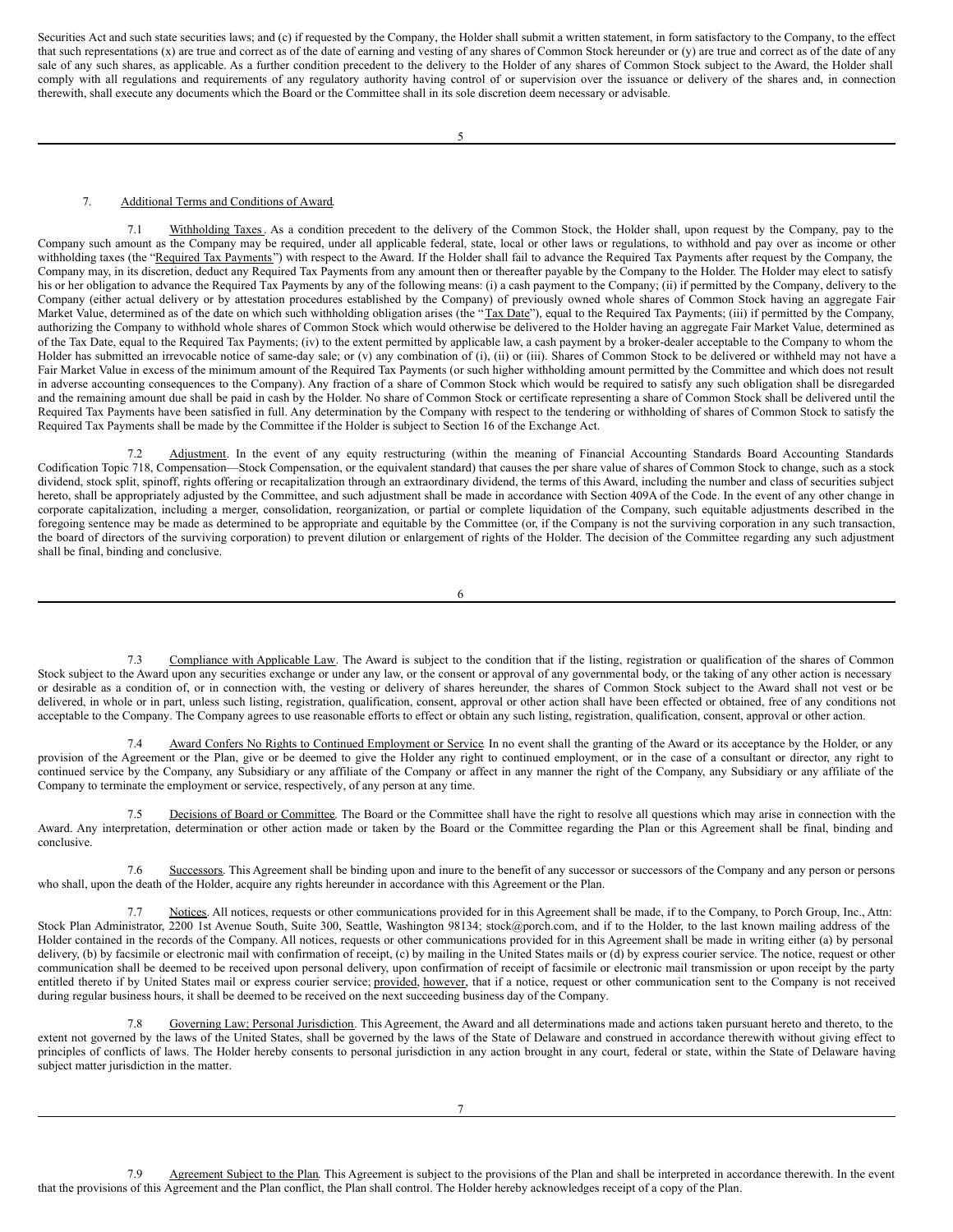7.10 Entire Agreement. This Agreement and the Plan constitute the entire agreement of the parties with respect to the subject matter hereof and supersede in their entirety all prior undertakings and agreements of the Company and the Holder with respect to the subject matter hereof.

7.11 Partial Invalidity; Headings. The invalidity or unenforceability of any particular provision of this Agreement by a court of law of competent jurisdiction shall not affect the other provisions hereof and, to the fullest extent permitted by applicable law, this Agreement shall be construed in all respects as if such invalid or unenforceable provisions had never been contained herein, and such provision or part thereof shall be reformed or construed so that it would be enforceable to the maximum extent legally possible. Headings are for convenience only and are not deemed to be part of this Agreement.

7.12 Amendment and Waiver. The Company may amend the provisions of this Agreement at any time; provided that an amendment that would materially impair the Holder's rights under this Agreement shall be subject to the written consent of the Holder. No course of conduct or failure or delay in enforcing the provisions of this Agreement shall affect the validity, binding effect or enforceability of this Agreement. Waiver by any party of any breach of this Agreement or failure to exercise any right hereunder shall not be deemed to be a waiver of any other breach or right whether or not of the same or a similar nature.

7.13 Code Section 409A. It is intended that this Award be exempt from or comply with Section 409A of the Code and this Agreement shall be interpreted and administered in a manner which effectuates such intent; provided, however, that in no event shall the Company or any Subsidiary be liable for any additional tax, interest or penalty imposed upon or other damage suffered by the Holder on account of this Award being subject to but not in compliance with Section 409A of the Code.

## 7.14 Section 280G of the Code.

(a) To the extent that the Holder would otherwise be eligible to receive a payment or benefit pursuant to the terms of this Agreement, any Related Agreement or otherwise in connection with, or arising out of, the Holder's employment with the Company or any Subsidiary or a change in ownership or effective control of the Company or of a substantial portion of its assets (any such payment or benefit, a "Parachute Payment"), that a nationally recognized United States public accounting firm selected by the Company (the "Accountants") determines, but for this sentence would be subject to excise tax imposed by Section 4999 of the Code (the "Excise Tax"), subject to clause (c) below, then the Company shall pay to the Holder whichever of the following two alternative forms of payment would result in the Holder's receipt, on an after-tax basis, of the greater amount of the Parachute Payment notwithstanding that all or some portion of the Parachute Payment may be subject to the Excise Tax: (1) payment in full of the entire amount of the Parachute Payment (a "Full Payment"), or (2) payment of only a part of the Parachute Payment so that the Holder receives the largest payment possible without the imposition of the Excise Tax (a "Reduced Payment").

8

(b) If a Reduced Payment is necessary pursuant to clause (a), then the reduction shall occur in the following order: (1) cancellation of acceleration of vesting on any equity awards for which the exercise price exceeds the then fair market value of the underlying equity; (2) reduction of cash payments (with such reduction being applied to the payments in the reverse order in which they would otherwise be made, that is, later payments shall be reduced before earlier payments); and (3) cancellation of acceleration of vesting of equity awards not covered under (1) above; provided, however, that in the event that acceleration of vesting of equity awards is to be cancelled, acceleration of vesting of full value awards shall be cancelled before acceleration of options and stock appreciation rights and within each class such acceleration of vesting shall be cancelled in the reverse order of the grant date of such equity awards, that is, later equity awards shall be canceled before earlier equity awards; and provided, further, that to the extent permitted by Section 409A of the Code and Sections 280G and 4999 of the Code, if a different reduction procedure would be permitted without violating Section 409A of the Code or losing the benefit of the reduction under Sections 280G and 4999 of the Code, the Holder may designate a different order of reduction.

(c) For purposes of determining whether any of the Parachute Payments (collectively the "Total Payments") will be subject to the Excise Tax and the amount of such Excise Tax, (i) the Total Payments shall be treated as "parachute payments" within the meaning of Section 280G(b)(2) of the Code, and all "parachute payments" in excess of the "base amount" (as defined under Section 280G(b)(3) of the Code) shall be treated as subject to the Excise Tax, unless and except to the extent that, in the opinion of the Accountants, such Total Payments (in whole or in part):(1) do not constitute "parachute payments," including giving effect to the recalculation of stock options in accordance with Treasury Regulation Section 1.280G-1, Q&A 33; (2) represent reasonable compensation for services actually rendered within the meaning of Section 280G(b)(4) of the Code in excess of the "base amount" or (3) are otherwise not subject to the Excise Tax, and (ii) the value of any non-cash benefits or any deferred payment or benefit shall be determined by the Accountants in accordance with the principles of Section 280G of the Code.

Holder.

(d) All determinations hereunder shall be made by the Accountants, which determinations shall be final and binding upon the Company and the

(e) The federal tax returns filed by the Holder (and any filing made by a consolidated tax group which includes the Company) shall be prepared and filed on a basis consistent with the determination of the Accountants with respect to the Excise Tax payable by the Holder. The Holder shall make proper payment of the amount of any Excise Tax, and at the request of the Company, provide to the Company true and correct copies (with any amendments) of his or her federal income tax return as filed with the Internal Revenue Service, and such other documents reasonably requested by the Company, evidencing such payment (provided that the Holder may delete information unrelated to the Parachute Payment or Excise Tax and provided, further that the Company at all times shall treat such returns as confidential and use such return only for purpose contemplated by this paragraph).

9

(f) In the event of any controversy with the Internal Revenue Service (or other taxing authority) with regard to the Excise Tax, the Holder shall permit the Company to control issues related to the Excise Tax (at its expense), provided that such issues do not potentially materially adversely affect the Holder, and the Holder shall control any other issues.In the event that the issues are interrelated, the Holder and the Company shall in good faith cooperate so as not to jeopardize resolution of either issue.In the event of any conference with any taxing authority as to the Excise Tax or associated income taxes, the Holder shall permit the representative of the Company to accompany the Holder, and the Holder and his representative shall cooperate with the Company and its representative.

(g) The Company shall be responsible for all charges of the Accountants.

(h) The Company and the Holder shall promptly deliver to each other copies of any written communications, and summaries of any verbal communications, with any taxing authority regarding the Excise Tax covered by this Section 7.14.

(i) Nothing in this Section 7.14 is intended to violate the Sarbanes-Oxley Act of 2002 and to the extent that any advance or repayment obligation hereunder would do so, such obligation shall be modified so as to make the advance a nonrefundable payment to the Holder and the repayment obligation null and void.

(j) Notwithstanding the foregoing, any payment or reimbursement made pursuant to this Section 7.14 shall be paid to the Holder promptly and in no event later than the end of the calendar year next following the calendar year in which the related tax is paid by the Holder or where no taxes are required to be remitted, the end of the Holder's calendar year following the Holder's calendar year in which the audit is completed or there is a final and nonappealable settlement or other resolution of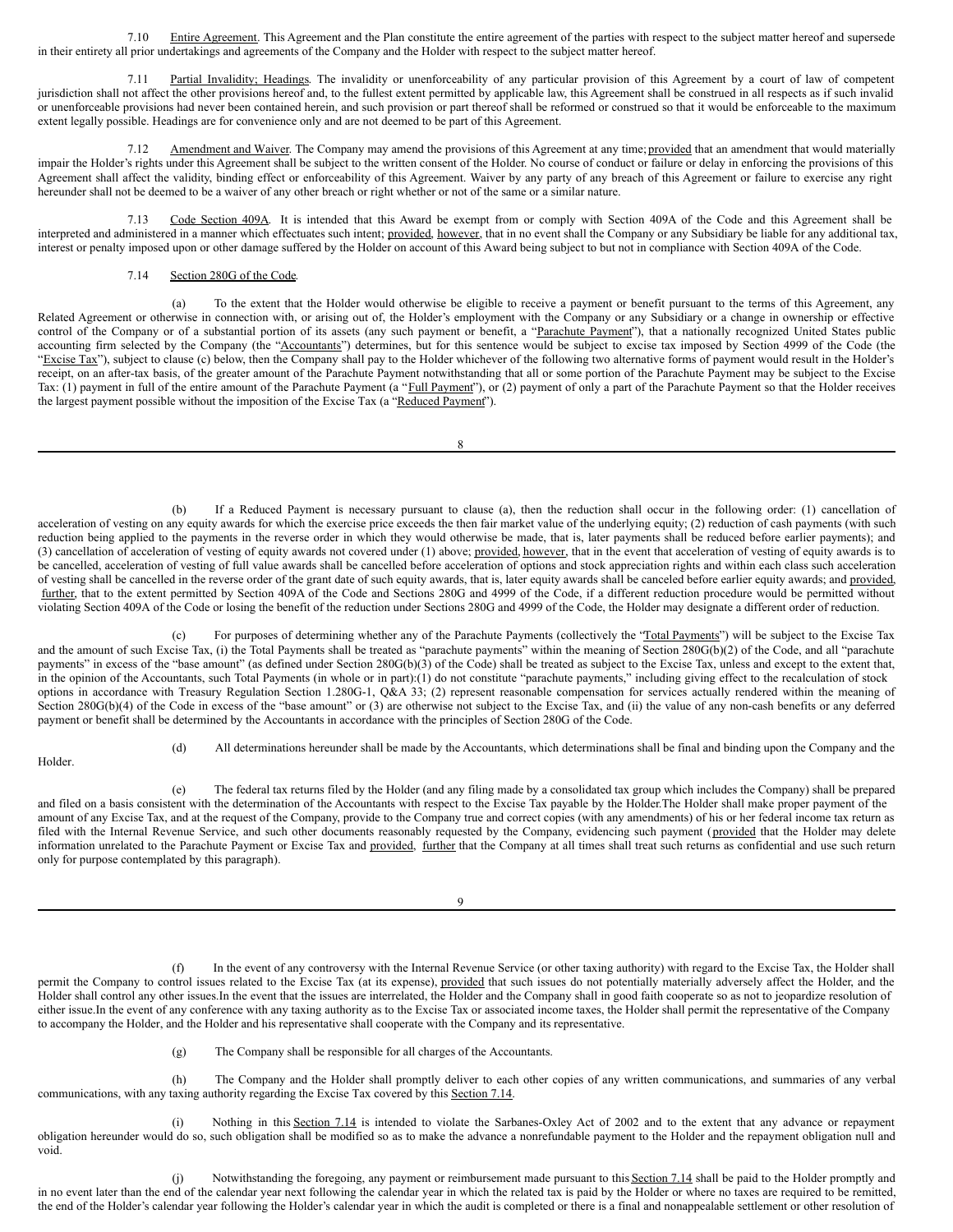(k) The provisions of this Section 7.14 shall survive the termination of the Holder's employment or service with the Company or any Subsidiary for any reason and the termination of the Agreement.

#### 7.15 Data Privacy Notice.

(a) Holder hereby acknowledges that the collection, use and transfer, in electronic or other form, of Holder's personal data as described in this Agreement and any other PRSU grant materials by the Company and its Subsidiaries is necessary for the purpose of implementing, administering and managing Holder's participation in the Plan. The Holder authorizes, agrees and unambiguously consents to the transmission by the Company and its Subsidiaries of any personal data information related to this Award for legitimate business purposes (including, without limitation, the administration of the Plan). This authorization and consent is freely given by the Holder.

(b) Holder understands that the Company and its Subsidiaries may hold certain personal information about Holder, including, but not limited to, Holder's name, home address and telephone number, email address, date of birth, social security, insurance, passport or other identification number (e.g., resident registration number), salary, nationality, job title, details of all PRSUs or any other entitlement to shares of Common Stock awarded, canceled, exercised, vested, unvested or outstanding in Holder's favor ("Data"), for the purpose of implementing, administering and managing the Plan.

10

(c) Holder understands that Data will be transferred to eShares, Inc. DBA Carta, Inc. and its related companies (Carta") or any stock plan service provider as may be selected by the Company in the future, which is assisting the Company with the implementation, administration and management of the Plan. Holder understands that the recipients of the Data may be located in the United States or elsewhere, and that the recipients' country of operation (e.g., the United States) may have different data privacy laws and protections than Holder's country. Holder understands that if he or she resides outside the United States, he or she may request a list with the names and addresses of any potential recipients of the Data by contacting his or her local human resources representative. The Company, Carta, any stock plan service provider selected by the Company in the future and any other possible recipients which may assist the Company (presently or in the future) with implementing, administering and managing the Plan may receive, possess, use, retain and transfer the Data, in electronic or other form, for the sole purpose of implementing, administering and managing his or her participation in the Plan. Holder understands that Data will be held only as long as is necessary to implement, administer and manage Holder's participation in the Plan plus any required period thereafter for purposes of complying with data retention policies and procedures. Holder understands that based on where s/he resides, s/he may have additional rights with respect to personal data collected, used or transferred in connection with this Agreement or any other PRSU grant materials by the Company and its Subsidiaries, and Holder may contact in writing his or her local human resources representative.

11

#### **Attachment A – Restrictive Covenants**

For purposes of this Attachment A, references to "Company" shall include the Company and/or any of its Subsidiaries, as applicable.

1. **Confidentiality**. Holder acknowledges that, during Holder's employment with the Company, Holder will be exposed to confidential and/or proprietary information, know-how and trade secrets of the Company and its clients, service providers and other business partners (collectively, "Confidential Information"), which are essential to the Company's business and the continued confidentiality of which is critical to the Company's economic well-being. Confidential Information includes, but is not limited to, financial information (including but not limited to earnings, revenue and other financial performance information, forecasts and budgets), business plans, product development information, strategies, prospects, existing and potential products, technical information and know-how, data, inventions (whether or not patentable), developments, intellectual property (including but not limited to undisclosed patents, patent applications and unpublished works) techniques, processes, algorithms, software, designs, engineering, research, client lists, personnel information (including, without limitation, skills and compensation), and information regarding possible acquisitions or sales of businesses or facilities. Confidential Information also includes the details behind the founding of the Company (date, people involved, discussions leading to the creation of the Company, etc.). Confidential Information does not include any information that has become publicly known and made generally available through no wrongful act of Holder or of others who were under confidentiality obligations as to the item involved. Holder agrees that, during Holder's employment or at any time thereafter, Holder will not disclose Confidential Information to any third party for any reason, except as authorized by the Company and necessary in the good faith performance of Holder's job (and, in the case of Confidential Information of a Company client or business partner, consistent with the Company's agreement with such client or business partner).

2. **Non-Disparagement**. Holder agrees that, during Holder's employment or at any time thereafter, Holder will not make any statements with regard to the Company or any of its officers, directors, employees, consultants, stockholders or agents that are false, misleading or disparaging or otherwise likely to be harmful to them or their business, business reputation or personal reputation; provided, however, that Holder may respond accurately and fully to any question, inquiry or request for information in the course of a government investigation or when required by legal process (including in response to a subpoena).

Return of Company Property. Holder agrees that, upon the termination of Holder's employment for any reason or at any time upon the Company's request, Holder will immediately return to the Company (and will not keep in Holder's possession, recreate or deliver to anyone else) all Company property in Holder's possession, custody, or control, including, but not limited to Confidential Information and Inventions (defined below) in any medium, marketing and sales literature, and other documents and data developed by or on behalf of the Company.

4. **Non-Solicitation; Non-Competition**. Holder agrees that, during Holder's employment and for a period of 12 months following termination of Holder's employment with the Company for any reason, Holder will not, directly or indirectly: (a) solicit the employment of, recruit, hire or otherwise seek to hire any person who is then employed by the Company or who was employed by the Company during the last 12 months of Holder's employment with the Company, or encourage any employee of the Company to terminate his/her employment with Company for any reason; (b) solicit business on behalf of a competitor from any customer or prospect that (i) was serviced by the Company during the last 12 months of Holder's employment with the Company, and (ii) with whom Holder had business-related contact in the last 12 months of Holder's employment with the Company; (c) solicit or attempt to induce any customer, service provider, supplier or other person or entity with whom the Company has, or is attempting to establish, a commercial relationship to cease or refrain from doing business with the Company or to alter its relationship with the Company in any way adverse to the Company; and/or (d) seek or accept employment from or engagement as a consultant by any competitor of the Company, or engage in, own, work on, supervise, manage or contribute Holder's knowledge to any work that involves a product or service that is competitive with a product or service offered or being developed or pursued by the Company. For the purposes of this Agreement, competitors and competing products and services of the Company include, without limitation, the sale of home owner insurance,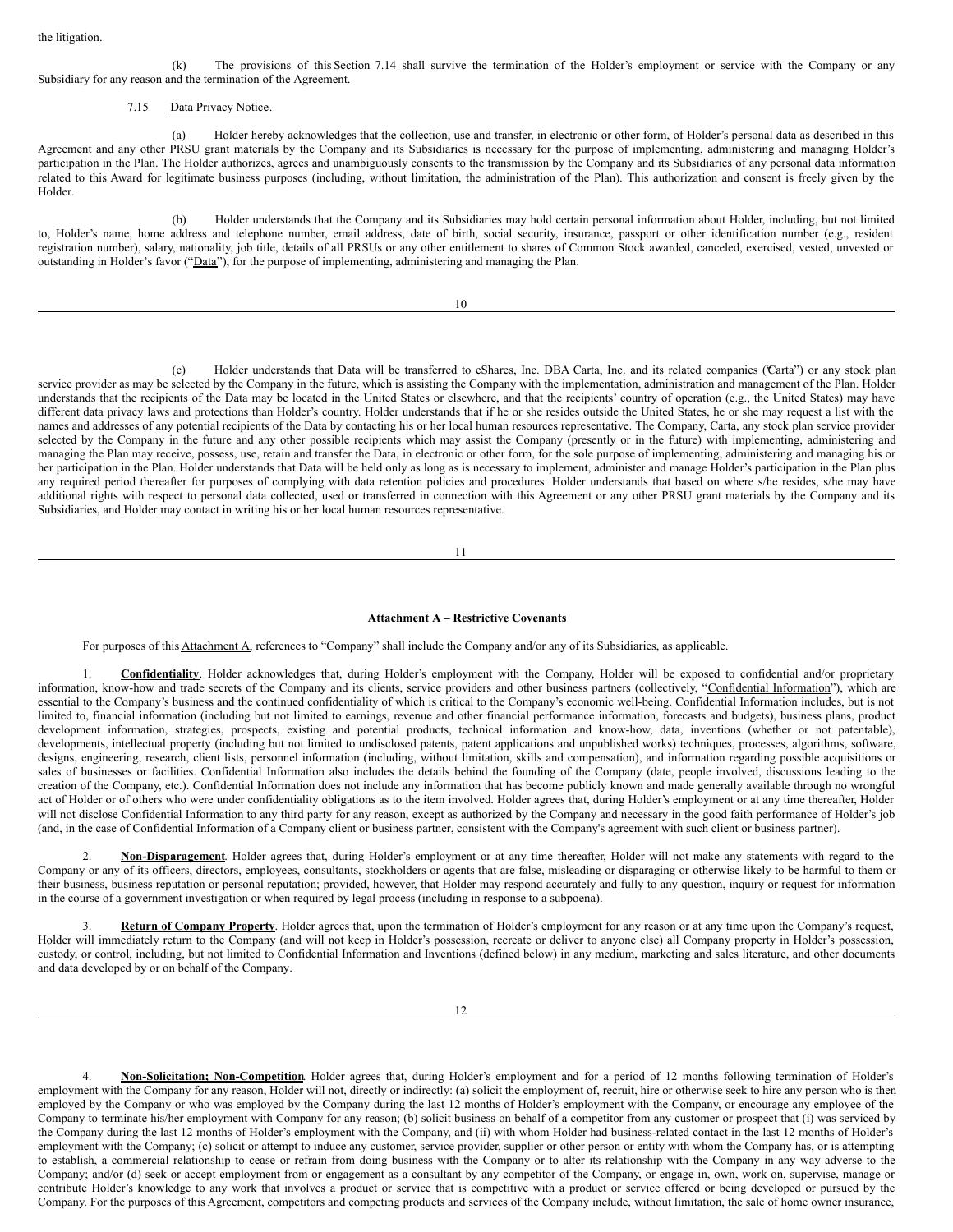development of software and/or other tools geared towards aggregating home, home project, and local home improvement/repair/maintenance service professional data, scoring, ranking, and pricing algorithms related to home improvement/repair/maintenance, classified listings related to home improvement/repair/maintenance, sharing and inspiration for home improvement/repair/maintenance, yield management, revenue generation and marketing for the home improvement/repair/maintenance professional service and contractor industries, and consumer rating and referral services for the home improvement/repair/maintenance professional service and contractor industries, in each case within the United States. Notwithstanding the foregoing, the restrictions set forth in subsections (b) and (d) above shall only apply upon, and as a condition of, Holder's receipt of at least one share of Common Stock in accordance with Section 4 of the Agreement. Holder agrees that should a court exercising jurisdiction with respect to this Agreement find any such restriction invalid or unenforceable due to unreasonableness, either in period of time, geographical area, or otherwise, then in that event, such restriction will be interpreted and enforced to the maximum extent that such court deems reasonable. If the Company, in its sole discretion, decides to waive a provision of this Section, no such waiver will constitute a waiver of any other provision in this Agreement or any other agreement between Holder and the Company.

#### 5. **Assignment of Inventions**.

(a) The Company shall be the sole and exclusive owner of, and shall own all right, title and interest (including patent rights, copyrights, trade secret rights, mask work rights, moral rights, *sui generis* database rights and all other intellectual and industrial property rights of any sort throughout the world) relating to, any and all inventions, works of authorship, domain names, mask works, designs, know-how, ideas, improvements, processes, methods, trade secrets and other information, whether or not patentable or registrable under copyright or similar laws, that Holder solely or jointly makes, conceives, develops or reduces to practice (or cause to be made, conceived, developed or reduced to practice) during the term of Holder's employment with Company (including any of the foregoing that pre-date Holder's execution of this Agreement) that (i) relate to the business of the Company, (ii) relate to the Company's actual or demonstrably anticipated research or development, (iii) result from any work performed by Holder for the Company, or (iv) are developed using the time, equipment, supplies, facilities or Confidential Information of the Company (collectively "Inventions"). Holder will promptly disclose all Inventions to the Company. To the extent that ownership of the Inventions is not deemed to have vested automatically in the Company under applicable law, Holder hereby assigns and shall assign all of Holder's right, title and interest in such Inventions to the Company, except as provided in the following notice.

Notice: Notwithstanding any provision of this Agreement to the contrary, this Agreement does not obligate Holder to assign any of Holder's rights in an invention for which no equipment, supplies, facilities or trade secret information of the Company was used and which was developed entirely on Holder's own time, unless (a) the invention relates (i) directly to the business of the Company or (ii) to the Company's actual or demonstrably anticipated research or development, or (b) the invention results from any work performed by Holder for the Company. This provision constitutes the written notice and other **requirements of Section 49.44.140 of the Revised Code of Washington.**

(b) Holder agrees to assist the Company in all proper respects (including, but not limited to, the execution of such instruments or documents as the Company may request), at the Company's expense, to further secure the Company's rights in, and to evidence, record and perfect the ownership or assignment of, the Inventions and any intellectual property rights therein and thereto, and to maintain, enforce, and defend any rights specified to be so owned or assigned. Holder further agrees that Holder's obligation to provide such assistance shall continue after the termination of this Agreement. Holder hereby irrevocably designates and appoints the Company as Holder's agent and attorney-in-fact to act for and on Holder's behalf to execute and file any document and to do all other lawfully permitted acts to further the purposes of the foregoing with the same legal force and effect as if executed by Holder. The designation and appointment of the Company and its duly authorized officers and agents as Holder's agent and attorney in fact shall be deemed to be coupled with an interest and therefore irrevocable.

(c) If Holder uses or discloses any all original works of authorship, inventions, developments, improvements, trademarks, designs, domain names, processes, methods, trade secrets or other intellectual property that were made by Holder (solely or jointly) prior to Holder's employment with the Company, that are owned by Holder or in which Holder has an interest, that relate to the Company's actual or proposed business and that are not assigned by Holder to the Company under this Agreement ("Prior Inventions") in the course of Holder's employment or otherwise on behalf of the Company or incorporate any Prior Inventions into any Company property, the Company will have and Holder hereby grants the Company a perpetual, irrevocable, worldwide, royalty-free, non-exclusive, sublicensable right and license to make, have made, modify, use, sell and otherwise exploit such Prior Inventions.

6. Remedies. Holder agrees that Holder's violation of this Attachment A would cause the Company irreparable harm which would not be adequately compensated by monetary damages and that injunctive relief, specific performance and other equitable relief may be granted by any court or courts having jurisdiction, restraining Holder from violation of the terms of this Attachment A, upon Holder's breach or threatened breach of any obligations set forth in this Attachment A. Holder further agrees that no bond or other security shall be required in obtaining such equitable relief and Holder hereby consents to the issuance of such injunction and to the ordering of specific performance. This Section 6 shall not be construed to limit the Company from any other relief or damages to which it may be entitled as a result of Holder's breach of any provision of this Attachment A. If Holder breaches his or her obligations under Section 4 of this Attachment A, then the applicable restricted period shall be extended to account for the period during which Holder was in breach, and Holder shall be required to reimburse the Company for its costs and fees, including reasonable attorneys' fees, incurred in connection with any enforcement effort.

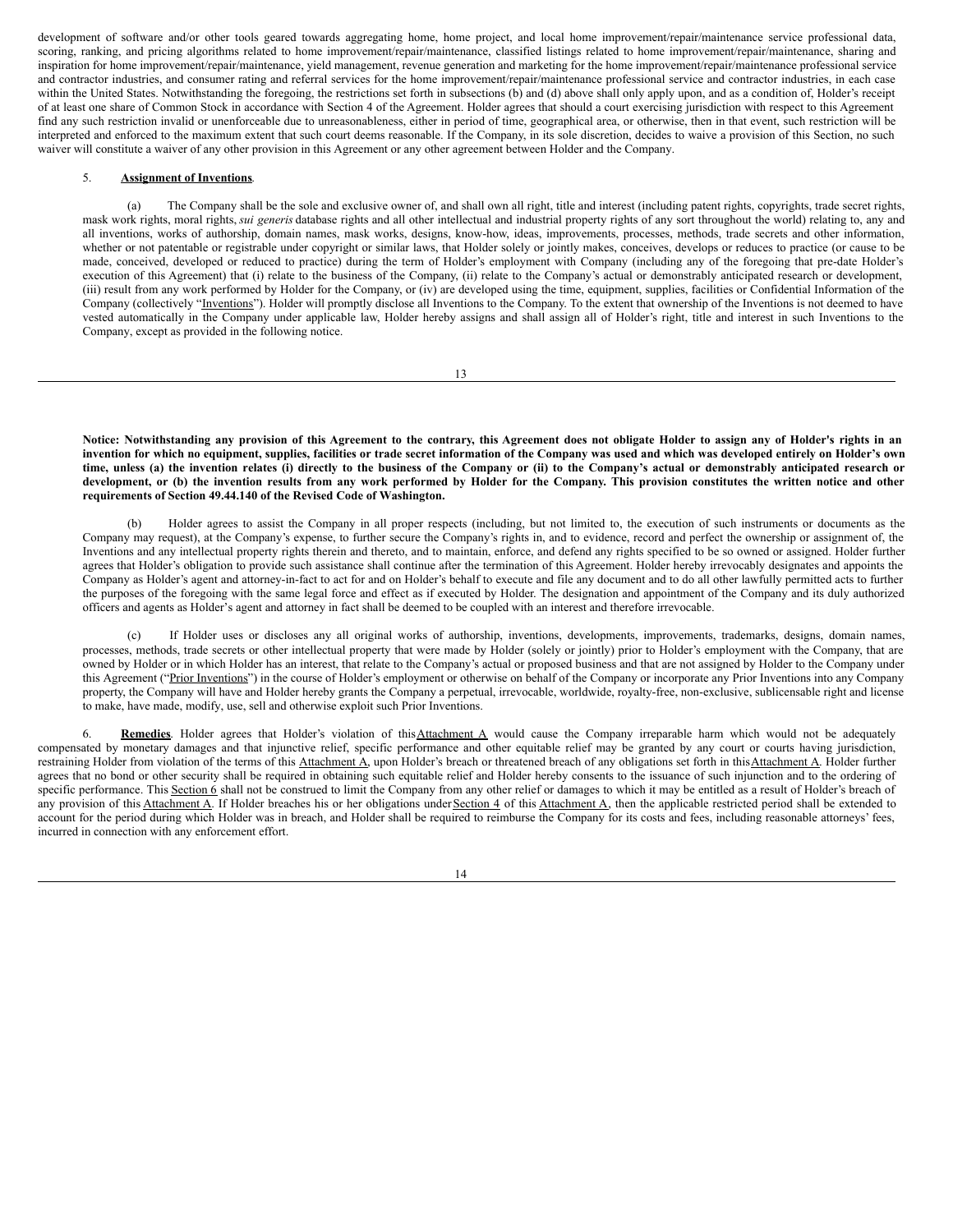### **PORCH GROUP, INC. 2020 STOCK INCENTIVE PLAN Restricted Stock Unit Award Notice**

You, the holder named below (the "Holder"), have been awarded a restricted stock unit ('RSU") award from Porch Group, Inc., a Delaware corporation (the "Company"), pursuant to the terms and conditions of the Porch Group, Inc. 2020 Stock Incentive Plan (the "Plan") and the Restricted Stock Unit Award Agreement (the "RSU Agreement", and together with this Award Notice, the "Agreement"). Copies of the Plan and the RSU Agreement are attached hereto. Capitalized terms not defined herein shall have the meanings specified in the Plan or the Agreement.

| Name of Holder:              |                                                                                                                                                                                                                                                                                                                                                                                                                                                                                                                                                                                                                                                                                                                                                           |
|------------------------------|-----------------------------------------------------------------------------------------------------------------------------------------------------------------------------------------------------------------------------------------------------------------------------------------------------------------------------------------------------------------------------------------------------------------------------------------------------------------------------------------------------------------------------------------------------------------------------------------------------------------------------------------------------------------------------------------------------------------------------------------------------------|
| Grant Date:                  |                                                                                                                                                                                                                                                                                                                                                                                                                                                                                                                                                                                                                                                                                                                                                           |
| Vesting Commencement Date:   |                                                                                                                                                                                                                                                                                                                                                                                                                                                                                                                                                                                                                                                                                                                                                           |
| RSUs Granted:                | RSUs, subject to adjustment as provided in Section 7.2 of the RSU Agreement.                                                                                                                                                                                                                                                                                                                                                                                                                                                                                                                                                                                                                                                                              |
| Vesting Schedule:            | Except as otherwise provided in the Plan, the Agreement or any Related Agreement, the RSUs shall vest<br>beginning on the Vesting Commencement Date (with any fractional RSUs being vested in the final quarter of vesting of the award)<br>(each such date, a "Vesting Date"); provided that Holder is, and has been, continuously (except for any absence for vacation, leave, etc.<br>in accordance with the Company's or its Subsidiaries' policies): $(x)$ employed by the Company or any of its Subsidiaries; $(y)$ serving as<br>a Non-Employee Director; or (z) providing services to the Company or any of its Subsidiaries as an advisor or consultant, in each case,<br>from the Grant Date through and including the applicable Vesting Date. |
| Post-Vesting Holding Period: | See Section 6.1(b) of the RSU Agreement.                                                                                                                                                                                                                                                                                                                                                                                                                                                                                                                                                                                                                                                                                                                  |
|                              |                                                                                                                                                                                                                                                                                                                                                                                                                                                                                                                                                                                                                                                                                                                                                           |

This Award Notice may be executed by facsimile or electronic means (including, without limitation, PDF or, for Holder, by electronically accepting it on the Company's thirdparty stock plan administrator's platform) and in one or more counterparts, each of which shall be considered an original instrument, but all of which together shall constitute one and the same agreement, and shall become binding when one or more counterparts have been signed by each of the parties hereto and delivered to the other party hereto.

| PORCH GROUP, INC. |  |
|-------------------|--|
|-------------------|--|

| By:    |  |
|--------|--|
| Name:  |  |
| Title: |  |
|        |  |

#### Acknowledgment, Acceptance and Agreement:

By executing below and returning this Award Notice to Porch Group, Inc. or electronically accepting it on the Company's third-party stock plan administrator's platform (which must be performed within 30 days from the Grant Date for this Agreement to be effective), I hereby acknowledge receipt of the Agreement and the Plan, accept the RSUs granted to me, agree to be bound by the terms and conditions of the Agreement and the Plan and acknowledge that my agreement to the covenants set forth in Section 5 and **Attachment A** of the RSU Agreement is a material inducement to the Company in granting me the RSUs.

HOLDER

By: Name: Title:

[Signature page to Restricted Stock Unit Award Notice]

 $\mathfrak{D}$ 

#### **PORCH GROUP, INC. 2020 STOCK INCENTIVE PLAN Restricted Stock Unit Award Agreement**

Porch Group, Inc., a Delaware corporation (the "Company", which term shall include any other successor in interest to the Company, if applicable), hereby grants to the individual (the "Holder") named in the award notice attached hereto (the "Award Notice") as of the grant date set forth in the Award Notice (the "Grant Date"), pursuant to the provisions of the Porch Group, Inc. 2020 Stock Incentive Plan (the "Plan"), a restricted stock unit award (the "Award") with respect to the number of restricted stock units ("RSUs") set forth in the Award Notice, upon and subject to the restrictions, terms and conditions set forth belowin this Restricted Stock Unit Award Agreement (the "RSU Agreement", and together with this Award Notice, the "Agreement"), in the Award Notice and in the Plan. Capitalized terms not defined herein shall have the meanings specified in the Plan.

1. Award Subject to Acceptance of Agreement. The Award shall be null and void unless the Holder accepts this Agreement by executing the Award Notice in the space provided therefor and returning the Award Notice to the Company or electronically accepting this Agreement on the Company's third-party stock plan administrator's platform (which must be performed within 30 days from the Grant Date for this Agreement to be effective). The Holder also hereby agrees to abide by all administrative procedures established by the Company or its stock plan administrator.

2. Rights as a Stockholder. Except as otherwise provided in this Agreement, until and if shares of Common Stock are issued in settlement of vested RSUs, the Holder shall not have any rights of a stockholder (including voting and dividend rights) in respect of the Common Stock underlying the RSUs.

3. Vesting.

3.1 Service-Based Vesting Condition. Except as otherwise provided in any written employment, offer letter, severance, change in control, or similar agreement between the Company or any of its Subsidiaries and Holder that is effective as of the applicable event (each, a "Related Agreement"), the Award shall vest in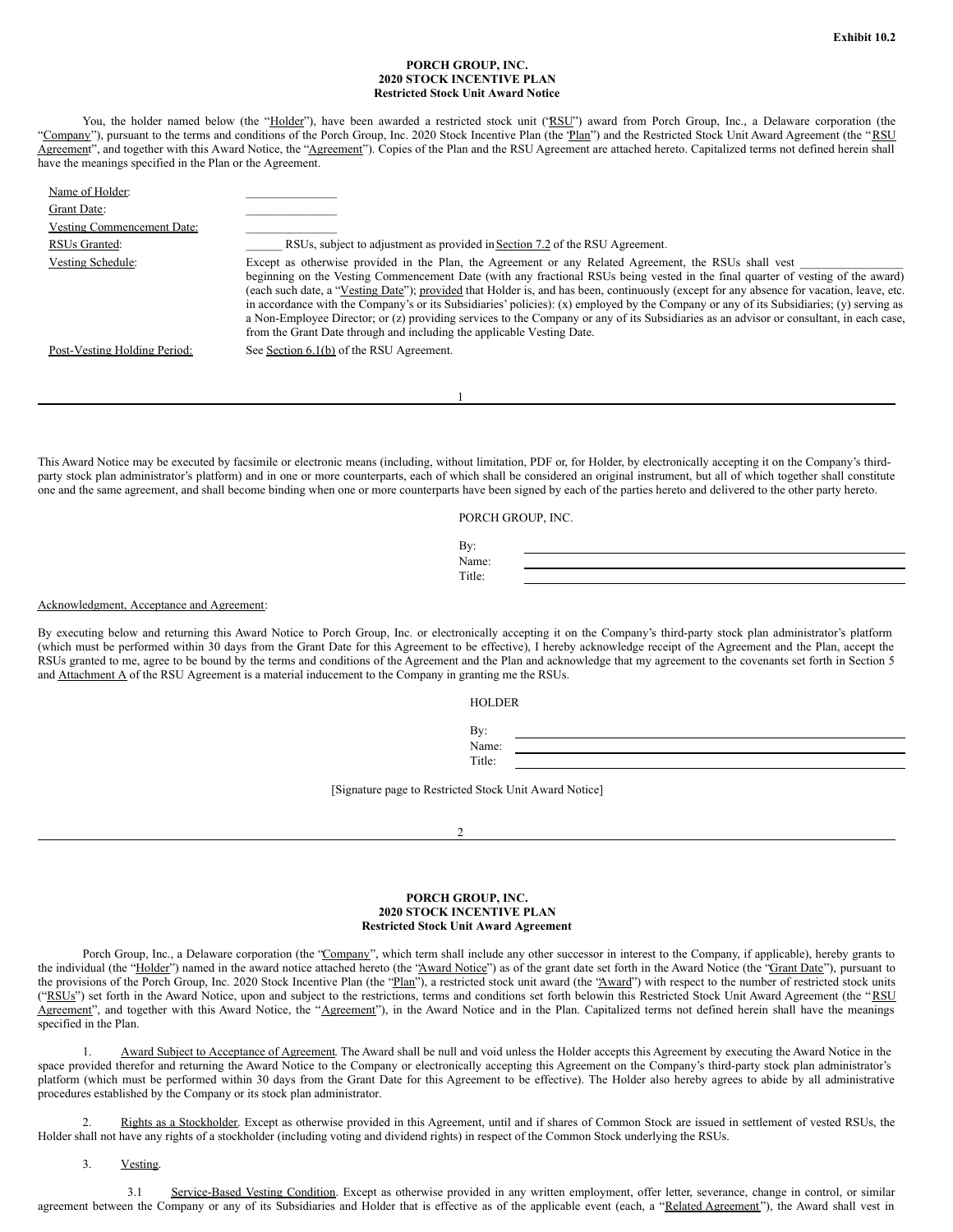accordance with the Vesting Schedule set forth in the Award Notice.

3.2 Termination of Employment. The vesting of unvested RSUs under this Section 3.2 or Section 3.3(a) hereof is conditioned upon the Holder signing and delivering to the Company, and there becoming irrevocable, within 60 days after the date of such employment termination, a general release of claims (in form and substance reasonably acceptable to the Company) by which the Holder releases the Company, its Subsidiaries and their affiliated entities and individuals from any and all claims, including claims arising from the Holder's employment by, and termination of employment with, the Company and/or any of its Subsidiaries, in consideration for the receipt and vesting of the RSUs. Any RSUs that would have otherwise vested under this Section 3.2 or Section 3.3(a) hereof shall be forfeited if the general release does not become effective and irrevocable on or before the 60th day following the Holder's termination of employment.

(a) Termination without Cause or for Good Reason. If the Holder's employment with the Company or any Subsidiary terminates by reason of the Company's termination of the Holder's employment without Cause or as a result of the Holder's resignation for Good Reason prior to the end of the Vesting Schedule, then any unvested RSUs that may vest within 12 months from such termination date shall become vested as of the 61st day following the Holder's termination of employment.

(1) "Cause" shall have the meaning set forth in any Related Agreement or, if no such Related Agreement defines such term, "Cause" shall mean: (v) the Holder's conviction or plea of no contest to a felony; (w) the Holder's willful malfeasance or gross misconduct in connection with the Holder's employment; (x) a substantial, willful and continual refusal by the Holder to perform the duties, responsibilities or obligations assigned to the Holder by the Company or applicable Subsidiary, following receipt of written notice of such deficiency from the Company or applicable Subsidiary; (y) the Holder's material failure to fully cooperate with a regulatory investigation involving the Company or any of its Subsidiaries or affiliates; or (z) any one or more acts by the Holder of dishonesty, theft, larceny, embezzlement or fraud from or with respect to the Company or any Subsidiary or affiliate.

(2) "Good Reason" shall have the meaning set forth in any Related Agreement or, if no such Related Agreement defines such term, "Good Reason" shall mean the occurrence of any of the following events, without the Holder's written consent: (i) material diminution in the Holder's base salary or annual target incentive opportunity (unless the base salary or annual target incentive opportunity, as applicable, is similarly reduced for other employees of a similar level of authority or title); (ii) material diminution in the Holder's authority or duties; (iii) a requirement by the Company or applicable Subsidiary that the Holder be based more than 50 miles from the Holder's office location as of the date of this Agreement (or from such other office to which the Holder later agrees to move), excluding any new location closer to the Holder's residence, any temporary assignment, and ordinary business travel; or (iv) material breach by the Company or applicable Subsidiary of any provision of this Agreement or any Related Agreement entered into with the Holder. Notwithstanding the foregoing, none of the events described above shall constitute Good Reason unless the Holder first provides the Company or applicable Subsidiary with written notice of the event within 30 days of the event's occurrence and a period of 30 days from such notice to cure such event, and further provided that the Holder must terminate employment within 60 days following the end of the cure period.

(b) Other Termination. Except as provided in Section 3.2(a) or Section 3.3 hereof, if the Holder's employment with the Company or any Subsidiary terminates for any reason, then the portion of the Award that was not vested immediately prior to such termination of employment shall be immediately forfeited by the Holder and cancelled by the Company.

 $\overline{2}$ 

3.3 Change in Control. Except as otherwise provided in any Related Agreement, in the event of a Change in Control (with definitions of "Cause" and "Good Reason" to be amended by substituting the Company with the surviving entity or other successor in interest to the Company) and:

(a) the Award is assumed or reasonably substituted on an equitable basis to the Holder by the surviving entity or other successor in interest to the Company as of the Change in Control on a reasonably equitable basis to the Holder, the Award shall continue as set forth in this Agreement (and the provisions herein amended by substituting the Company with the surviving entity or other successor in interest to the Company). In the event the Holder's employment is terminated without Cause or the Holder resigns the Holder's employment for Good Reason on or within 12 months following the consummation of such Change in Control, the Award shall fully vest as of as of the 61st day following the Holder's termination of employment. If the Holder's employment is terminated on or within 12 months following the consummation of such Change in Control for any reason other than as set forth in the preceding sentence, then the full Award shall be immediately forfeited by the Holder and cancelled by the surviving entity or other successor in interest to the Company. Following such 12-month period following the consummation of such Change in Control, Section 3.2 hereof shall apply; or

(b) the Award is not assumed or reasonably substituted on an equitable basis to the Holder by the surviving entity or other successor in interest to the Company as of the Change in Control, the Award shall fully vest immediately prior to the consummation of such Change in Control and the Holder shall receive a cash payment, at closing of the of the Change in Control transaction, for each vested RSU equal to the acquisition price per share of Common Stock, less any withholding taxes thereon (as described in Section 7.1 hereof).

Settlement of RSUs. Subject to the withholding tax provisions of Section 7.1 hereof, within 45 days after the date upon which an RSU becomes vested in accordance with the terms of the Agreement, the Company shall issue to the vested Holder one share of Common Stock per each vested RSU; provided, however, if RSUs vest in accordance with Section 3.3(a) hereof, the Company (or a successor thereto) shall issue to the Holder such shares of Common Stock or common stock of the successor having approximately equivalent value (and references herein to Common Stock issued on vesting shall include such successor common stock, if applicable), or the cash equivalent of such shares of Common Stock or common stock if neither security is listed on a U.S. national securities exchange (including Nasdaq or the New York Stock Exchange).

Notwithstanding anything to the contrary herein, such shares of Common Stock or common stock of the successor shall not be delivered until immediately following the expiration of the Post-Vesting Holding Period (as defined below). During the Post-Vesting Holding Period, the Company will either issue a stock certificate or certificates representing the Common Stock and register the certificate in the Holder's name, or make such other arrangements with its stock transfer agent to issue uncertificated interests, including in book-entry form. If a certificate is issued, it will be deposited with the Company, together with a stock power endorsed in blank by the Holder. A legend will be placed upon such certificate in the discretion of the Company. Subject to the other terms and conditions of this Award, upon the lapse of the Post-Vesting Holding Period applicable to the Common Stock (prior to cancelation and forfeiture), the Company will cause the certificate deposited with the Company to be reissued and delivered to the Holder without such legend. If a book entry is made, the Company will issue "stop transfer" instructions with respect to the Common Stock until the lapse of the Post-Vesting Holding Period applicable to such Common Stock (prior to cancelation and forfeiture).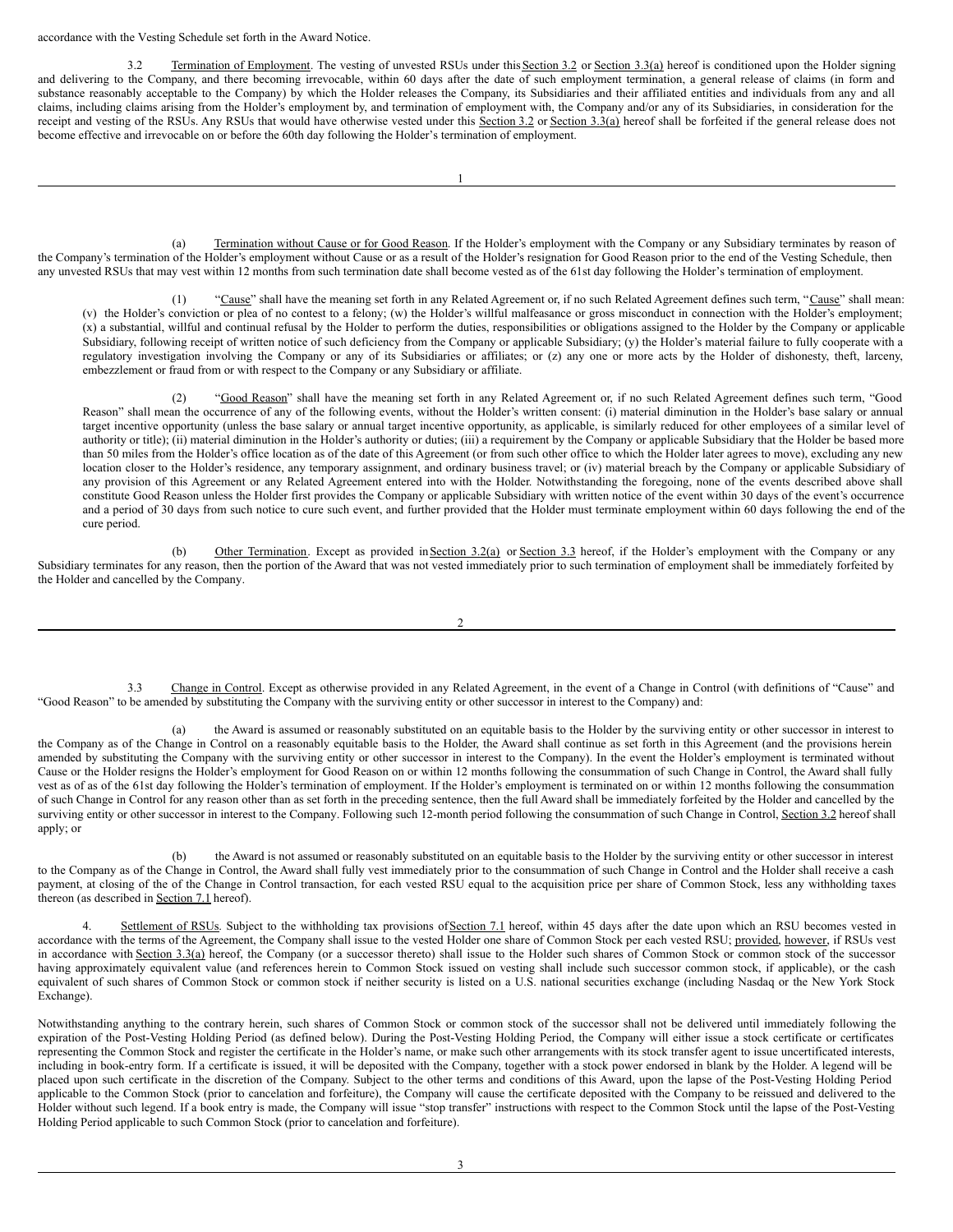Notwithstanding anything to the contrary herein, in the event that (i) the Holder is otherwise prohibited from selling Common Stock in the public market (including Nasdaq or other national securities exchange on which the Common Stock is then listed) when any Common Stock underlying the RSUs are scheduled to be delivered on a settlement date (the "Original Settlement Date") due to (w) applicable law (including Section 6.2 hereof), (x) the rules related to a blackout period declared by the Company under an insider trading policy or similar policy, (y) any agreed to lock-up arrangement, or (z) other similar circumstance and (ii) the Company elects not to satisfy the Holder's tax withholding obligations by withholding Common Stock from the Holder's distribution, then such Common Stock shall not be delivered on such Original Settlement Date and shall instead be delivered, as applicable, on (x) the first business day of the next occurring open "window period" applicable to the Holder as determined by the Company, or (y) the next business day on which the Holder is not otherwise prohibited from selling Common Stock in such public market, but in no event later than March 15th of year following the year in which the RSUs vest.

# 5. Compliance with Restrictive Covenants and Clawback.

5.1 Clawback of Proceeds. The Holder agrees to the restrictive covenants set forth onAttachment A (the "Restrictive Covenants"). If the Holder materially breaches or materially violates the Restrictive Covenants or any other agreement between the Holder and the Company or its Subsidiaries (including any Related Agreement) with respect to non-competition, non-solicitation, non-hire, non-disparagement, confidentiality, or non-use or non-disclosure of confidential or proprietary information: (i) the Award shall be forfeited and (ii) the Holder shall immediately remit a cash payment to the Company equal to (x) the Fair Market Value of a share of Common Stock on the date on which the Company first became aware of such violation or the date of the Holder's termination of employment, whichever is greater, multiplied by (y) the number of shares of Common Stock that vested with respect to the Award. The remedy provided by this Section 5 shall be in addition to and not in lieu of any rights or remedies which the Company or any Subsidiary may have against the Holder in respect of a breach by the Holder of any duty or obligation to the Company or any Subsidiary. The Holder's agreement to the restricted covenants set forth in thisSection 5 and in Attachment A was a material inducement for the Company's grant of this Award. Notwithstanding the terms of this Section 5.1, if the parties agree to amend this Section 5.1 in any amendment to this Agreement or in any Related Agreement, such revised terms shall apply herein on a retroactive basis as of Grant Date.

5.2 Right of Setoff. To the fullest extent permitted by applicable law, the Holder agrees that by accepting the Award Notice the Holder authorizes the Company, its Subsidiaries and its affiliates to deduct any amount or amounts owed by the Holder pursuant to this Section 5 from any amounts payable by or on behalf of the Company, its Subsidiaries or any affiliate to the Holder, including, without limitation, any amount payable to the Holder as salary, wages, vacation pay, bonus or the settlement of the Award or any stock-based award. This right of setoff shall not be an exclusive remedy and the Company's, its Subsidiaries' or an affiliate's election not to exercise this right of setoff with respect to any amount payable to the Holder shall not constitute a waiver of this right of setoff with respect to any other amount payable to the Holder or any other remedy.

4

## 6. Transfer Restrictions and Securities Laws Representation.

## 6.1 Nontransferability.

(a) Nontransferability of Award. Prior to vesting, this Award and the underlying RSUs may not be offered, sold, transferred, assigned, pledged, hypothecated, encumbered or otherwise disposed of (whether by operation of law or otherwise) or be subject to execution, attachment or similar process (collectively, "Transfer" or "Transferred"), other than by will, the laws of descent and distribution or pursuant to beneficiary designation procedures approved by the Company; provided, however, that any transferred Award or underlying RSUs so permitted will be subject to all of the same terms and conditions as provided in the Plan and this Agreement and the Holder's estate or beneficiary appointed shall remain liable for any withholding tax that may be imposed by any federal, state or local tax authority. Upon any attempt to so offer, sell, transfer, assign, pledge, hypothecate, encumber or otherwise dispose of the RSUs, the Award and underlying RSUs and all rights hereunder shall immediately become null and void.

(b) Nontransferability of Common Stock in Settlement of Award. From the Vesting Date until (the "Post-Vesting Holding Period"), the Common Stock received in the settlement of the vested RSUs may not be Transferred; provided, however, a Transfer shall be permitted (1) in connection with the cash settlement in accordance with Section 3.3(b) hereof, (2) following Holder's death, by will, the laws of descent and distribution or pursuant to beneficiary designation procedures approved by the Company, (3) in satisfaction of any withholding obligations as permitted by the Company with respect to this Award and the underlying RSUs, or (4) to the Company. Upon any attempt to so Transfer the Common Stock during the Post-Vesting Holding Period in violation of the preceding sentence, the Common Stock and all rights hereunder shall immediately become null and void. This Section 6.1(b) shall apply even if the Holder is no longer an employee, officer or director of the Company.

6.2 Investment Representation. The Holder hereby represents and covenants that: (a) any shares of Common Stock acquired upon the vesting of the Award will be acquired for investment and not with a view to the distribution thereof within the meaning of the Securities Act of 1933, as amended (the "Securities Act"), unless such acquisition has been registered under the Securities Act and any applicable state securities laws; (b) any subsequent sale of any such shares shall be made either pursuant to an effective registration statement under the Securities Act and any applicable state securities laws, or pursuant to an exemption from registration under the Securities Act and such state securities laws; and (c) if requested by the Company, the Holder shall submit a written statement, in form satisfactory to the Company, to the effect that such representations  $(x)$  are true and correct as of the date of vesting of any shares of Common Stock hereunder or  $(y)$  are true and correct as of the date of any sale of any such shares, as applicable. As a further condition precedent to the delivery to the Holder of any shares of Common Stock subject to the Award, the Holder shall comply with all regulations and requirements of any regulatory authority having control of or supervision over the issuance or delivery of the shares and, in connection therewith, shall execute any documents which the Board or the Committee shall in its sole discretion deem necessary or advisable.

5

## 7. Additional Terms and Conditions of Award.

7.1 Withholding Taxes. As a condition precedent to the delivery of the Common Stock, the Holder shall, upon request by the Company, pay to the Company such amount as the Company may be required, under all applicable federal, state, local or other laws or regulations, to withhold and pay over as income or other withholding taxes (the "Required Tax Payments") with respect to the Award. If the Holder shall fail to advance the Required Tax Payments after request by the Company, the Company may, in its discretion, deduct any Required Tax Payments from any amount then or thereafter payable by the Company to the Holder. The Holder may elect to satisfy his or her obligation to advance the Required Tax Payments by any of the following means: (i) a cash payment to the Company; (ii) if permitted by the Company, delivery to the Company (either actual delivery or by attestation procedures established by the Company) of previously owned whole shares of Common Stock having an aggregate Fair Market Value, determined as of the date on which such withholding obligation arises (the "Tax Date"), equal to the Required Tax Payments; (iii) if permitted by the Company, authorizing the Company to withhold whole shares of Common Stock which would otherwise be delivered to the Holder having an aggregate Fair Market Value, determined as of the Tax Date, equal to the Required Tax Payments; (iv) to the extent permitted by applicable law, a cash payment by a broker-dealer acceptable to the Company to whom the Holder has submitted an irrevocable notice of same-day sale; or (v) any combination of (i), (ii) or (iii). Shares of Common Stock to be delivered or withheld may not have a Fair Market Value in excess of the minimum amount of the Required Tax Payments (or such higher withholding amount permitted by the Committee and which does not result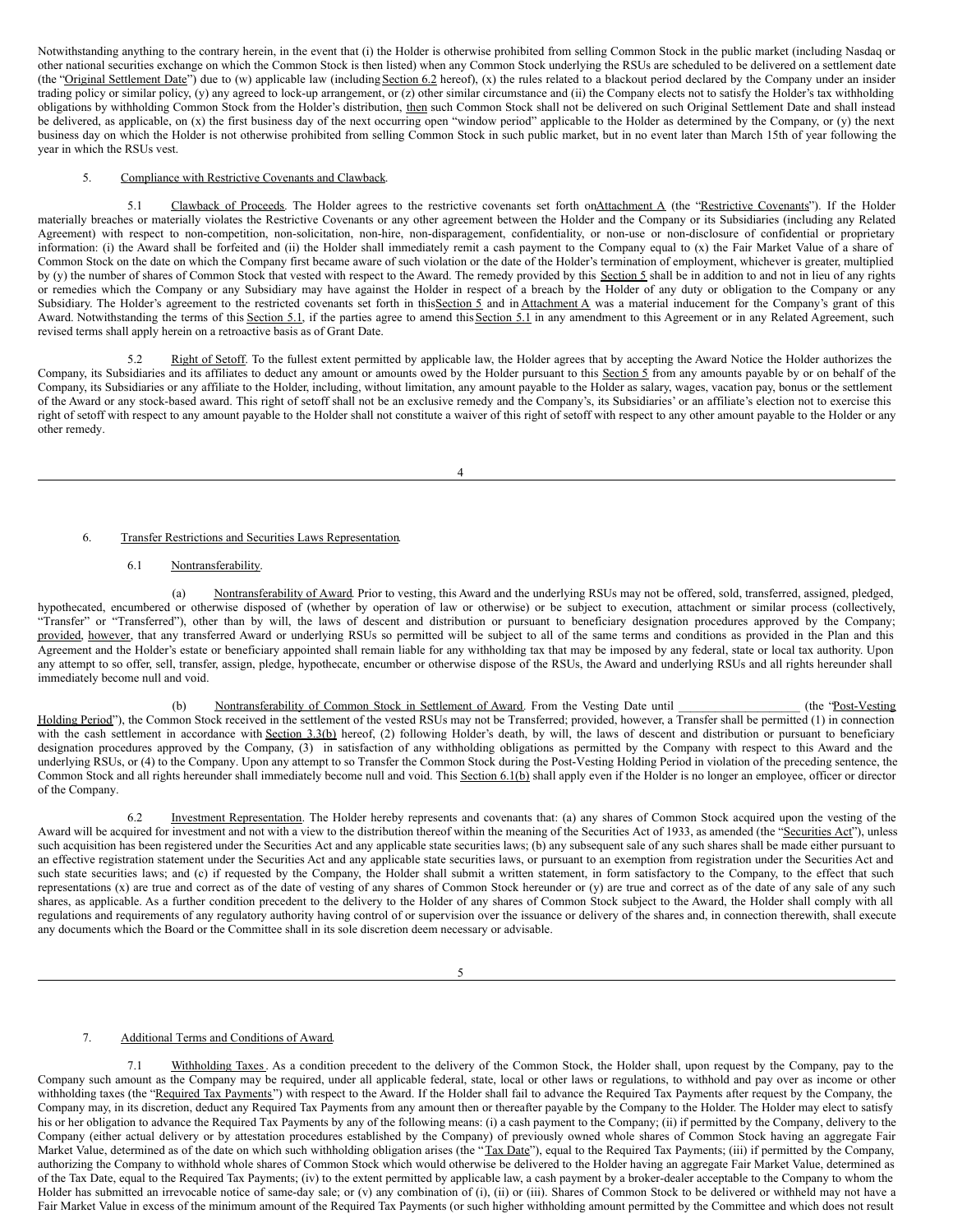<span id="page-13-0"></span>in adverse accounting consequences to the Company). Any fraction of a share of Common Stock which would be required to satisfy any such obligation shall be disregarded and the remaining amount due shall be paid in cash by the Holder. No share of Common Stock or certificate representing a share of Common Stock shall be delivered until the Required Tax Payments have been satisfied in full. Any determination by the Company with respect to the tendering or withholding of shares of Common Stock to satisfy the Required Tax Payments shall be made by the Committee if the Holder is subject to Section 16 of the Exchange Act.

7.2 Adjustment. In the event of any equity restructuring (within the meaning of Financial Accounting Standards Board Accounting Standards Codification Topic 718, Compensation—Stock Compensation, or the equivalent standard) that causes the per share value of shares of Common Stock to change, such as a stock dividend, stock split, spinoff, rights offering or recapitalization through an extraordinary dividend, the terms of this Award, including the number and class of securities subject hereto, shall be appropriately adjusted by the Committee, and such adjustment shall be made in accordance with Section 409A of the Code. In the event of any other change in corporate capitalization, including a merger, consolidation, reorganization, or partial or complete liquidation of the Company, such equitable adjustments described in the foregoing sentence may be made as determined to be appropriate and equitable by the Committee (or, if the Company is not the surviving corporation in any such transaction, the board of directors of the surviving corporation) to prevent dilution or enlargement of rights of the Holder. The decision of the Committee regarding any such adjustment shall be final, binding and conclusive.

6

7.3 Compliance with Applicable Law. The Award is subject to the condition that if the listing, registration or qualification of the shares of Common Stock subject to the Award upon any securities exchange or under any law, or the consent or approval of any governmental body, or the taking of any other action is necessary or desirable as a condition of, or in connection with, the vesting or delivery of shares hereunder, the shares of Common Stock subject to the Award shall not vest or be delivered, in whole or in part, unless such listing, registration, qualification, consent, approval or other action shall have been effected or obtained, free of any conditions not acceptable to the Company. The Company agrees to use reasonable efforts to effect or obtain any such listing, registration, qualification, consent, approval or other action.

7.4 Award Confers No Rights to Continued Employment or Service. In no event shall the granting of the Award or its acceptance by the Holder, or any provision of the Agreement or the Plan, give or be deemed to give the Holder any right to continued employment, or in the case of a consultant or director, any right to continued service by the Company, any Subsidiary or any affiliate of the Company or affect in any manner the right of the Company, any Subsidiary or any affiliate of the Company to terminate the employment or service, respectively, of any person at any time.

7.5 Decisions of Board or Committee. The Board or the Committee shall have the right to resolve all questions which may arise in connection with the Award. Any interpretation, determination or other action made or taken by the Board or the Committee regarding the Plan or this Agreement shall be final, binding and conclusive.

7.6 Successors. This Agreement shall be binding upon and inure to the benefit of any successor or successors of the Company and any person or persons who shall, upon the death of the Holder, acquire any rights hereunder in accordance with this Agreement or the Plan.

7.7 Notices. All notices, requests or other communications provided for in this Agreement shall be made, if to the Company, to Porch Group, Inc., Attn: Stock Plan Administrator, 2200 1st Avenue South, Suite 300, Seattle, Washington 98134; stock@porch.com, and if to the Holder, to the last known mailing address of the Holder contained in the records of the Company. All notices, requests or other communications provided for in this Agreement shall be made in writing either (a) by personal delivery, (b) by facsimile or electronic mail with confirmation of receipt, (c) by mailing in the United States mails or (d) by express courier service. The notice, request or other communication shall be deemed to be received upon personal delivery, upon confirmation of receipt of facsimile or electronic mail transmission or upon receipt by the party entitled thereto if by United States mail or express courier service; provided, however, that if a notice, request or other communication sent to the Company is not received during regular business hours, it shall be deemed to be received on the next succeeding business day of the Company.

Governing Law; Personal Jurisdiction. This Agreement, the Award and all determinations made and actions taken pursuant hereto and thereto, to the extent not governed by the laws of the United States, shall be governed by the laws of the State of Delaware and construed in accordance therewith without giving effect to principles of conflicts of laws. The Holder hereby consents to personal jurisdiction in any action brought in any court, federal or state, within the State of Delaware having subject matter jurisdiction in the matter.

7.9 Agreement Subject to the Plan. This Agreement is subject to the provisions of the Plan and shall be interpreted in accordance therewith. In the event that the provisions of this Agreement and the Plan conflict, the Plan shall control. The Holder hereby acknowledges receipt of a copy of the Plan.

7

7.10 Entire Agreement. This Agreement and the Plan constitute the entire agreement of the parties with respect to the subject matter hereof and supersede in their entirety all prior undertakings and agreements of the Company and the Holder with respect to the subject matter hereof.

7.11 Partial Invalidity; Headings. The invalidity or unenforceability of any particular provision of this Agreement by a court of law of competent jurisdiction shall not affect the other provisions hereof and, to the fullest extent permitted by applicable law, this Agreement shall be construed in all respects as if such invalid or unenforceable provisions had never been contained herein, and such provision or part thereof shall be reformed or construed so that it would be enforceable to the maximum extent legally possible. Headings are for convenience only and are not deemed to be part of this Agreement.

Amendment and Waiver. The Company may amend the provisions of this Agreement at any time; provided that an amendment that would materially impair the Holder's rights under this Agreement shall be subject to the written consent of the Holder. No course of conduct or failure or delay in enforcing the provisions of this Agreement shall affect the validity, binding effect or enforceability of this Agreement. Waiver by any party of any breach of this Agreement or failure to exercise any right hereunder shall not be deemed to be a waiver of any other breach or right whether or not of the same or a similar nature.

7.13 Code Section 409A. It is intended that this Award be exempt from or comply with Section 409A of the Code and this Agreement shall be interpreted and administered in a manner which effectuates such intent; provided, however, that in no event shall the Company or any Subsidiary be liable for any additional tax, interest or penalty imposed upon or other damage suffered by the Holder on account of this Award being subject to but not in compliance with Section 409A of the Code.

# 7.14 Section 280G of the Code.

(a) To the extent that the Holder would otherwise be eligible to receive a payment or benefit pursuant to the terms of this Agreement, any Related Agreement or otherwise in connection with, or arising out of, the Holder's employment with the Company or any Subsidiary or a change in ownership or effective control of the Company or of a substantial portion of its assets (any such payment or benefit, a "Parachute Payment"), that a nationally recognized United States public accounting firm selected by the Company (the "Accountants") determines, but for this sentence would be subject to excise tax imposed by Section 4999 of the Code (the "Excise Tax"), subject to clause (c) below, then the Company shall pay to the Holder whichever of the following two alternative forms of payment would result in the Holder's receipt, on an after-tax basis, of the greater amount of the Parachute Payment notwithstanding that all or some portion of the Parachute Payment may be subject to the Excise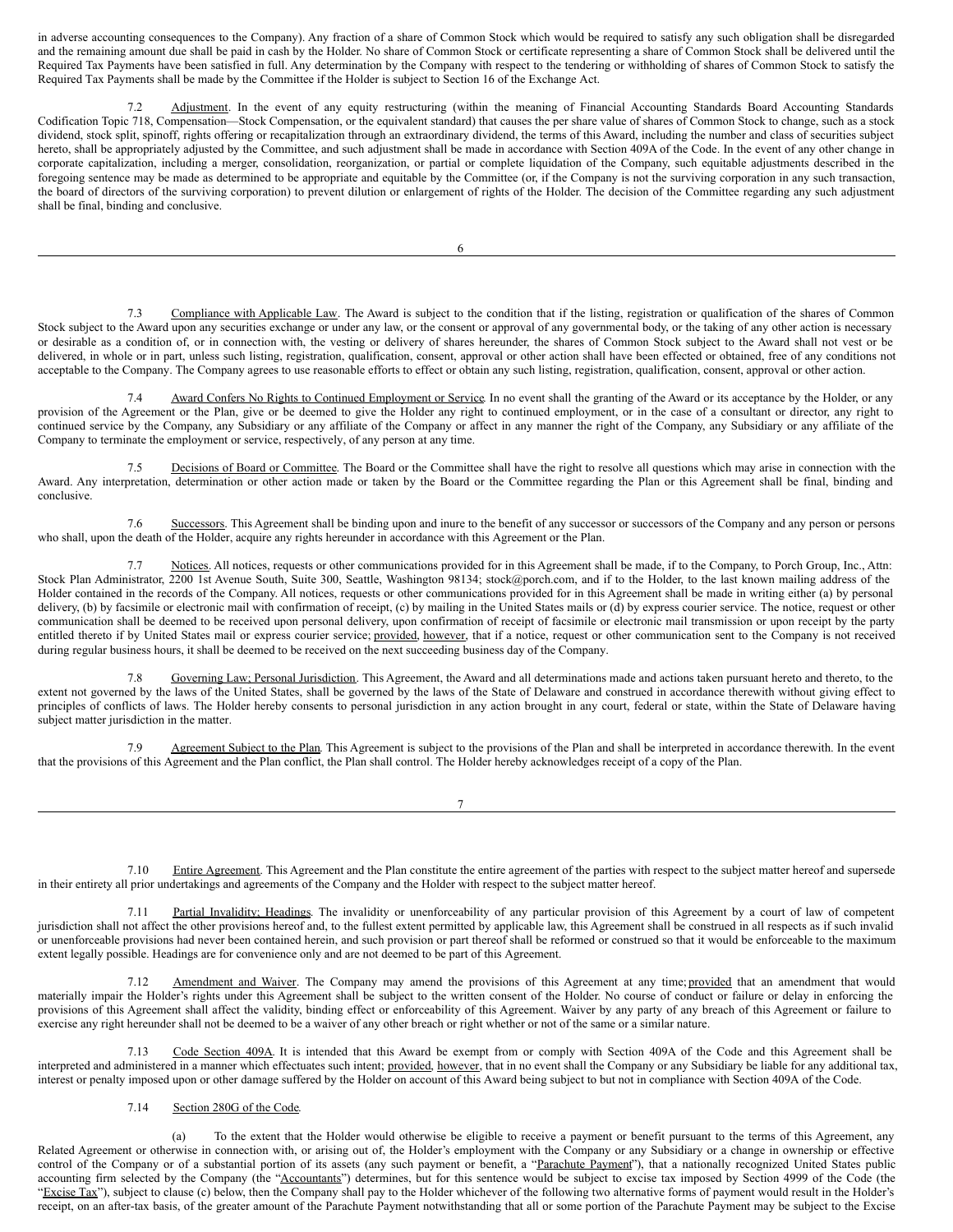Tax: (1) payment in full of the entire amount of the Parachute Payment (a "Full Payment"), or (2) payment of only a part of the Parachute Payment so that the Holder receives the largest payment possible without the imposition of the Excise Tax (a "Reduced Payment").

8

If a Reduced Payment is necessary pursuant to clause (a), then the reduction shall occur in the following order: (1) cancellation of acceleration of vesting on any equity awards for which the exercise price exceeds the then fair market value of the underlying equity; (2) reduction of cash payments (with such reduction being applied to the payments in the reverse order in which they would otherwise be made, that is, later payments shall be reduced before earlier payments); and (3) cancellation of acceleration of vesting of equity awards not covered under (1) above; provided, however, that in the event that acceleration of vesting of equity awards is to be cancelled, acceleration of vesting of full value awards shall be cancelled before acceleration of options and stock appreciation rights and within each class such acceleration of vesting shall be cancelled in the reverse order of the grant date of such equity awards, that is, later equity awards shall be canceled before earlier equity awards; and provided, further, that to the extent permitted by Section 409A of the Code and Sections 280G and 4999 of the Code, if a different reduction procedure would be permitted without violating Section 409A of the Code or losing the benefit of the reduction under Sections 280G and 4999 of the Code, the Holder may designate a different order of reduction.

(c) For purposes of determining whether any of the Parachute Payments (collectively the "Total Payments") will be subject to the Excise Tax and the amount of such Excise Tax, (i) the Total Payments shall be treated as "parachute payments" within the meaning of Section 280G(b)(2) of the Code, and all "parachute payments" in excess of the "base amount" (as defined under Section 280G(b)(3) of the Code) shall be treated as subject to the Excise Tax, unless and except to the extent that, in the opinion of the Accountants, such Total Payments (in whole or in part):(1) do not constitute "parachute payments," including giving effect to the recalculation of stock options in accordance with Treasury Regulation Section 1.280G-1, Q&A 33; (2) represent reasonable compensation for services actually rendered within the meaning of Section 280G(b)(4) of the Code in excess of the "base amount"; or (3) are otherwise not subject to the Excise Tax, and (ii) the value of any non-cash benefits or any deferred payment or benefit shall be determined by the Accountants in accordance with the principles of Section 280G of the Code.

Holder.

(d) All determinations hereunder shall be made by the Accountants, which determinations shall be final and binding upon the Company and the

(e) The federal tax returns filed by the Holder (and any filing made by a consolidated tax group which includes the Company) shall be prepared and filed on a basis consistent with the determination of the Accountants with respect to the Excise Tax payable by the Holder. The Holder shall make proper payment of the amount of any Excise Tax, and at the request of the Company, provide to the Company true and correct copies (with any amendments) of his or her federal income tax return as filed with the Internal Revenue Service, and such other documents reasonably requested by the Company, evidencing such payment (provided that the Holder may delete information unrelated to the Parachute Payment or Excise Tax and provided, further that the Company at all times shall treat such returns as confidential and use such return only for purpose contemplated by this paragraph).

9

(f) In the event of any controversy with the Internal Revenue Service (or other taxing authority) with regard to the Excise Tax, the Holder shall permit the Company to control issues related to the Excise Tax (at its expense), provided that such issues do not potentially materially adversely affect the Holder, and the Holder shall control any other issues. In the event that the issues are interrelated, the Holder and the Company shall in good faith cooperate so as not to jeopardize resolution of either issue. In the event of any conference with any taxing authority as to the Excise Tax or associated income taxes, the Holder shall permit the representative of the Company to accompany the Holder, and the Holder and his representative shall cooperate with the Company and its representative.

(g) The Company shall be responsible for all charges of the Accountants.

(h) The Company and the Holder shall promptly deliver to each other copies of any written communications, and summaries of any verbal communications, with any taxing authority regarding the Excise Tax covered by this Section 7.14.

(i) Nothing in this Section 7.14 is intended to violate the Sarbanes-Oxley Act of 2002 and to the extent that any advance or repayment obligation hereunder would do so, such obligation shall be modified so as to make the advance a nonrefundable payment to the Holder and the repayment obligation null and void.

(j) Notwithstanding the foregoing, any payment or reimbursement made pursuant to this Section 7.14 shall be paid to the Holder promptly and in no event later than the end of the calendar year next following the calendar year in which the related tax is paid by the Holder or where no taxes are required to be remitted, the end of the Holder's calendar year following the Holder's calendar year in which the audit is completed or there is a final and nonappealable settlement or other resolution of the litigation.

(k) The provisions of this Section 7.14 shall survive the termination of the Holder's employment or service with the Company or any Subsidiary for any reason and the termination of the Agreement.

7.15 Data Privacy Notice.

(a) Holder hereby acknowledges that the collection, use and transfer, in electronic or other form, of Holder's personal data as described in this Agreement and any other RSU grant materials by the Company and its Subsidiaries is necessary for the purpose of implementing, administering and managing Holder's participation in the Plan. The Holder authorizes, agrees and unambiguously consents to the transmission by the Company and its Subsidiaries of any personal data information related to this Award for legitimate business purposes (including, without limitation, the administration of the Plan). This authorization and consent is freely given by the Holder.

(b) Holder understands that the Company and its Subsidiaries may hold certain personal information about Holder, including, but not limited to, Holder's name, home address and telephone number, email address, date of birth, social security, insurance, passport or other identification number (e.g., resident registration number), salary, nationality, job title, details of all RSUs or any other entitlement to shares of Common Stock awarded, canceled, exercised, vested, unvested or outstanding in Holder's favor ("Data"), for the purpose of implementing, administering and managing the Plan.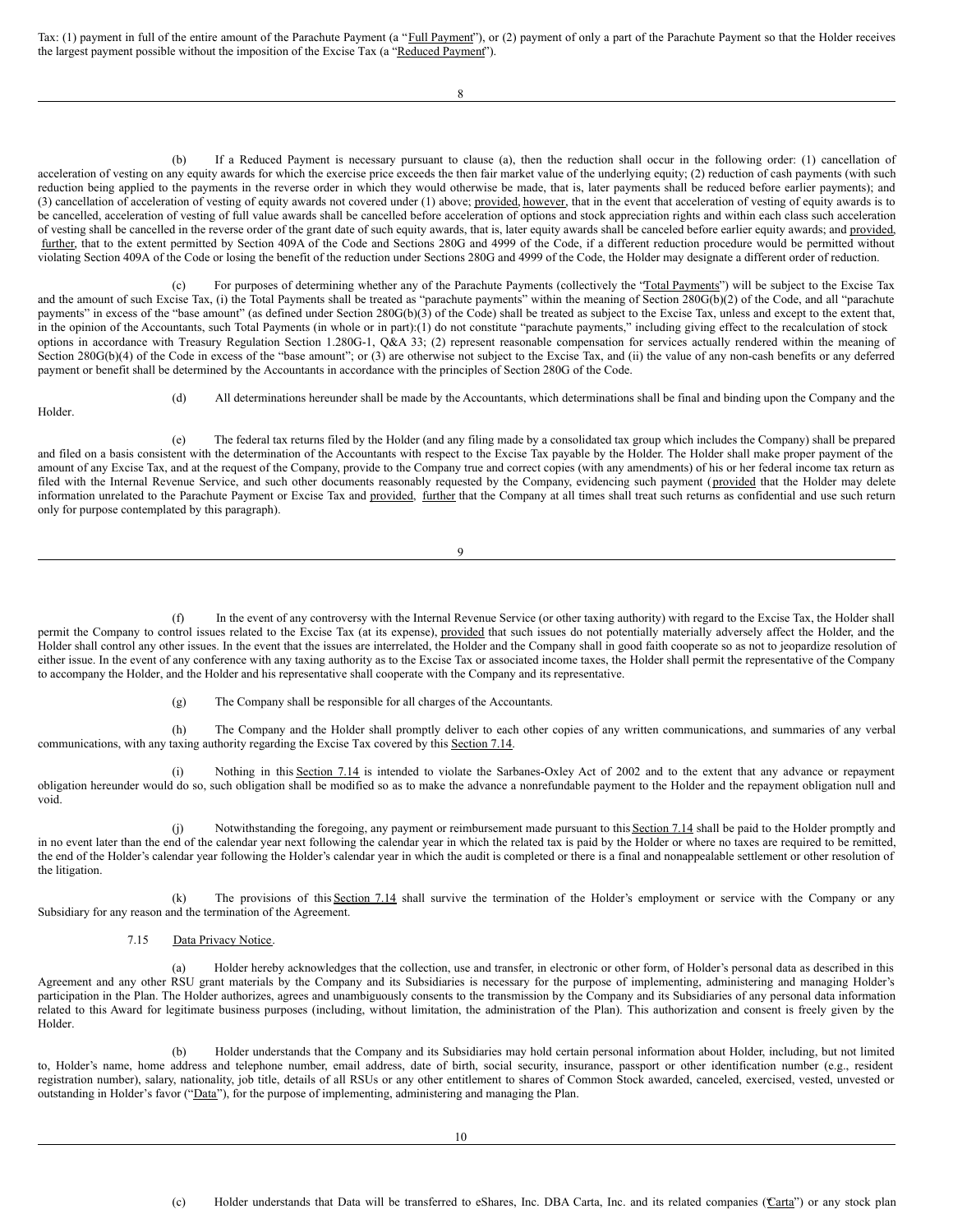service provider as may be selected by the Company in the future, which is assisting the Company with the implementation, administration and management of the Plan. Holder understands that the recipients of the Data may be located in the United States or elsewhere, and that the recipients' country of operation (e.g., the United States) may have different data privacy laws and protections than Holder's country. Holder understands that if he or she resides outside the United States, he or she may request a list with the names and addresses of any potential recipients of the Data by contacting his or her local human resources representative. The Company, Carta, any stock plan service provider selected by the Company in the future and any other possible recipients which may assist the Company (presently or in the future) with implementing, administering and managing the Plan may receive, possess, use, retain and transfer the Data, in electronic or other form, for the sole purpose of implementing, administering and managing his or her participation in the Plan. Holder understands that Data will be held only as long as is necessary to implement, administer and manage Holder's participation in the Plan plus any required period thereafter for purposes of complying with data retention policies and procedures. Holder understands that based on where s/he resides, s/he may have additional rights with respect to personal data collected, used or transferred in connection with this Agreement or any other RSU grant materials by the Company and its Subsidiaries, and Holder may contact in writing his or her local human resources representative.

## **Attachment A – Restrictive Covenants**

For purposes of this **Attachment A**, references to "Company" shall include the Company and/or any of its Subsidiaries, as applicable.

1. **Confidentiality**. Holder acknowledges that, during Holder's employment with the Company, Holder will be exposed to confidential and/or proprietary information, know-how and trade secrets of the Company and its clients, service providers and other business partners (collectively, "Confidential Information"), which are essential to the Company's business and the continued confidentiality of which is critical to the Company's economic well-being. Confidential Information includes, but is not limited to, financial information (including but not limited to earnings, revenue and other financial performance information, forecasts and budgets), business plans, product development information, strategies, prospects, existing and potential products, technical information and know-how, data, inventions (whether or not patentable), developments, intellectual property (including but not limited to undisclosed patents, patent applications and unpublished works) techniques, processes, algorithms, software, designs, engineering, research, client lists, personnel information (including, without limitation, skills and compensation), and information regarding possible acquisitions or sales of businesses or facilities. Confidential Information also includes the details behind the founding of the Company (date, people involved, discussions leading to the creation of the Company, etc.). Confidential Information does not include any information that has become publicly known and made generally available through no wrongful act of Holder or of others who were under confidentiality obligations as to the item involved. Holder agrees that, during Holder's employment or at any time thereafter, Holder will not disclose Confidential Information to any third party for any reason, except as authorized by the Company and necessary in the good faith performance of Holder's job (and, in the case of Confidential Information of a Company client or business partner, consistent with the Company's agreement with such client or business partner).

2. **Non-Disparagement**. Holder agrees that, during Holder's employment or at any time thereafter, Holder will not make any statements with regard to the Company or any of its officers, directors, employees, consultants, stockholders or agents that are false, misleading or disparaging or otherwise likely to be harmful to them or their business, business reputation or personal reputation; provided, however, that Holder may respond accurately and fully to any question, inquiry or request for information in the course of a government investigation or when required by legal process (including in response to a subpoena).

3. **Return of Company Property**. Holder agrees that, upon the termination of Holder's employment for any reason or at any time upon the Company's request, Holder will immediately return to the Company (and will not keep in Holder's possession, recreate or deliver to anyone else) all Company property in Holder's possession, custody, or control, including, but not limited to Confidential Information and Inventions (defined below) in any medium, marketing and sales literature, and other documents and data developed by or on behalf of the Company.

12

4. **Non-Solicitation; Non-Competition**. Holder agrees that, during Holder's employment and for a period of 12 months following termination of Holder's employment with the Company for any reason, Holder will not, directly or indirectly: (a) solicit the employment of, recruit, hire or otherwise seek to hire any person who is then employed by the Company or who was employed by the Company during the last 12 months of Holder's employment with the Company, or encourage any employee of the Company to terminate his/her employment with Company for any reason; (b) solicit business on behalf of a competitor from any customer or prospect that (i) was serviced by the Company during the last 12 months of Holder's employment with the Company, and (ii) with whom Holder had business-related contact in the last 12 months of Holder's employment with the Company; (c) solicit or attempt to induce any customer, service provider, supplier or other person or entity with whom the Company has, or is attempting to establish, a commercial relationship to cease or refrain from doing business with the Company or to alter its relationship with the Company in any way adverse to the Company; and/or (d) seek or accept employment from or engagement as a consultant by any competitor of the Company, or engage in, own, work on, supervise, manage or contribute Holder's knowledge to any work that involves a product or service that is competitive with a product or service offered or being developed or pursued by the Company. For the purposes of this Agreement, competitors and competing products and services of the Company include, without limitation, the sale of home owner insurance, development of software and/or other tools geared towards aggregating home, home project, and local home improvement/repair/maintenance service professional data, scoring, ranking, and pricing algorithms related to home improvement/repair/maintenance, classified listings related to home improvement/repair/maintenance, sharing and inspiration for home improvement/repair/maintenance, yield management, revenue generation and marketing for the home improvement/repair/maintenance professional service and contractor industries, and consumer rating and referral services for the home improvement/repair/maintenance professional service and contractor industries, in each case within the United States. Notwithstanding the foregoing, the restrictions set forth in subsections (b) and (d) above shall only apply upon, and as a condition of, Holder's receipt of at least one share of Common Stock in accordance with Section 4 of the Agreement. Holder agrees that should a court exercising jurisdiction with respect to this Agreement find any such restriction invalid or unenforceable due to unreasonableness, either in period of time, geographical area, or otherwise, then in that event, such restriction will be interpreted and enforced to the maximum extent that such court deems reasonable. If the Company, in its sole discretion, decides to waive a provision of this Section, no such waiver will constitute a waiver of any other provision in this Agreement or any other agreement between Holder and the Company.

#### 5. **Assignment of Inventions**.

(a) The Company shall be the sole and exclusive owner of, and shall own all right, title and interest (including patent rights, copyrights, trade secret rights, mask work rights, moral rights, *sui generis* database rights and all other intellectual and industrial property rights of any sort throughout the world) relating to, any and all inventions, works of authorship, domain names, mask works, designs, know-how, ideas, improvements, processes, methods, trade secrets and other information, whether or not patentable or registrable under copyright or similar laws, that Holder solely or jointly makes, conceives, develops or reduces to practice (or cause to be made, conceived, developed or reduced to practice) during the term of Holder's employment with Company (including any of the foregoing that pre-date Holder's execution of this Agreement) that (i) relate to the business of the Company, (ii) relate to the Company's actual or demonstrably anticipated research or development, (iii) result from any work performed by Holder for the Company, or (iv) are developed using the time, equipment, supplies, facilities or Confidential Information of the Company (collectively "Inventions"). Holder will promptly disclose all Inventions to the Company. To the extent that ownership of the Inventions is not deemed to have vested automatically in the Company under applicable law, Holder hereby assigns and shall assign all of Holder's right, title and interest in such Inventions to the Company, except as provided in the following notice.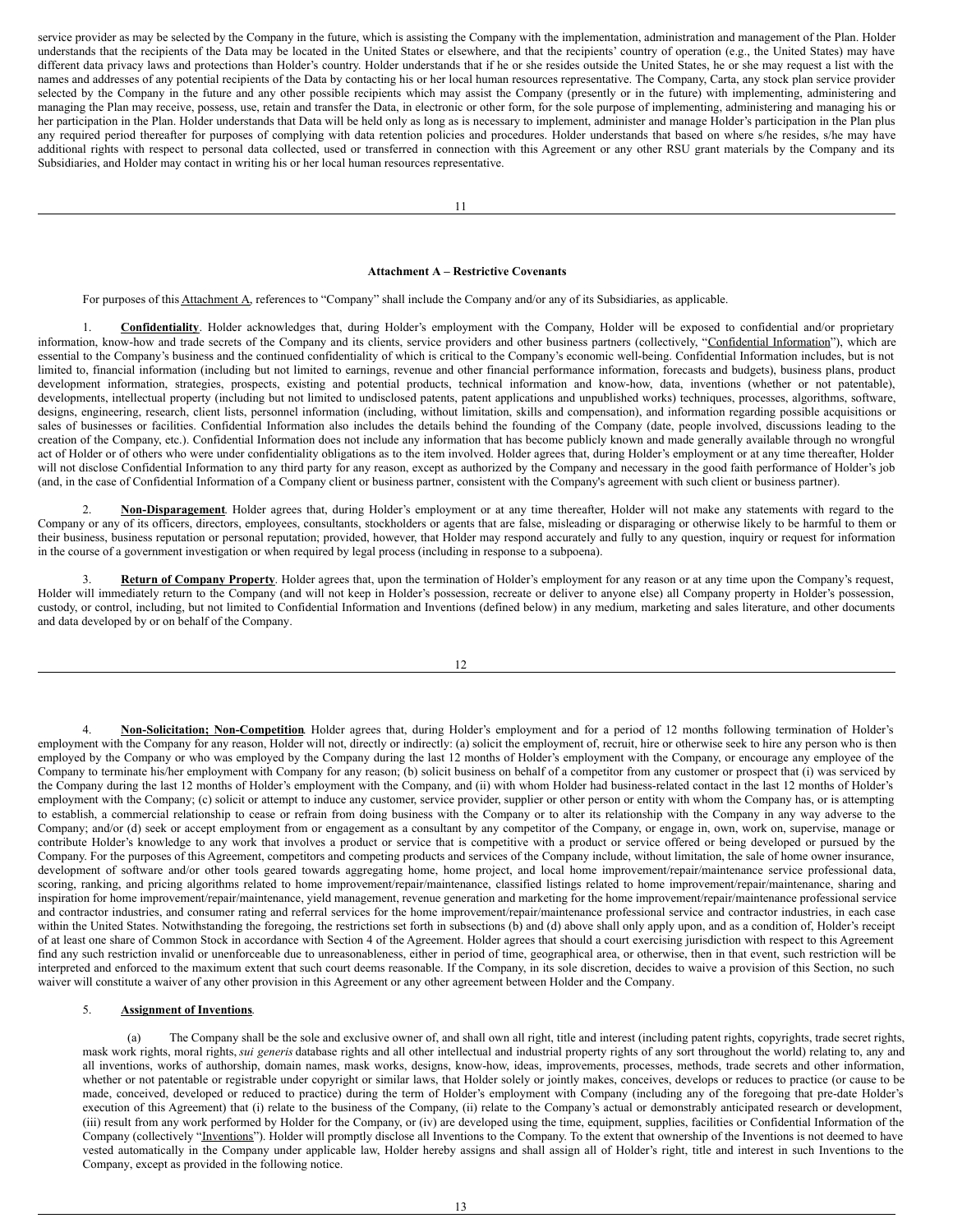Notice: Notwithstanding any provision of this Agreement to the contrary, this Agreement does not obligate Holder to assign any of Holder's rights in an invention for which no equipment, supplies, facilities or trade secret information of the Company was used and which was developed entirely on Holder's own time, unless (a) the invention relates (i) directly to the business of the Company or (ii) to the Company's actual or demonstrably anticipated research or development, or (b) the invention results from any work performed by Holder for the Company. This provision constitutes the written notice and other **requirements of Section 49.44.140 of the Revised Code of Washington.**

Holder agrees to assist the Company in all proper respects (including, but not limited to, the execution of such instruments or documents as the Company may request), at the Company's expense, to further secure the Company's rights in, and to evidence, record and perfect the ownership or assignment of, the Inventions and any intellectual property rights therein and thereto, and to maintain, enforce, and defend any rights specified to be so owned or assigned. Holder further agrees that Holder's obligation to provide such assistance shall continue after the termination of this Agreement. Holder hereby irrevocably designates and appoints the Company as Holder's agent and attorney-in-fact to act for and on Holder's behalf to execute and file any document and to do all other lawfully permitted acts to further the purposes of the foregoing with the same legal force and effect as if executed by Holder. The designation and appointment of the Company and its duly authorized officers and agents as Holder's agent and attorney in fact shall be deemed to be coupled with an interest and therefore irrevocable.

(c) If Holder uses or discloses any all original works of authorship, inventions, developments, improvements, trademarks, designs, domain names, processes, methods, trade secrets or other intellectual property that were made by Holder (solely or jointly) prior to Holder's employment with the Company, that are owned by Holder or in which Holder has an interest, that relate to the Company's actual or proposed business and that are not assigned by Holder to the Company under this Agreement ("Prior Inventions") in the course of Holder's employment or otherwise on behalf of the Company or incorporate any Prior Inventions into any Company property, the Company will have and Holder hereby grants the Company a perpetual, irrevocable, worldwide, royalty-free, non-exclusive, sublicensable right and license to make, have made, modify, use, sell and otherwise exploit such Prior Inventions.

14

6. **Remedies**. Holder agrees that Holder's violation of thisAttachment A would cause the Company irreparable harm which would not be adequately compensated by monetary damages and that injunctive relief, specific performance and other equitable relief may be granted by any court or courts having jurisdiction, restraining Holder from violation of the terms of this Attachment A, upon Holder's breach or threatened breach of any obligations set forth in this Attachment A. Holder further agrees that no bond or other security shall be required in obtaining such equitable relief and Holder hereby consents to the issuance of such injunction and to the ordering of specific performance. This Section 6 shall not be construed to limit the Company from any other relief or damages to which it may be entitled as a result of Holder's breach of any provision of this Attachment A. If Holder breaches his or her obligations under Section 4 of this Attachment A, then the applicable restricted period shall be extended to account for the period during which Holder was in breach, and Holder shall be required to reimburse the Company for its costs and fees, including reasonable attorneys' fees, incurred in connection with any enforcement effort.

15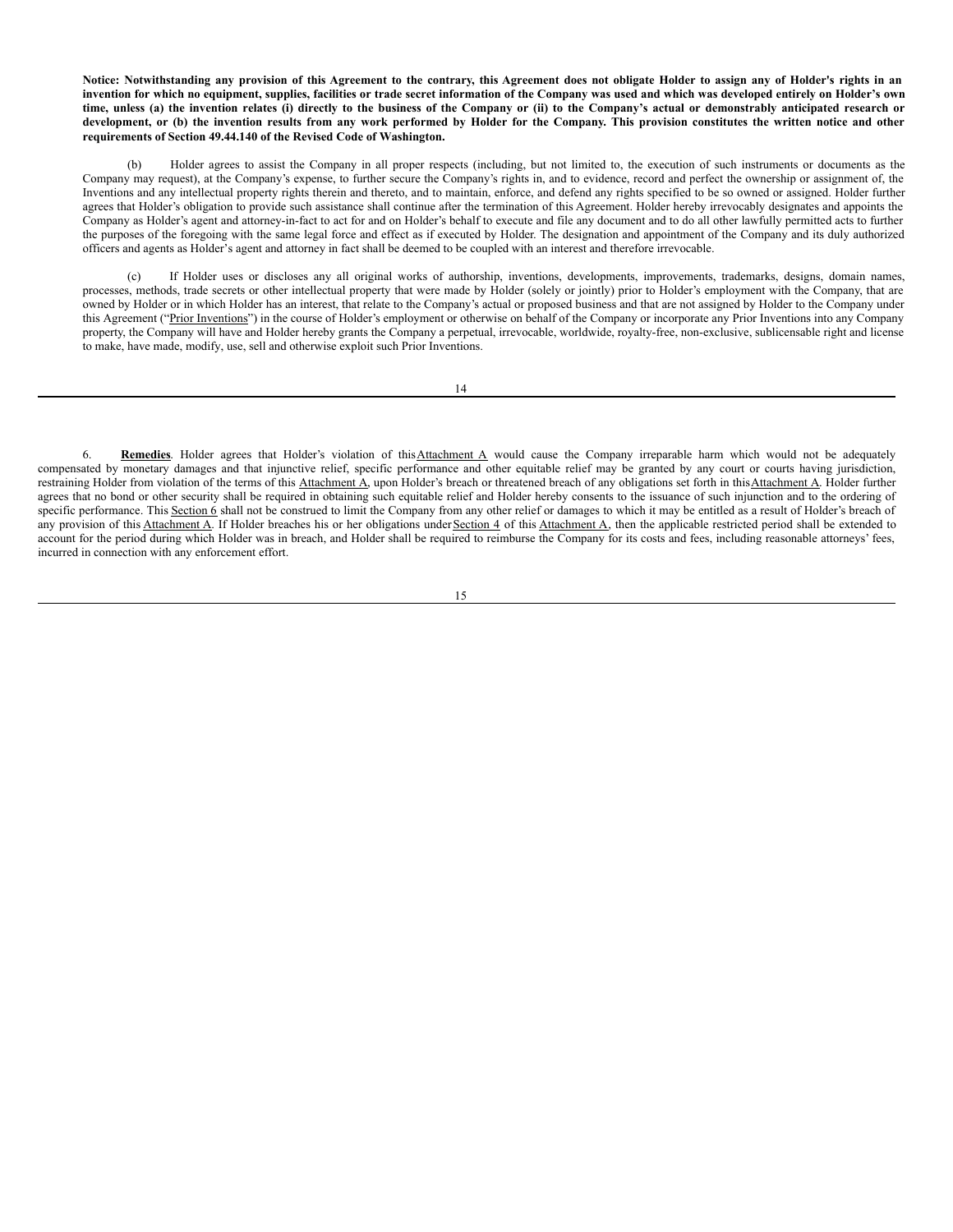#### **EMPLOYMENT AGREEMENT ("Agreement")**

This Agreement is between Matthew Ehrlichman ("Executive") and Porch Group, Inc. (the "Company") (collectively "the Parties") and is effective as of the date the Parties sign below ("Effective Date").

1. **Entire Agreement**. To encourage Executive to remain employed with the Company, the Company hereby agrees to continue the at-will employment of Executive for the Term (as defined in Section 2) with the following enhanced terms and conditions of employment. This Agreement and its Exhibits A and B, together with any agreements, plans, or policies referenced herein, constitute the entire agreement between the Parties. Executive acknowledges and agrees that neither the Company nor anyone acting on its behalf has made, and is not making, and Executive has not relied upon, any representations, promises or inducements except to the extent the same is expressly set forth in this Agreement. The Company represents that it has due authority to enter into this Agreement and has taken all necessary corporate action to enter into this Agreement and provide the compensation set forth herein.

2. **Termination/Renewal.** This Agreement shall commence as of the Effective Date and continue until the expiration of a 36-month period thereafter, unless Executive's employment is terminated earlier under Section 5. If Executive remains employed at the end of this 36-month period, this Agreement shall automatically renew for successive 12-month periods unless Executive's employment is terminated earlier under Section 5. The period beginning on the Effective Date and ending as of the initial 36-month period or, if the Agreement is renewed pursuant to the prior sentence, the last day of the last 12-month renewal period, shall be referred to hereinafter as the "Term." Notwithstanding the foregoing, either Executive or the Company may terminate this Agreement, for any or no reason, by giving written notice to the other at least 60 days prior to the end of the initial 36-month term or any 12-month renewal term that this Agreement will not be renewed.

# **3**. **Scope of Employment.**

(a) *Duties*. Executive shall serve as the Company's Chief Executive Officer and shall render such professional services in the performance of Executive's duties, subject to the direct supervision and direction of the Company's Board of Directors or a Committee thereof (collectively, the "Board"). As such, you will be responsible for, among other things, directing and leading the Company and its executive management team and otherwise performing such duties and responsibilities as are customarily assigned to individuals serving in similar positions of other public companies. Without limitation, this includes ultimate responsibility for the strategic direction, performance and execution of the Company's plans and strategies.

(b) *Best Ef orts and Duty of Loyalty; Compliance*. Executive will devote Executive's full business time, attention, skill, and best efforts to the performance of the duties required by or appropriate for the Executive's position with the Company and adhere to each of the Company's policies (including, without limitation, the code of conduct) and procedures as may be in effect from time to time. Notwithstanding the foregoing, nothing in this Agreement shall preclude Executive from devoting reasonable periods of time to charitable and community activities, managing personal investment or business assets and serving on boards of other companies (public or private) not in competition with the Company, provided that none of these activities interferes with the performance of Executive's duties hereunder or creates a conflict of interest (real or reasonably apparent). The Executive agrees to be subject to any "clawback" or other comparable policies adopted by the Board or any of its committees to the extent adopted at a time when Executive was employed by the Company.

Page **1** of **17**

(c) *Investments*. Nothing herein shall prevent Executive from investing in stocks, bonds, or other securities in any business if such investments do not create any conflict of interest (real or reasonably apparent) with the Company or interfere or compete with Executive's obligation to devote Executive's full time, energy, and attention to the performance of Executive's duties to the Company, and (i) such stocks, bonds, or other securities of a direct competitor of the Company are listed on any United States securities exchange or are publicly traded in an over the counter market, and such investment does not exceed, for any one issuer, 2% of the issued and outstanding capital stock, or in the case of bonds or other securities, 2% of the aggregate principal amount thereof issued and outstanding, or (ii) such investment is completely passive and there is no control or influence over the management or policies of such business (whether or not exercised).

## 4. **Compensation and Benefits***.*

(a) *Base Salary.* Executive's base salary ("Base Salary") will be \$600,000.00 annualized, minus applicable withholdings, payable in equal installments according to the Company's current and regular payroll schedule (at least monthly). Executive's salary may be increased or decreased in the Company's discretion, subject to review and approval by the Board. As an "exempt" employee, Executive's salary shall be Executive's compensation for all hours worked, regardless of the number of hours worked in any workweek, and Executive will not be eligible for overtime pay.

*(b)Equity Incentive Plans.* Executive will be eligible to receive future equity awards from time to time during the Term, as determined by the Board in its discretion.

(c) *Annual Bonus Opportunity.* As determined by the Board in its discretion*,* Executive is eligible to receive an annual bonus based upon achievements as determined by the Board, payable at the same time as annual bonuses of other executives at the Company, but in no event later than March 15 of the year following the calendar year with respect to which such bonuses are payable ("Bonus Year"). Executive's 2022 annual target bonus is 100% of Executive's Base Salary, which may change in future years in the Board's discretion (the "Target Bonus"). The earned annual bonus, if any, shall be payable for any Bonus Year only if Executive remains continuously employed by the Company through the date on which such bonus is paid.

(d) *Paid Time Off*. Executive shall receive paid time off pursuant to the ordinary policies and procedures maintained by the Company and where required by law. Company retains the right to replace Executive and to deny restoration or reinstatement in accordance with the "key Executive" and other provisions of the Family and Medical Leave Act of 1993, if applicable.

(e) *Other Benefits*. Executive will be eligible to participate in the Executive benefit plans and programs generally available to the Company's senior executives, subject to the terms and conditions of such plans and programs. The Company does not guarantee the adoption or continuance of any particular employee benefit or benefit plan, and the Company reserves the right to amend, modify or terminate any of its benefit plans or programs at any time and for any reason. Nothing in this Agreement is intended to, or shall in any way, restrict the right of the Company, to amend, modify or terminate any of its benefits or benefit plans.

(f) *Reimbursement of Expenses*. Executive shall be reimbursed for reasonable business expenses incurred by Executive in furtherance of Executive's duties, provided such reimbursement shall be made only in accordance with the standard reimbursement policies of the Company or approved in advance in writing by the CEO.

Page **2** of **17**

(g) *409A Compliance.* In accordance with Treasury Regulation Section 1.409A-3(i)(1)(iv), any reimbursements or in-kind benefits under this Agreement will be provided only during the Term of Executive's employment and are not subject to liquidation or exchange for another benefit. In no event may requests for reimbursement be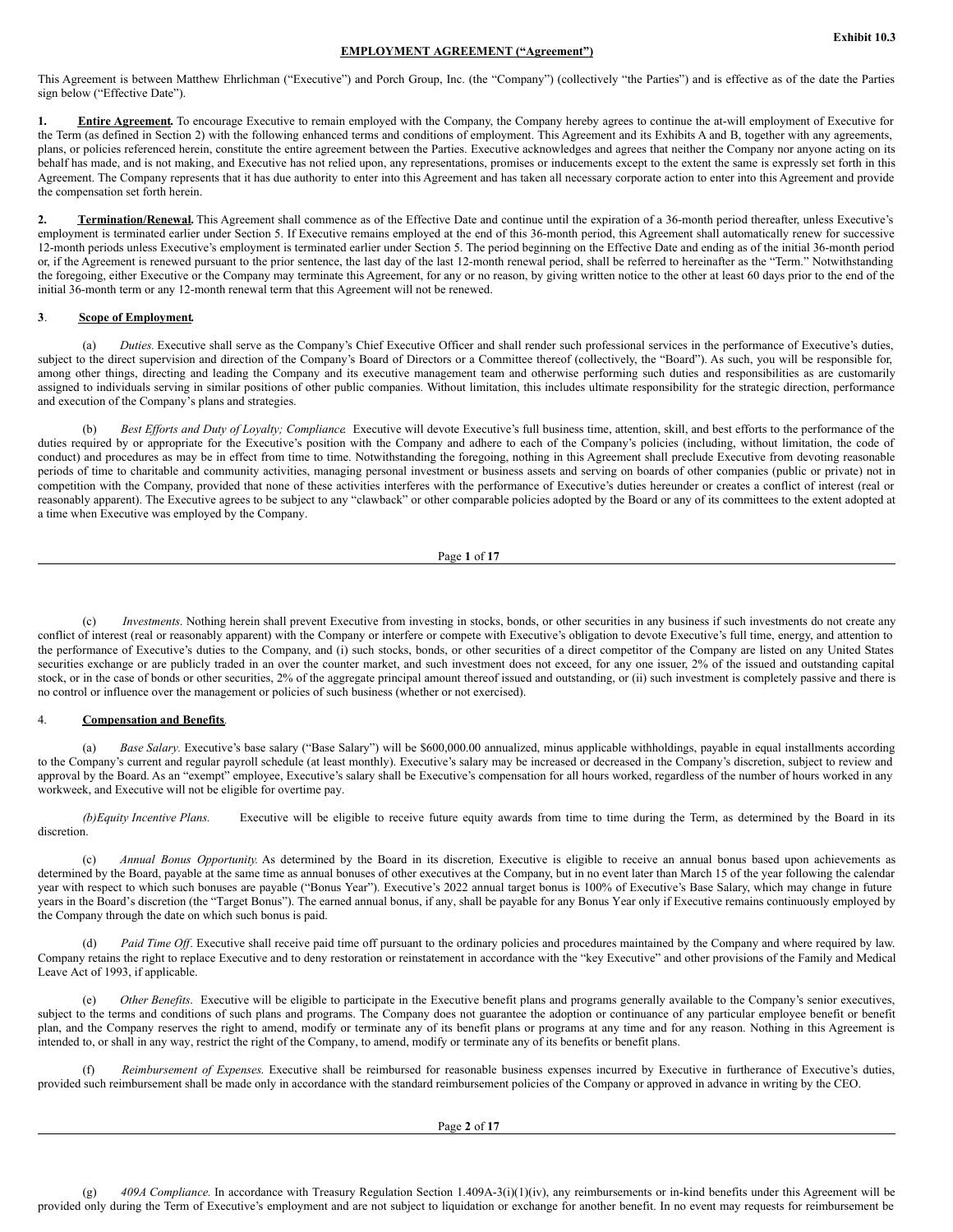submitted by Executive later than 90 days following the date on which the expense is incurred, and the Company will reimburse expenses no later than 30 days after submission. The amount of expenses eligible for reimbursement, or in-kind benefits provided, during any calendar year may not affect the expenses eligible for reimbursement, or in-kind benefits to be provided, in any other calendar year.

5. Termination of Employment. Notwithstanding anything else in this Agreement to the contrary, either the Company or Executive may terminate Executive's employment and this Agreement at any time with or without Cause. The Term of this Agreement will also terminate automatically upon Executive's death or Disability (as defined in Section 6(d)). At the Term of this Agreement, including non-renewal, Executive will be entitled to only (a) unpaid Base Salary accrued up to the effective date of termination; (b) pay for accrued but unused vacation or time-off, if Company policy is to accrue vacation or time-off and the payment is required by law; (c) benefits or compensation as provided under the terms of any employee benefit and compensation agreements or plans applicable to Executive; and (d) unreimbursed business expenses required to be reimbursed to Executive within the time required under state or local law. Severance, if any, shall be provided only as set forth in Section 6 below. Notwithstanding any other provision of this Agreement, upon the termination of Executive's employment for any reason, unless otherwise requested by the Board, Executive shall immediately resign as of the termination date from all positions that he holds with the Company and any of its subsidiaries, including, without limitation, the Board and all boards of directors of any subsidiary of the Company or any parent company of the Company. Executive hereby agrees to execute any documentation needed to effectuate such resignations upon request by the Company; provided if Executive fails to provide such resignation for any reason, Executive irrevocably appoints the then-current directors of the Board, singly or jointly, as Executive's attorney with the irrevocable right to sign any document on Executive's behalf for the purposes of, or to give effect to, Executive's resignation(s) under this clause.

### 6. **Severance**.

(a) *Termination by the Company Without Cause/Resignation for Good Reason.* If Executive's employment is terminated by the Company without Cause (as defined below) or Executive terminates for Good Reason (as defined below) (each, a "Non-Change in Control Termination"), then, subject to Section 6(b), Executive will receive, in addition to the compensation set forth in Section 4 the following severance benefits (the "Severance Benefits"):

i. *Severance Payment*. Executive shall receive an additional amount that is equal to 12 months of Executive's then current Base Salary and the Target Bonus, less lawful withholdings, to be paid out in twelve equal monthly installments on the Company's usual payroll cycle ("Severance Payment");

ii. *Bonus*. See Section 4 (c) above.

iii. COBRA. Provided Executive (and their spouse or dependents, as applicable) timely elects to continue health, dental, and/or vision coverage pursuant to the Consolidated Omnibus Budget Reconciliation Act of 1985 ("COBRA"), the Company will pay any premiums associated with such COBRA continuation coverage consistent with such coverages as are offered to then active employees until the earliest to occur of (a) 12 months after Executive's last day of employment; (b) the date Executive first becomes eligible for health, dental, or vision coverage with a subsequent employer; (c) the date Executive is no longer eligible for continuation coverage under COBRA; or (d) the date Executive violates Executive's obligations set forth in Executive's Confidentiality and Restrictive Covenant Agreement attached as Exhibit B.; and

## Page **3** of **17**

- iv. *Equity.* Notwithstanding the terms of any equity award agreement between Executive and the Company:
	- a. Non-Change in Control Termination. Upon a Non-Change in Control Termination:
		- i. For any equity awards subject to performance conditions as of the termination date, then such equity award will remain outstanding and vest when it is earned in accordance with the applicable vesting schedule set forth in the award agreement excluding any provision requiring continued employment or service during the performance period.
		- ii. For any equity awards subject only to time-vesting conditions as of the termination date, then any unvested equity awards that may vest within 12 months subsequent to the termination date shall become vested as of the termination date, and the remaining award shall be terminated and shall be cancelled by the Company.
		- iii. For any vested stock options as of termination date (including due to clause (i) or (ii) immediately above), Executive shall be able to exercise such options for the lesser of: (A) 12 months subsequent to the termination date and (B) the expiration date of such option, following which all such options shall terminate and shall be cancelled by the Company.
	- b. Change in Control. Upon the occurrence of a Change in Control:
		- i. For any equity awards not assumed or reasonably substituted on an equitable basis to the Executive by the surviving entity or other successor in interest to the Company as of the Change in Control, such equity award shall be deemed fully earned (if performance-based) and vest immediately prior to the consummation of such Change in Control and the Executive shall receive a cash payment, at closing of the of the Change in Control transaction, for each earned and vested equity award equal to (1) for any full value share award, the acquisition price per share of Company's common stock, par value \$0.0001 per share (the "Common Stock"), or (2) for any stock option, the acquisition price per share of Common Stock less the option exercise price, in each case less any applicable withholding taxes.
		- ii. For any equity awards assumed or reasonably substituted on an equitable basis to the Executive by the surviving entity or other successor in interest to the Company as of the Change in Control:
			- 1. For any full value share awards or options subject to performance conditions as of the termination date, any unearned portion of the equity award will treated as issued and outstanding restricted stock units ("RSUs") or options, respectively, subject only to a vesting period commencing on the Closing Date of such Change in Control and ending on the earlier of (a) the date that is 12 months following the Closing Date and (b) a Change in Control Termination, as well as other terms of the award agreement not applicable to the prior performance conditions. If Executive's employment is terminated prior to the date that is 12 months following the Closing Date for any reason other than as set forth in clause (b), then the full award shall be immediately forfeited by Executive and cancelled by the Company or the surviving entity or other successor in interest to the Company.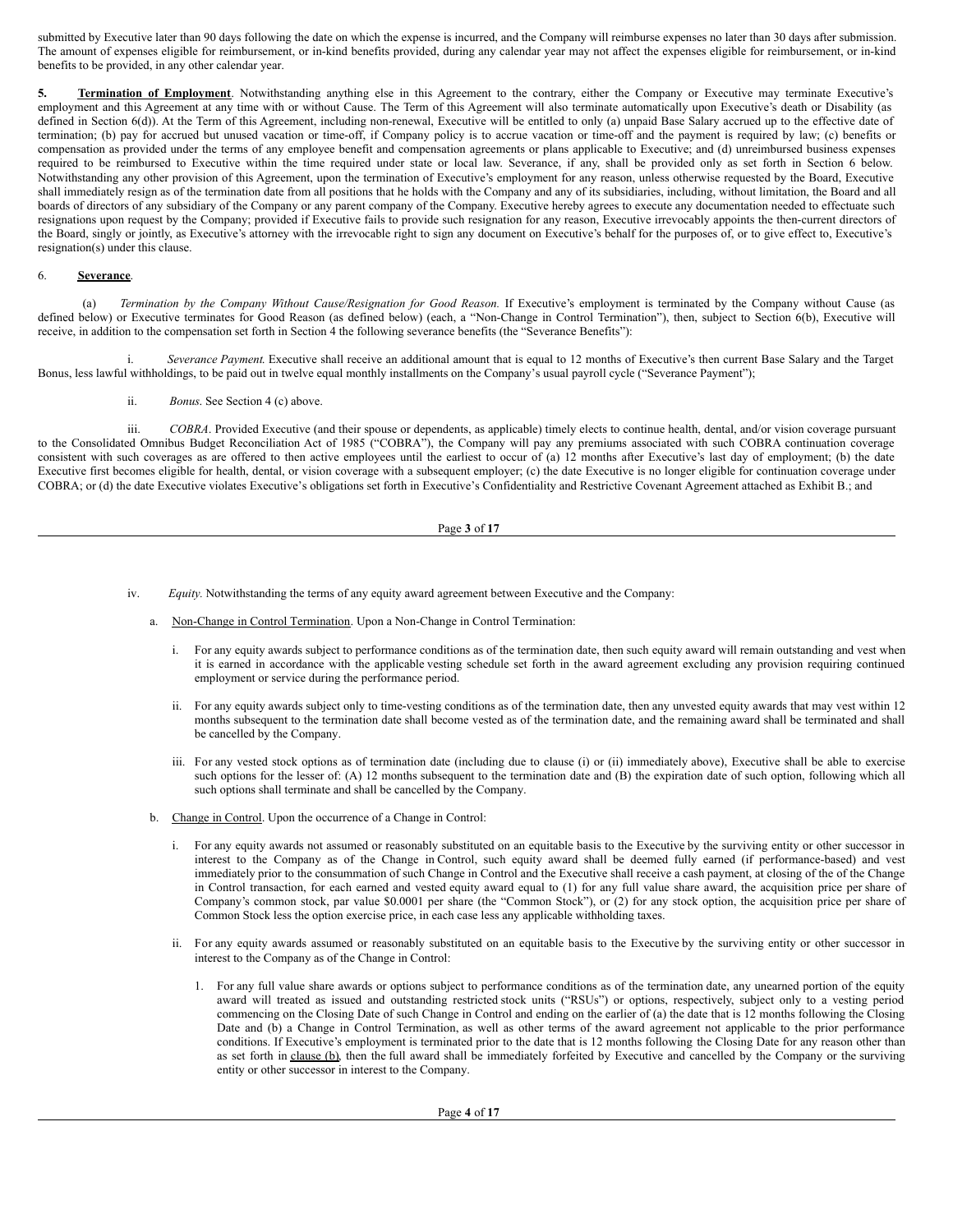- 2. For any equity awards subject only to time-vesting conditions as of the termination date, the equity award shall remain outstanding and vest in accordance with the applicable vesting schedule and the other terms set forth in the award agreement (and the provisions therein amended by substituting the Company with the surviving entity or other successor in interest to the Company). In the event of a Change in Control Termination, the equity award shall fully vest. If Executive's employment is terminated prior to the date that is 12 months following the Closing Date of a Change in Control for any reason other than as set forth in the preceding sentence, then the full award shall be immediately forfeited by the Executive and cancelled by the surviving entity or other successor in interest to the Company. Following such 12-month period following the Closing Date of such Change in Control, the other termination provisions of this Agreement excluding Section  $6(a)(iv)$ (b) shall apply.
- 3. For any vested options as of the termination date (including due to clause (1) or (2) above), Executive shall be able to exercise such options as set forth in the award agreement. In the event of a Change in Control Termination, Executive shall be able to exercise such options for the lesser of: (A) 12 months subsequent to the termination date and (B) the expiration date of such option, following which all such options shall terminate and shall be cancelled by the Company.
- c. Termination of Employment. Except as provided in Sections  $6(a)(iv)$ , (d) or (e), if the Executive's employment is terminated for any reason, then the portion of the equity award that was not earned and vested, in the case of any performance-based award, or vested, in the case of any other award, immediately prior to such termination of employment shall be immediately forfeited by the Executive and cancelled by the Company.

(b) *Release.* The Company shall not be obligated to make any Severance Payment to Executive set out in Section 6 (a) of this Agreement until and unless Executive has timely delivered to the Company a separation agreement, which will include a release of all claims against the Company and a non-disparagement clause in favor of the Company, in form and substance satisfactory to the Company ("Release"), no later than 45 days following Executive's last day of employment ("Release Deadline"). If the Release does not become effective by the Release Deadline, Executive will forfeit any rights to severance under this Agreement. In no event will the Severance Benefits be paid or provided until the Release Deadline, including the settlement of any vested equity as of or following the end of the Term. Any payments delayed from the date Executive terminates employment through the Release Deadline will be payable in a lump sum without interest on the Release Deadline and all other amounts will be payable in accordance with the payment schedule applicable to each remaining payment, provided Executive does not breach Executive's obligations under this Agreement.

(c) *Of set.* If Executive obtains other employment during this 12-month period, the Company may, in its discretion, reduce the amount of any such remaining Severance Payments under Section 6 (a)(i), by the amount of compensation earned by Executive from such other employment through the end of the 12-month period. For purposes of this Section, Executive shall have an obligation to inform the Company regarding Executive's employment status following termination and during the period in which the Company is making payments to Executive under Section 6(a)(i).

#### Page **5** of **17**

(d) *Death or Disability***.** Executive will be deemed to have a "Disability" if, because of a physical or mental impairment, Executive has been unable to perform the essential functions of their position, with or without reasonable accommodation, for a period of one hundred eighty (180) days within any 12-month period as determined by a medical doctor approved by the Board and Executive. In the case of death or Disability, Executive or their estate shall be entitled only to (a) unpaid Base Salary accrued up to the effective date of termination; (b) pay for accrued but unused vacation or time-off, if Company policy is to accrue vacation or time-off and the payment is required by law; (c) benefits or compensation as provided under the terms of any employee benefit and compensation agreements or plans applicable to Executive; and (d) unreimbursed business expenses required to be reimbursed to Executive within the time required by applicable state or local law. Following a termination due to death or Disability, Executive (or Executive's beneficiaries) shall be able to exercise any vested stock options for the lesser of: (A) 12 months subsequent to the termination date and (B) the expiration date of such option, following which all such options shall terminate and shall be cancelled by the Company.

(e) *Vested Stock Options - Executive Termination without Good Reason*. Following Executive's termination not for Good Reason, Executive shall be able to exercise any vested stock options for the lesser of: (A) 90 days subsequent to the termination date and (B) the expiration date of such option, following which all such options shall terminate and shall be cancelled by the Company.

(f) *Definitions.* See attached Exhibit A.

## 7. **Deferred Compensation Omnibus Provision and 280G**.

(a) *Section 409A of the Code*. Notwithstanding any other provision of this Agreement, it is intended that any payment or benefit which is provided pursuant to or in connection with this Agreement which is considered to be deferred compensation subject to Section 409A of the Internal Revenue Code (the "Code") shall be provided and paid in a manner, and at such time, including without limitation payment and provision of benefits only in connection with the occurrence of a permissible payment event contained in Section 409A (e.g. separation from service from the Company and its affiliates as defined for purposes of Section 409A of the Code), and in such form, as complies with the applicable requirements of Section 409A of the Code to avoid the unfavorable tax consequences provided therein for noncompliance. For purposes of this Agreement, all rights to payments and benefits hereunder shall be treated as rights to receive a series of separate payments and benefits to the fullest extent allowed by Section 409A of the Code. If Executive is a key Executive (as defined in Section 416(i) of the Code without regard to paragraph (5) thereof) and any of the Company's stock is publicly traded on an established securities market or otherwise, then payment of any amount or provision of any benefit under this Agreement which is considered deferred compensation subject to Section 409A of the Code shall be deferred for six (6) months after termination of Executive's employment or, if earlier, Executive's death, as required by Section 409A(a)(2) (B)(i) of the Code (the "409A Deferral Period"). In the event such payments are otherwise due to be made in installments or periodically during the 409A Deferral Period, the payments which would otherwise have been made in the 409A Deferral Period shall be accumulated and paid in a lump sum as soon as the 409A Deferral Period ends, and the balance of the payments shall be made as otherwise scheduled. In the event benefits are required to be deferred, any such benefit may be provided during the 409A Deferral Period at Executive's expense, with Executive having a right to reimbursement from the Company once the 409A Deferral Period ends, and the balance of the benefits shall be provided as otherwise scheduled. For purposes of this Agreement, termination of employment shall mean a "separation from service" within the meaning of Section 409A of the Code where it is reasonably anticipated that no further services would be performed after such date or that the level of bona fide services Executive would perform after that date (whether as an Executive or independent contractor) would permanently decrease to no more than 20 percent of the average level of bona fide services performed over the immediately preceding 36-month period (or, if lesser, Executive's period of service). Notwithstanding anything herein to the contrary, all taxable reimbursements and in-kind benefits provided by Company under the Agreement shall be made or provided in accordance with the requirements of Section 409A of the Code, including, where applicable, the requirement that (i) any reimbursement shall be for expenses incurred by Executive during the period of time specified in the Agreement; (ii) any in-kind benefits must be provided by Company during the period of time specified in the Agreement; (iii) the amount of expenses eligible for reimbursement, or in-kind benefits provided, during a calendar year may not affect the expenses eligible for reimbursement, or in-kind benefits to be provided, in any other calendar year; and (iv) the right to reimbursement or inkind benefits is not subject to liquidation or exchange for another benefit.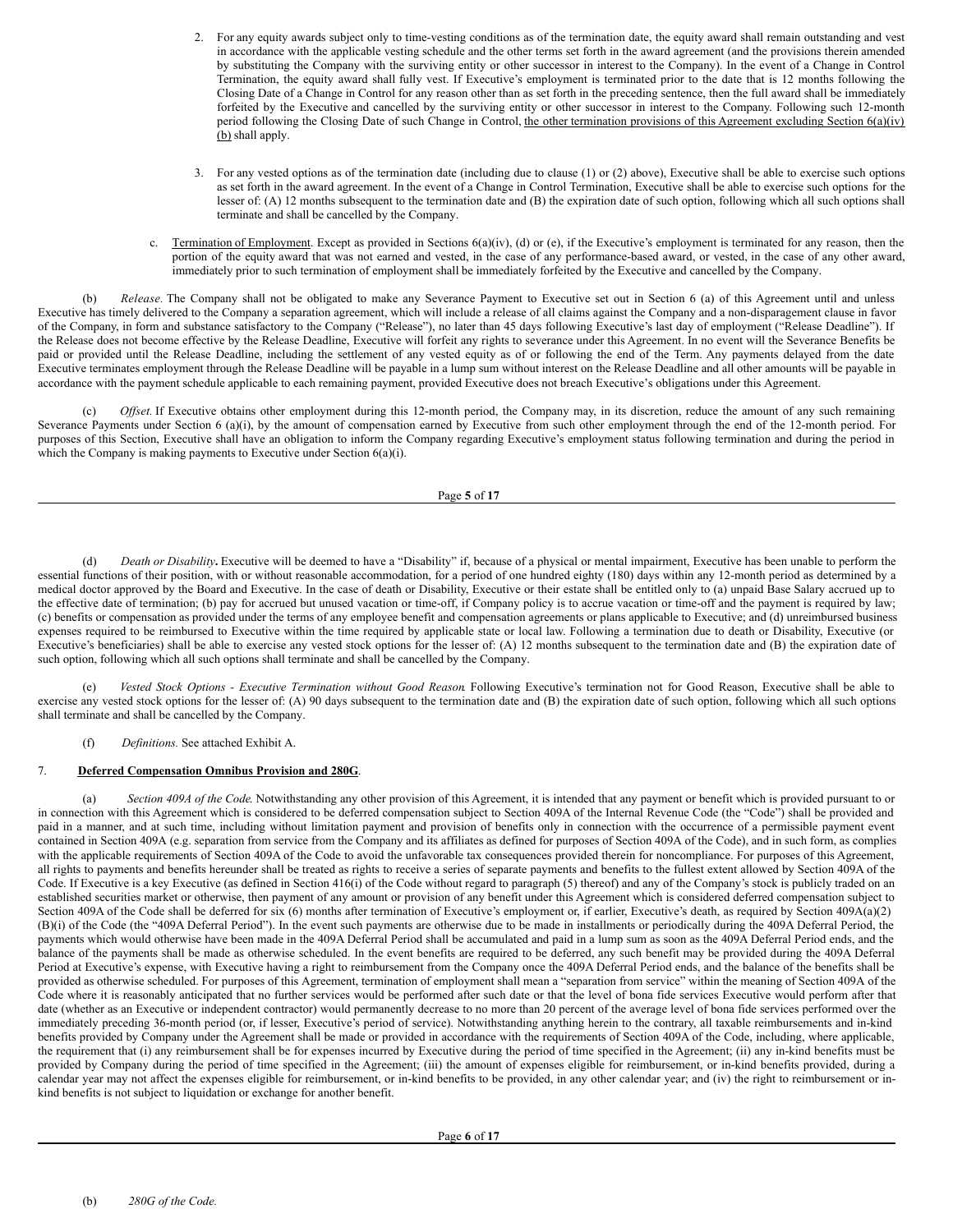<span id="page-20-0"></span>i.To the extent that Executive would otherwise be eligible to receive a payment or benefit pursuant to the terms of this Agreement or otherwise in connection with, or arising out of, Executive's employment with the Company or any subsidiary or a Change in Control (any such payment or benefit, a "Parachute Payment"), that a nationally recognized United States public accounting firm selected by the Company (the "Accountants") determines, but for this sentence would be subject to excise tax imposed by Section 4999 of the Code (the "Excise Tax"), subject to clause (iii) below, then the Company shall pay to Executive whichever of the following two alternative forms of payment would result in Executive's receipt, on an after-tax basis, of the greater amount of the Parachute Payment notwithstanding that all or some portion of the Parachute Payment may be subject to the Excise Tax: (1) payment in full of the entire amount of the Parachute Payment (a "Full Payment"), or (2) payment of only a part of the Parachute Payment so that Executive receives the largest payment possible without the imposition of the Excise Tax (a "Reduced Payment").

ii.If a Reduced Payment is necessary pursuant to clause (i), then the reduction shall occur in the following order: (1) cancellation of acceleration of vesting on any equity awards for which the exercise price exceeds the then fair market value of the underlying equity; (2) reduction of cash payments (with such reduction being applied to the payments in the reverse order in which they would otherwise be made, that is, later payments shall be reduced before earlier payments); and (3) cancellation of acceleration of vesting of equity awards not covered under (1) above; provided, however, that in the event that acceleration of vesting of equity awards is to be cancelled, acceleration of vesting of full value awards shall be cancelled before acceleration of options and stock appreciation rights and within each class such acceleration of vesting shall be cancelled in the reverse order of the grant date of such equity awards, that is, later equity awards shall be canceled before earlier equity awards; and provided, further, that to the extent permitted by Section 409A of the Code and Sections 280G and 4999 of the Code, if a different reduction procedure would be permitted without violating Section 409A of the Code or losing the benefit of the reduction under Sections 280G and 4999 of the Code, the Executive may designate a different order of reduction.

iii.For purposes of determining whether any of the Parachute Payments (collectively the "Total Payments") will be subject to the Excise Tax and the amount of such Excise Tax, (i) the Total Payments shall be treated as "parachute payments" within the meaning of Section 280G(b)(2) of the Code, and all "parachute payments" in excess of the "base amount" (as defined under Section 280G(b)(3) of the Code) shall be treated as subject to the Excise Tax, unless and except to the extent that, in the opinion of the Accountants, such Total Payments (in whole or in part): (1) do not constitute "parachute payments," including giving effect to the recalculation of stock options in accordance with Treasury Regulation Section 1.280G-1, Q&A 33; (2) represent reasonable compensation for services actually rendered within the meaning of Section 280G(b)(4) of the Code in excess of the "base amount" or (3) are otherwise not subject to the Excise Tax, and (ii) the value of any non-cash benefits or any deferred payment or benefit shall be determined by the Accountants in accordance with the principles of Section 280G of the Code.

Page **7** of **17**

iv.All determinations hereunder shall be made by the Accountants, which determinations shall be final and binding upon the Company and the

Executive.

v.The federal tax returns filed by the Executive (and any filing made by a consolidated tax group which includes the Company) shall be prepared and filed on a basis consistent with the determination of the Accountants with respect to the Excise Tax payable by the Executive. The Executive shall make proper payment of the amount of any Excise Tax, and at the request of the Company, provide to the Company true and correct copies (with any amendments) of his or her federal income tax return as filed with the Internal Revenue Service, and such other documents reasonably requested by the Company, evidencing such payment (provided that the Executive may delete information unrelated to the Parachute Payment or Excise Tax and provided, further that the Company at all times shall treat such returns as confidential and use such return only for purpose contemplated by this paragraph).

vi.In the event of any controversy with the Internal Revenue Service (or other taxing authority) with regard to the Excise Tax, the Executive shall permit the Company to control issues related to the Excise Tax (at its expense), provided that such issues do not potentially materially adversely affect the Executive, and the Executive shall control any other issues. In the event that the issues are interrelated, the Executive and the Company shall in good faith cooperate so as not to jeopardize resolution of either issue. In the event of any conference with any taxing authority as to the Excise Tax or associated income taxes, the Executive shall permit the representative of the Company to accompany the Executive, and the Executive and his representative shall cooperate with the Company and its representative.

vii. The Company shall be responsible for all charges of the Accountants.

viii.The Company and the Executive shall promptly deliver to each other copies of any written communications, and summaries of any verbal communications, with any taxing authority regarding the Excise Tax covered by this Section 7(b).

ix.Nothing in this Section 7(b) is intended to violate the Sarbanes-Oxley Act of 2002 and to the extent that any advance or repayment obligation hereunder would do so, such obligation shall be modified so as to make the advance a nonrefundable payment to the Executive and the repayment obligation null and void.

x. Notwithstanding the foregoing, any payment or reimbursement made pursuant to this Section 7(b) shall be paid to the Executive promptly and in no event later than the end of the calendar year next following the calendar year in which the related tax is paid by the Executive or where no taxes are required to be remitted, the end of the Executive's calendar year following the Executive's calendar year in which the audit is completed or there is a final and nonappealable settlement or other resolution of the litigation.

xi.The provisions of this Section 7(b) shall survive the termination of the Executive's employment or service with the Company or any subsidiary for any reason and the termination of the Agreement.

Page **8** of **17**

8. Mutual Non-Disparagement. Executive will not make may any false, misleading, or disparaging statements about the Company or its respective officers, directors, investors, employees, consultants, stockholders, agents and affiliates or make any public statement reflecting negatively on the Company or its respective officers, directors, investors, employees, consultants, stockholders, agents and affiliates, likely to be harmful to them or their business, business reputation or personal reputation, including (without limitation) any matters relating to the operation or management of the Company, irrespective of the truthfulness or falsity of such statement. Company shall instruct and take all reasonable steps to cause its officers and directors not to disparage the Executive on any matters relating to the Executive's services to the Company, its business, professional or personal reputation, or standing in the Company's industry, irrespective of the truthfulness or falsity of such statement. Nothing in this Section shall prohibit the Parties from responding accurately and fully to any question, inquiry, or request for information during a government investigation or if required by legal process (including in response to a subpoena).

9. Mutual Arbitration. Both Executive and the Company agree that any Dispute (defined below) arising from or related to Executive's employment shall be determined and resolved exclusively, to the fullest extent permitted by law, by final, binding, and confidential arbitration conducted by the Judicial Arbitration and Mediation Services ("JAMS"). The Parties each understand and agree that under this Section of the Agreement, they are each waiving their respective right to a jury trial.

(a) *Definition*. "Dispute" means any, claim, suit, arising from or related to this Agreement or my employment, and include, by way of example only, wrongful termination, breach of contract, defamation, assault, battery, violation of public policy, negligent retention, negligent supervision, negligent entrustment, invasion of privacy, retaliation, infliction of emotional distress, any other tort, contract, equitable, statutory, or constitutional claim, or breaches of any duty owed by an employee to an employer.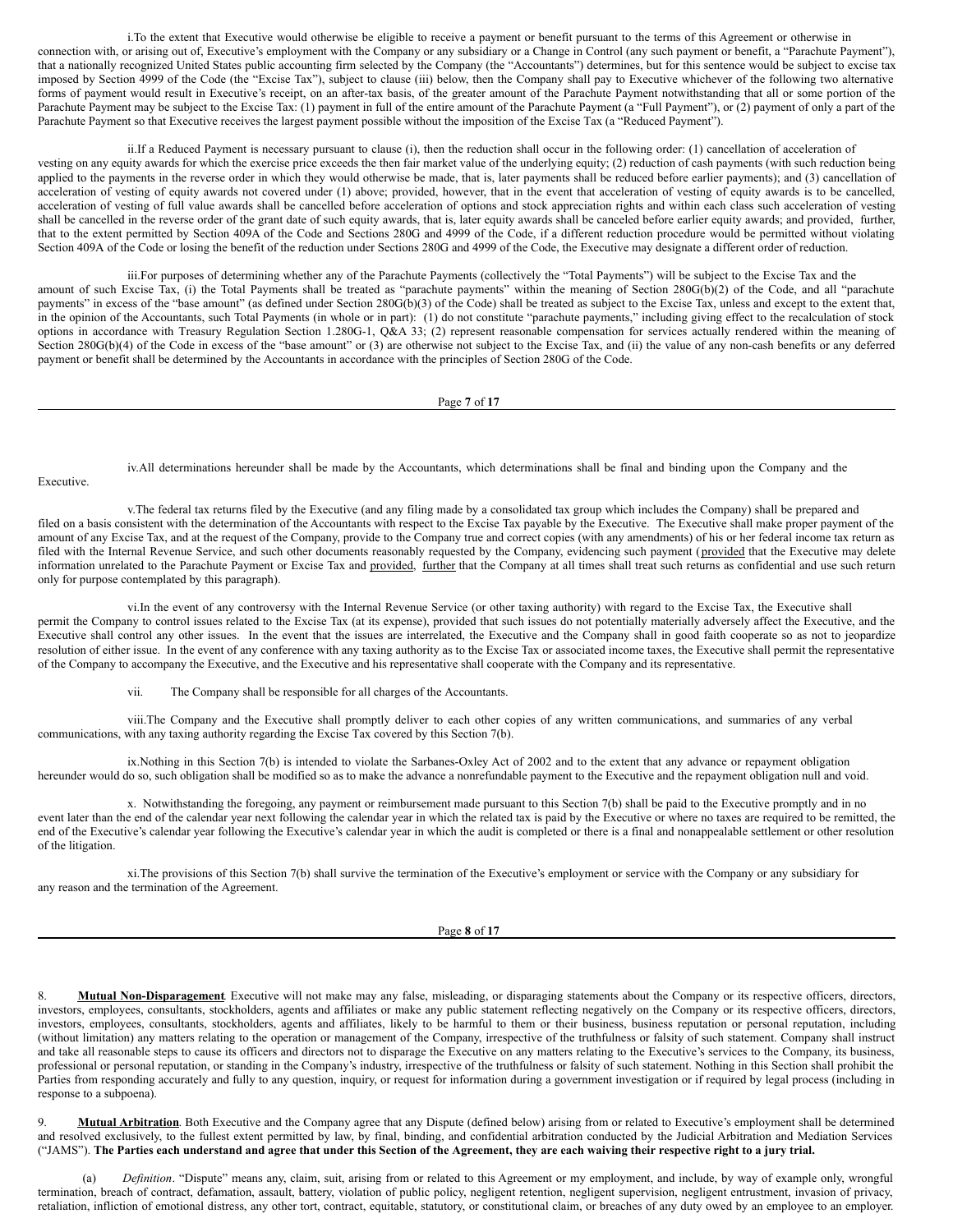Disputes also include claims related to payment of wages and compensation, layoffs, benefits, obtaining or using credit reports, drug testing, whistleblowing, leaves of absence, and discrimination or harassment under state law, Title VII of the Civil Rights Act of 1964, the Americans with Disability Act, any other state or federal law or regulation, or requests for equitable or declaratory relief.

(b) *Claims Excluded from Disputes* . The only exceptions to the definition of Disputes are claims arising under the National Labor Relations Act, state workers' compensation laws, unemployment claims, or claims specifically excluded from binding arbitration as set forth in a document signed by both Executive and the Company, or as otherwise required by law. The Company also expressly reserves its right to seek enforcement through court proceedings and obtain equitable or injunctive relief as appropriate related to Executive's obligations in the Confidentiality and Restrictive Covenant Agreement. Executive agrees that nothing herein relieves Executive from any obligation to exhaust certain administrative remedies before arbitrating certain types of claims. Executive also understands that this Agreement does not prevent Executive from filing and pursuing proceedings before the United States Equal Employment Opportunity Commission, or other state/local administrative agency, but that if Executive chose to pursue a claim after exhausting such administrative remedies, that claim would be subject to the Mutual Arbitration hereunder.

(c) *Rules for Arbitration*. Arbitration shall be conducted under its then-existing JAMS Employment Arbitration Rules & Procedures (A copy of these rules is available at https://www.jamsadr.com.). The Parties will use the JAMS office in or closest to Seattle, Washington for the arbitration. Both Parties waive any defense based on improper or inconvenient venue or lack of personal jurisdiction. The neutral arbitrator shall be selected by agreement of the Parties in writing. If, after reasonably good faith efforts, not to exceed thirty (30) days, the Parties cannot agree as to the election of a neutral arbitrator, then the arbitrator shall be selected through JAMS. Both Parties shall be entitled to conduct reasonable sufficient discovery in any arbitration to ascertain the facts and law at issue in the Dispute as set forth in JAMS' rules. Resolution of the Dispute shall be based solely upon the law governing the claims and defenses asserted, and the arbitrator may not invoke any basis other than such controlling law. The arbitrator shall issue a written opinion setting forth the facts and law supporting any award. The Company shall bear the costs unique to the arbitration proceeding. Executive shall bear all of Executive's own costs that would normally be incurred if the matter had been brought in a court of law. Executive understands that Executive has the right (1) to hire legal representation, paid for by Executive, (2) to the same amount of time to file a claim for arbitration as Executive would otherwise file in court; and (3) to the same statutory remedies as provided under applicable employment statutes. The arbitrator's written decision shall be final and shall be binding on all Parties. Any judgment upon the award rendered by the arbitrator may be enforced in any court, state or federal, otherwise having jurisdiction as provided by law.

#### Page **9** of **17**

10. **Assignment**. This Agreement will be binding upon and inure to the benefit of (a) the heirs, executors and legal representatives of Executive upon Executive's death or Disability, and (b) any successor of the Company. Any such successor of the Company will be deemed substituted for the Company under the terms of this Agreement for all purposes. For this purpose, "successor" means any person, firm, corporation, or other business entity which at any time, whether by purchase, merger, or otherwise is the surviving company following a Change in Control or directly or indirectly acquires all or substantially all of the assets or business of the Company. None of the rights of Executive to receive any form of compensation payable pursuant to this Agreement may be assigned or transferred except by will or the laws of descent and distribution. Any other attempted assignment, transfer, conveyance, or other disposition of Executive's right to compensation or other benefits will be null and void.

11. **Notices.** All notices, requests, demands and other communications called for hereunder will be in writing and will be deemed given (a) on the date of delivery if delivered personally or by electronic mail; (b) one (1) day after being sent overnight by a well-established commercial overnight service, or (c) four (4) days after being mailed by registered or certified mail, return receipt requested, prepaid and addressed to the Parties or their successors at the following addresses, or at such other addresses as the Parties may later designate in writing:

If to the Company:

Porch Group, Inc. 2200 First Ave South, Floor 3 Seattle, Washington Attn: General Counsel

If to Executive, at the address then currently listed in Executive's personnel file that Executive may update from time to time.

12. **Severability.** If any provision hereof becomes or is declared by a court of competent jurisdiction to be illegal, unenforceable, or void, this Agreement will continue in full force and effect without said provision.

13. Waiver of Breach. The waiver of a breach of any term or provision of this Agreement, which must be in writing, will not operate as or be construed to be a waiver of any other previous or subsequent breach of this Agreement.

14. **Headings**. All captions and Section headings used in this Agreement are for convenient reference only and do not form a part of this Agreement.

15. **Counterparts and Facsimile/Digital Signatures**. This Agreement may be executed in counterparts, and each counterpart will have the same force and effect as an original and will constitute an effective, binding agreement on the part of each of the undersigned. A facsimile or digital signature shall be treated as an original signature for all purposes.

Page **10** of **17**

16. **Governing Law**. This Agreement and its Exhibits shall be governed by and shall be construed in accordance with the laws of the state of Washington, without giving effect to the conflicts of laws principles thereof, to the exclusion of the law of any other jurisdiction.

17. **Withholdings; Deductions**. The Company may withhold and deduct from any benefits and payments made or to be made pursuant to this Agreement (a) all federal, state, local and other taxes as may be required pursuant to any law or governmental regulation or ruling and (b) any deductions consented to in writing by Executive.

18. **Amendment/Survival**. This Agreement cannot be orally modified. Any amendment or modification to this Agreement must be in writing, signed by Executive and a duly authorized representative of the Company. The provisions of Sections 5-17, and the Exhibits thereto, along with those provisions necessary to interpret and enforce them, shall survive and be enforceable in law and equity after Executive's termination or cessation of employment with the Company.

19. **Executive Acknowledgment**. Executive acknowledges that Executive has had the opportunity to discuss this matter with and obtain advice from Executive's personal attorney, has had sufficient time to, and has carefully read and fully understands all the provisions of this Agreement, and is knowingly and voluntarily entering into this Agreement.

The Parties knowingly and voluntarily sign this Agreement as of the date(s) set forth below: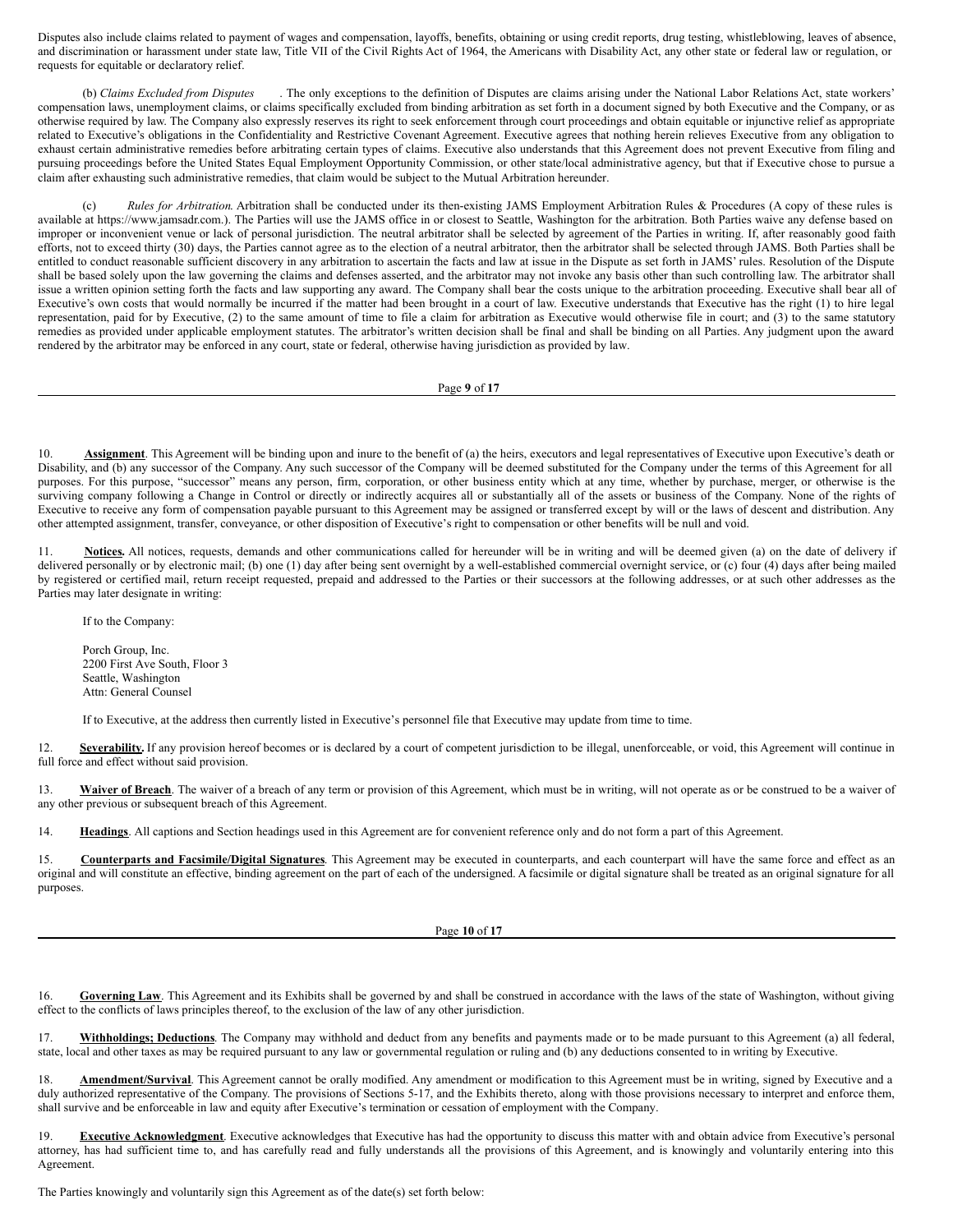EXECUTIVE **PORCH GROUP, INC.** 

By: /s/ Matthew Ehrlichman By: /s/ Matthew Cullen Matthew Ehrlichman Name: Matthew Cullen

Title: General Counsel

Date: February 11, 2022 Date: February 11, 2022

Page **11** of **17**

#### **EXHIBIT A DEFINITIONS**

## 1. "**Cause"** means one or more of the following events:

a.Executive's conviction of, or plea of no contest to, a felony, provided, however, that (A) after indictment, the Company may suspend Executive from the rendition of services, but without limiting or modifying in any other way the Company's obligations under this Agreement and (B) Executive's employment shall be immediately reinstated if the indictment is dismissed or otherwise dropped and there is not otherwise grounds to terminate Executive's employment for Cause;

b. Fraud, embezzlement, willful misconduct or malfeasance, gross negligence, or other material dishonesty with respect to the affairs of the Company or any subsidiary or affiliates;

c.Executive's substantial, willful and continual refusal to perform or gross neglect of the duties, responsibilities or obligations of Executive's position after there has been delivered to Executive a written demand for performance from the Board which describes the basis for the Board's belief that Executive has continued to fail to perform Executive's duties, responsibilities or obligations (other than any such failure resulting from incapacity due to physical or mental illness);

Executive's willful failure to cooperate fully with a regulatory investigation or proceeding involving the Company or any of its subsidiaries or affiliates;

e.Material breach of this Agreement (including the Proprietary Confidential Information and Restrictive Covenants Agreement, attached as Exhibit B ("Confidentiality and Restrictive Covenant Agreement");

- f. Material breach of fiduciary duty owed to the Company by Executive; or
- g. Willful disregard or violation of Company policies and procedures.
- 2. A "**Change in Control"** shall be deemed to have occurred if:

a.Any transaction or series of transactions in which any Person becomes the direct or indirect Beneficial Owner, by way of a stock issuance, tender offer, merger, consolidation, other business combination or otherwise, of greater than 50% of the total voting power of the Company's then outstanding securities entitled to vote in the election of directors of the Company ("Company Voting Securities") (including any transaction in which the Company becomes a wholly-owned or majority-owned subsidiary of another corporation); provided, however, that the following acquisitions shall not be deemed to be a Change of Control: (i) acquisitions by the Company or any subsidiary; (ii) acquisitions by any employee benefit plan (or related trust) sponsored or maintained by the Company or any subsidiary; (iii) acquisitions by any underwriter temporarily holding securities pursuant to an offering of such securities; or (iv) any acquisition pursuant to a transaction described in subsection (ii) of this definition;

b.Any merger or consolidation or reorganization of the Company other than a merger, consolidation or reorganization (i) immediately following which those individuals who, immediately prior to the consummation of such merger, consolidation or reorganization, constituted the Board, constitute a majority of the board of directors of the Company or the surviving or resulting entity or any parent thereof, (ii) which results in the Company Voting Securities outstanding immediately prior to such merger, consolidation or reorganization continuing to represent (either by remaining outstanding or by being converted into voting securities of the surviving entity or any parent thereof), in combination with the ownership of any trustee or other fiduciary holding securities under an employee benefit plan of the Company or any subsidiary, greater than 50% of the combined voting power of the securities of the Company (or such surviving entity or any parent thereof) outstanding immediately after such merger or consolidation, and (iii) in which no Person is or becomes the Beneficial Owner, directly or indirectly, of securities of the Company (not including in the securities beneficially owned by such Person any securities acquired directly from the Company or its Affiliates) representing 50% or more of the then outstanding Company Voting Securities;

Page **12** of **17**

c. Any transaction or series of transactions in which all or substantially all of the Company's assets are sold;

d.During any 24-month period, individuals who, as of the beginning of such period, constitute the Board (the "Incumbent Directors") cease for any reason to constitute at least a majority of the Board; provided that any Person becoming a director subsequent to the beginning of such period whose election or nomination for election was approved by a vote of at least a majority of the Incumbent Directors then on the Board (either by a specific vote or by approval of the proxy statement of the Company in which such Person is named as a nominee for director, without written objection to such nomination) shall be an Incumbent Director; provided, however, that no individual initially elected or nominated as a director of the Company as a result of an actual or threatened election contest with respect to directors or as a result of any other actual or threatened solicitation of proxies by or on behalf of any Person other than the Board shall be deemed to be an Incumbent Director; provided, that with respect to any nonqualified deferred compensation that becomes payable on account of the Change in Control, the transaction or event described in clause (i), (ii), (iii) or (iv) also constitutes a "change in control event," as defined in Treasury Regulation §1.409A-3(i)(5) if required in order for the payment not to violate Section 409A of the Code.

e.Solely for purposes of this definition of "Change in Control", the following terms shall have the meaning specified: (A) "Affiliate" shall have the meaning set forth in Rule 12b-2 under Section 12 of the Securities Exchange Act of 1934, as amended (the "Exchange Act"); (B) "Beneficial Owner" shall have the meaning set forth in Rule 13d-3 under the Exchange Act, except that a Person shall not be deemed to be the Beneficial Owner of any securities which are reflected on a Schedule 13G; and (C) "Person" shall have the meaning given in Section 3(a)(9) of the Exchange Act, as modified and used in Sections 13(d) and 14(d) thereof, except that such term shall not include (w) the Company or any of its Affiliates; (x) a trustee or other fiduciary holding securities under an employee benefit plan of the Company or any of its Subsidiaries; (y) an underwriter temporarily holding securities pursuant to an offering of such securities; or (z) a corporation owned, directly or indirectly, by the stockholders of the Company in substantially the same proportions as their ownership of stock of the Company.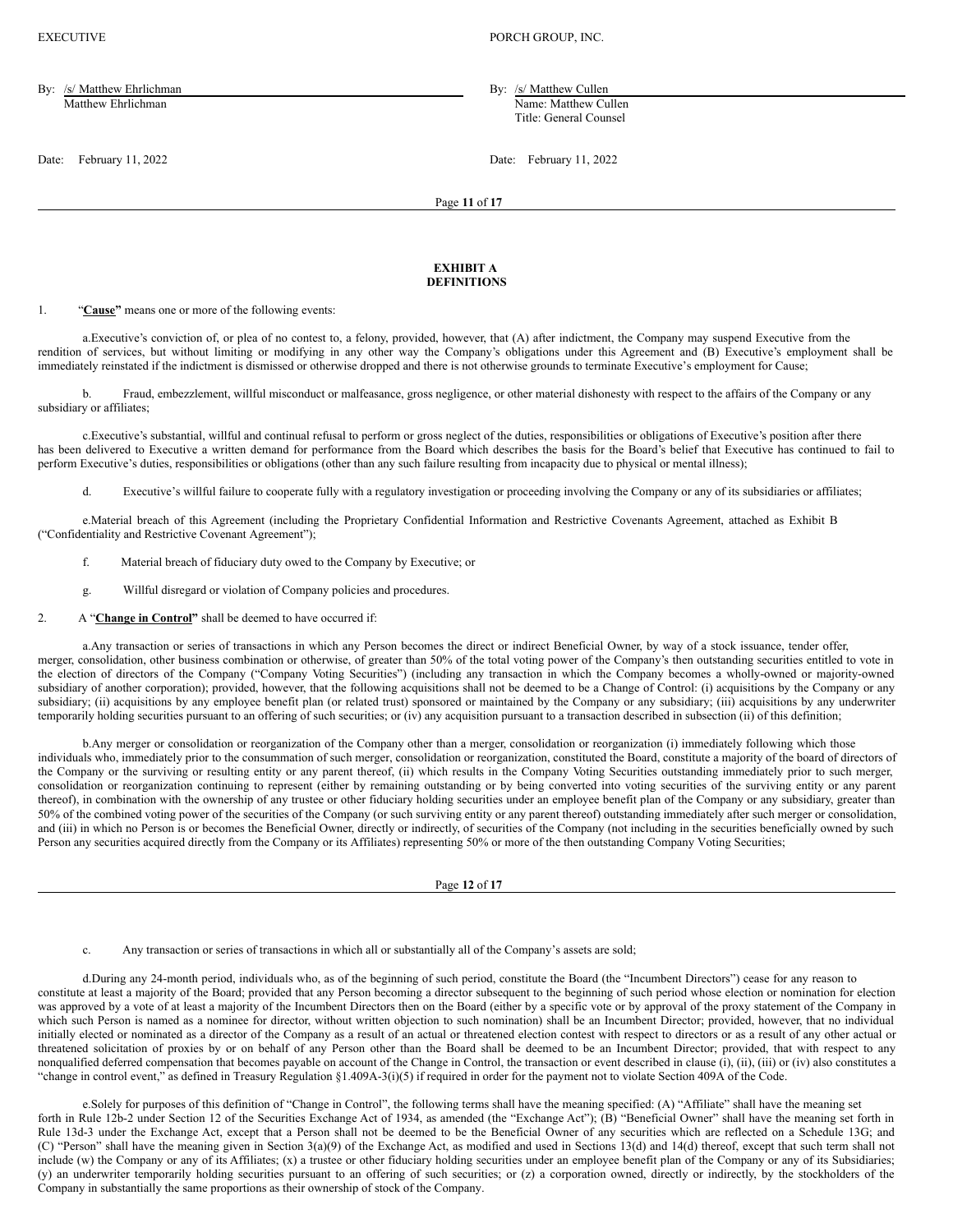3. "**Good Reason**" means the initial existence of one or more of the following conditions arising without Executive's consent:

a.A material diminution in the amount of Executive's Base Salary or Target Bonus opportunity (unless the Base Salary or Target Bonus opportunity, as applicable, is similarly reduced for other employees of a similar level of authority or title);

b.A material diminution in Executive's authority, duties, or responsibilities, provided, however, that continued employment following a Change in Control with substantially the same duties, authorities, or responsibilities with respect to the Company's business and operations will not constitute "Good Reason" (for example, "Good Reason" does not exist if Executive is employed by the Company or a successor with substantially the same duties, authorities, or responsibilities that Executive had immediately prior to the Change in Control);

- c. A material change in the geographic location at which Executive must perform services; or
- d. A material breach by the Company of any provision of this Agreement or any other compensatory or other material agreement entered into with Executive.

None of the above constitute Good Reason unless Executive first provides the Company with written notice of the event within 30 days of the Executive's knowledge of the event's occurrence and a period of 30 days from such notice to cure such event, and also provided that Executive must terminate employment within 60 days following the end of this cure period and the grounds must not have been cured during that time.

#### Page **13** of **17**

### **EXHIBIT B**

### **Proprietary Confidential Information and Restrictive Covenants Agreement ("Confidentiality and Restrictive Covenant Agreement")**

1. Protection of Confidential Information. Executive acknowledges that, during Executive's employment with the Company, Executive will be exposed to confidential and/or proprietary information, know-how, and trade secrets of the Company which are essential to its business and the confidentiality of which is critical to its well-being/ At all times the Executive shall hold in strictest confidence and will not disclose, use, lecture upon or publish any of the Company's Confidential Information and trade secrets, except as such disclosure, use or publication may be required in connection with the Executive's work or unless the Company expressly authorizes such disclosure in writing or it is required by law or in a judicial or administrative proceeding in which event the Executive shall promptly notify the Company of the required disclosure and assist the Company if a determination is made to resist the disclosure.

(a) *Definition*. "Confidential Information" means information that qualifies as a trade secret under applicable state or federal law or other information belonging to the Company, whether reduced to writing or in a form from which such information can be obtained, translated or derived into reasonably usable form, that has been provided to employees during their employment with the Company or employees have gained access to while employed by the Company or were developed by employees in the course of their employment with such person(s), that is proprietary and confidential in nature, regardless whether any document is specifically notated as "Confidential Information." Examples include, but are not limited to unpublished financial and revenue reports, business planning and strategy, project bids, forecasting, sales analytics, customer lists, market analysis, client profiles, software designs, information regarding possible sales or acquisitions of facilities, information regarding existing and potential products, marketing and confidential methods of operations of the Company, its subsidiaries or its affiliates and their respective successors, assigns and nominees, as they may exist from time to time and which relate to the then conducted or planned business of the Company, its subsidiaries, its affiliates, or entities with which the Company was or is expected to be affiliated, and other proprietary information.

(b) *Not Included*. For avoidance of doubt, the Company's Confidential Information does not include any information that: (1) is already in the public domain or becomes available to the public through no breach by Executive of this Confidentiality and Restrictive Covenant Agreement; (2) is lawfully disclosed to Executive by a third party without any obligations of confidentiality attaching to such disclosure; or (3) is developed by Executive entirely on Executive's own time without the Company's equipment, supplies or facilities and does not relate at the time of conception to the Company's business or actual or demonstrably anticipated research or development of the Company.

(c) *Notice Under Defend Trade Secrets Act*. The federal Defend Trade Secrets Act of 2016 provides that an individual shall not be held criminally or civilly liable under any federal or state trade secret law for the disclosure of a trade secret that is (a) made in confidence to a federal, state, or local government official or to an attorney solely for the purpose of reporting or investigating a suspected violation of law or (b) made in a complaint or other document filed in a lawsuit or other proceeding, if such filing is made under seal. An individual who files a lawsuit for retaliation by an employer for reporting a suspected violation of law may disclose the trade secret to the attorney of the individual and use the trade secret information in the court proceeding, if the individual files any document containing the trade secret under seal and does not disclose the trade secret, except pursuant to court order.

Page **14** of **17**

2. Non-solicitation/Non-competition. Executive acknowledges that the Company, its subsidiaries and its affiliates have expended and shall continue to expend substantial amounts of time, money and effort to develop business strategies, employee, client and customer relationships and goodwill to build an effective organization. Executive agrees that, without the prior written consent of the Company, during Executive's employment and for a period of 18 months immediately following the Executive's separation from the Company, however caused, the Executive shall not:

(a) Directly or indirectly, either for or on behalf of Executive or any other person or entity (i) solicit, recruit or hire (or induce or attempt to solicit, recruit, hire or induce) any employee of the Company, its subsidiaries, its affiliates, (or any individual who was a contractor for the Company or any of its subsidiaries and/or affiliates at any time during the six (6) months prior to such act of hiring, solicitation or recruitment) to discontinue employment or engagement with the Company or otherwise interfere or attempt to interfere with the relationships between the Company, its subsidiaries, or its affiliates and its employees and contractors; or (ii) solicit business from any person or entity known by Executive to be a customer or partner of, or a customer or partner who in the 12 month period prior to Executive's termination of employment was in substantive negotiations with the Company or its affiliates or subsidiaries; and

(b) Participate directly or indirectly in any capacity, whether individually, in partnership, jointly, or in conjunction with, or as an employee, agent, representative, partner, member, independent contractor, consultant or otherwise of any Competitive Entity in any geographic area in which the Company, during any time within the last 24 months of employment, provided services or had a material presence or influence, were located.

(c) "Competitive Entity" for purposes of Section 2 shall mean any entity, business, or person engaged in direct competition with the Company's (including any of its subsidiaries or affiliates with whom Executive has worked with during the 12 months prior to termination time) business, products or services, in the United States, or in any foreign jurisdiction in which the Company provides, or has provided products or services during the Executive's employment and the 18 months following Executive's separation of employment.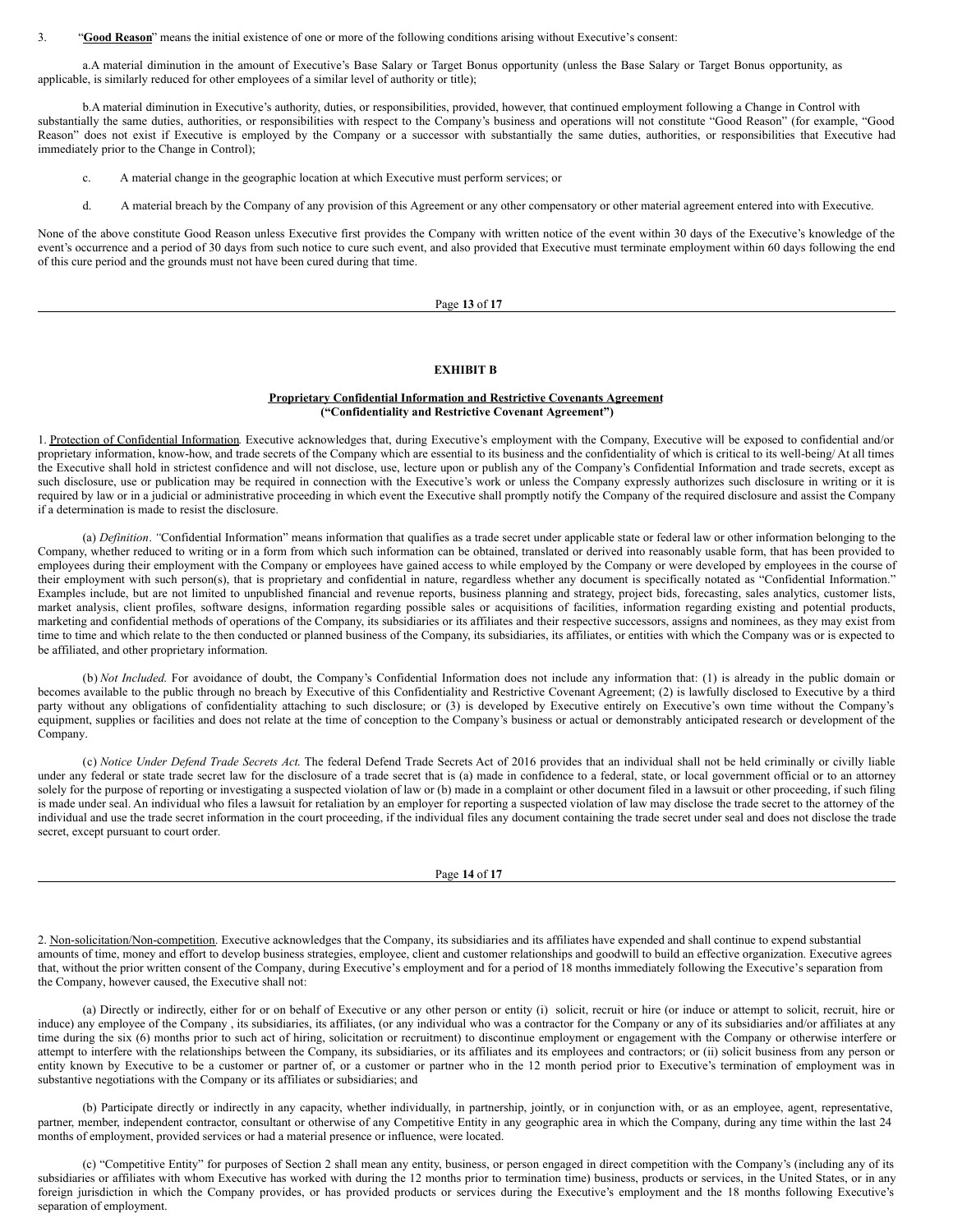### 3. Assignment of Inventions.

(a) The Company shall be the sole and exclusive owner of, and shall own all right, title and interest (including patent rights, copyrights, trade secret rights, mask work rights, moral rights, sui generis database rights and all other intellectual and industrial property rights of any sort throughout the world) relating to, any and all inventions, works of authorship, domain names, mask works, designs, know-how, ideas, improvements, processes, methods, trade secrets and other information, whether or not patentable or registrable under copyright or similar laws, that Executive solely or jointly makes, conceives, develops or reduces to practice (or cause to be made, conceived, developed or reduced to practice) during the Term of Executive's employment with Company (including any of the foregoing that pre-date Executive's execution of this Confidentiality and Restrictive Covenant Agreement) that (i) relate to the business of the Company, (ii) relate to the Company's actual or demonstrably anticipated research or development, (iii) result from any work performed by Executive for the Company, or (iv) are developed using the time, equipment, supplies, facilities or Confidential Information of the Company (collectively "Inventions"). Executive will promptly disclose all Inventions to the Company. To the extent that ownership of the Inventions is not deemed to have vested automatically in the Company under applicable law, Executive hereby assigns and shall assign all of Executive's right, title and interest in such Inventions to the Company, except as provided in the following notice.

Notice: Notwithstanding any provision of this Confidentiality and Restrictive Covenant Agreement to the contrary, this does not obligate Executive to assign any of Executive's rights in an invention for which no equipment, supplies, facilities or trade secret information of the Company was used and which was developed entirely on Executive's own time, unless (a) the invention relates (i) directly to the business of the Company or (ii) to the Company's actual or demonstrably anticipated research or development, or (b) the invention results from any work performed by Executive for the Company. This provision constitutes the written notice and other **requirements of RCW 49.44.140.**

#### Page **15** of **17**

(b) Executive agrees to assist the Company in all proper respects (including, but not limited to, the execution of such instruments or documents as the Company may request), at the Company's expense, to further secure the Company's rights in, and to evidence, record and perfect the ownership or assignment of, the Inventions and any intellectual property rights therein and thereto, and to maintain, enforce, and defend any rights specified to be so owned or assigned. Executive further agrees that Executive's obligation to provide such assistance shall continue after the termination of this Confidentiality and Restrictive Covenant Agreement. Executive hereby irrevocably designates and appoints the Company as Executive's agent and attorney-in-fact to act for and on Executive's behalf to execute and file any document and to do all other lawfully permitted acts to further the purposes of the foregoing with the same legal force and effect as if executed by Executive. The designation and appointment of the Company and its duly authorized officers and agents as Executive's agent and attorney in fact shall be deemed to be coupled with an interest and therefore irrevocable.

(c) If Executive uses or discloses any or all original works of authorship, inventions, developments, improvements, trademarks, designs, domain names, processes, methods, trade secrets or other intellectual property that were made by Executive (solely or jointly) prior to Executive's employment with the Company, that are owned by Executive or in which Executive has an interest, that relate to the Company's actual or proposed business and that are not assigned by Executive to the Company under this Confidentiality and Restrictive Covenant Agreement ("Prior Inventions") in the course of Executive's employment or otherwise on behalf of the Company or incorporate any Prior Inventions into any Company property, the Company will have and Executive hereby grants the Company a perpetual, irrevocable, worldwide, royalty-free, non-exclusive, sublicensable right and license to make, have made, modify, use, sell and otherwise exploit such Prior Inventions.

4. Return of Property. Executive agrees that all Confidential Information, created or maintained by Executive, alone or with others, while Executive is employed by Company shall remain at all times its sole property. All materials or documents containing or embodying Confidential Information shall remain the property of the Company, and any such materials or documents will be promptly returned to the Company by the Executive, accompanied by all copies of such documentation, within 10 days after (a) the employment relationship has been terminated, or (b) the delivery of the Company's written request. Executive will not retain any copies or duplicates in any form.

5. Governing law. This Confidentiality and Restricted Covenant Agreement shall be governed by and shall be construed in accordance with the laws of the state of Washington, without giving effect to the conflicts of laws principles thereof, to the exclusion of the law of any other jurisdiction.

6. Severability. Executive agrees that should a court exercising jurisdiction with respect to this Confidentiality and Restrictive Covenant Agreement find any restriction herein invalid or unenforceable due to unreasonableness, either in period of time, geographical area, or otherwise, then in that event, such restriction will be interpreted and enforced to the maximum extent that such court deems reasonable. If the Company, in its sole discretion, decides to waive a provision of such Section, no such waiver will constitute a waiver of any other provision in this Confidentiality and Restrictive Covenant Agreement or any other agreement between Executive and the Company.

Page **16** of **17**

7. Remedies. Executive agrees that its obligations provided in this Confidentiality and Restricted Covenant Agreement are necessary and reasonable to protect the Company and its business, and each Party expressly agrees that monetary damages would be inadequate to compensate the party disclosing for any breach by of its covenants and agreements set forth herein. Executive also agrees and acknowledges that any such violation or threatened violation will cause irreparable injury to the Company and that, in addition to any other remedies that may be available, in law, in equity or otherwise, the Company shall be entitled to obtain both mandatory and prohibitory injunctive relief against the threatened breach of this Confidentiality and Restrictive Covenant Agreement or the continuation of any such breach, without the necessity of proving actual damages. Executive also understands that if Executive breaches their obligations under this Confidentiality and Restricted Covenant Agreement, Executive forfeits any right to any remaining severance payable under the Executive Employment Agreement. Executive further agrees that no bond or other security shall be required in obtaining such equitable relief and Executive hereby consents to the issuance of such injunction and to the ordering of specific performance. This Section 7 shall not be construed to limit the Company from any other relief or damages to which it may be entitled as a result of Executive's breach of any provision of this Exhibit B. If Executive breaches Executive's obligations under Section 2 of this Exhibit B, then the applicable restricted period shall be extended to account for the period during which Executive was determined to be in breach.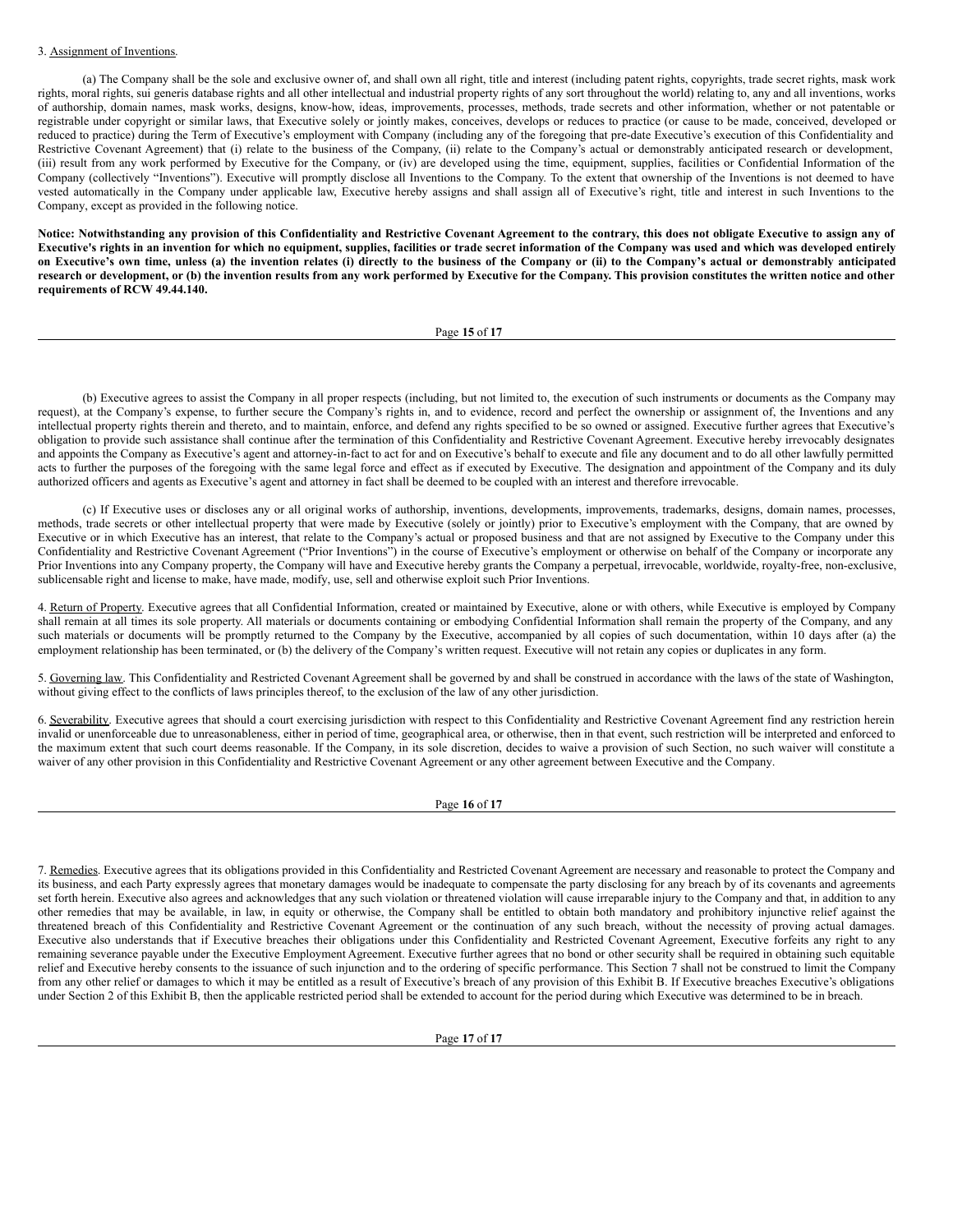### **EMPLOYMENT AGREEMENT ("Agreement")**

This Agreement is between Matthew Neagle ("Executive") and Porch Group, Inc. (the "Company") (collectively "the Parties") and is effective of the date the Parties sign below ("Effective Date").

**1. Entire Agreement.** To encourage Executive to remain employed with the Company, the Company hereby agrees to continue the at-will employment of Executive for the Term (as defined in Section 2) with the following enhanced terms and conditions of employment. This Agreement and its Exhibits A and B, together with any agreements, plans, or policies referenced herein, constitute the entire agreement between the parties. Executive acknowledges and agrees that neither the Company nor anyone acting on its behalf has made, and is not making, and Executive has not relied upon, any representations, promises or inducements except to the extent the same is expressly set forth in this Agreement. The Company represents that it has due authority to enter into this Agreement and has taken all necessary corporate action to enter into this Agreement and provide the compensation set forth herein.

2. **Termination/Renewal.** This Agreement shall commence as of the Effective Date and continue until the expiration of a 36-month period thereafter, unless Executive's employment is terminated earlier under Section 5. If Executive remains employed at the end of this 36-month period, this Agreement shall automatically renew for successive 12-month periods unless Executive's employment is terminated earlier under Section 5. The period beginning on the Effective Date and ending as of the initial 36-month period or, if the Agreement is renewed pursuant to the prior sentence, the last day of the last 12-month renewal period, shall be referred to hereinafter as the "Term." Notwithstanding the foregoing, either Executive or the Company may terminate this Agreement, for any or no reason, by giving written notice to the other at least 60 days prior to the end of the initial 36-month term or any 12-month renewal term that this Agreement will not be renewed.

## **3**. **Scope of Employment.**

(a) *Duties*. Executive shall serve as the Company's Chief Operating Officer and shall render such professional services in the performance of Executive's duties, subject to the supervision and direction of the Company's Chief Executive Officer ("CEO") and the Board of Directors or a Committee thereof (collectively, the "Board"). Executive shall report directly to the CEO.

( b ) *Best Ef orts and Duty of Loyalty; Compliance*. Executive will devote Executive's full business time, attention, skill, and best efforts to the performance of the duties required by or appropriate for the Executive's position with the Company and adhere to each of the Company's policies (including, without limitation, the code of conduct) and procedures as may be in effect from time to time. Notwithstanding the foregoing, nothing in this Agreement shall preclude Executive from devoting reasonable periods of time to charitable and community activities, managing personal investment or business assets and serving on boards of other companies (public or private) not in competition with the Company, provided that none of these activities interferes with the performance of Executive's duties hereunder or creates a conflict of interest (real or reasonably apparent). The Executive agrees to be subject to any "clawback" or other comparable policies adopted by the Board or any of its committees to the extent adopted at a time when Executive was employed by the Company.

(c) *Investments*. Nothing herein shall prevent Executive from investing in stocks, bonds, or other securities in any business if such investments do not create any conflict of interest (real or reasonably apparent) with the Company or interfere or compete with Executive's obligation to devote Executive's full time, energy, and attention to the performance of Executive's duties to the Company, and (i) such stocks, bonds, or other securities of a direct competitor of the Company are listed on any United States securities exchange or are publicly traded in an over the counter market, and such investment does not exceed, for any one issuer, 2% of the issued and outstanding capital stock, or in the case of bonds or other securities, 2% of the aggregate principal amount thereof issued and outstanding, or (ii) such investment is completely passive and there is no control or influence over the management or policies of such business (whether or not exercised).

Page **1** of **18**

### 4. **Compensation and Benefits***.*

( a ) *Base Salary.* Executive's base salary ("Base Salary") will be \$400,000.00 annualized, minus applicable withholdings, payable in equal installments according to the Company's current and regular payroll schedule (at least monthly). Executive's salary may be increased or decreased in the Company's discretion, subject to review and approval by the Board. As an "exempt" employee, Executive's salary shall be Executive's compensation for all hours worked, regardless of the number of hours worked in any workweek, and Executive will not be eligible for overtime pay.

*(b) Equity Incentive Plans.* Executive will be eligible to receive future equity awards from time to time during the Term, as determined by the Board in its discretion.

( c ) *Annual Bonus Opportunity.* As determined by the Board in its discretion*,* Executive is eligible to receive an annual bonus based upon achievements as determined by the Board, payable at the same time as annual bonuses of other executives at the Company, but in no event later than March 15 of the year following the calendar year with respect to which such bonuses are payable ("Bonus Year"). Executive's 2022 annual target bonus is 100% of Executive's Base Salary, which may change in future years in the Board's discretion (the "Target Bonus"). The earned annual bonus, if any, shall be payable for any Bonus Year only if Executive remains continuously employed by the Company through the date on which such bonus is paid.

(d) *Paid Time Off*. Executive shall receive paid time off pursuant to the ordinary policies and procedures maintained by the Company and where required by law. Company retains the right to replace Executive and to deny restoration or reinstatement in accordance with the "key Executive" and other provisions of the Family and Medical Leave Act of 1993, if applicable.

(e) *Other Benefits*. Executive will be eligible to participate in the Executive benefit plans and programs generally available to the Company's senior executives, subject to the terms and conditions of such plans and programs. The Company does not guarantee the adoption or continuance of any particular employee benefit or benefit plan, and the Company reserves the right to amend, modify or terminate any of its benefit plans or programs at any time and for any reason. Nothing in this Agreement is intended to, or shall in any way, restrict the right of the Company, to amend, modify or terminate any of its benefits or benefit plans.

( f ) *Reimbursement of Expenses*. Executive shall be reimbursed for reasonable business expenses incurred by Executive in furtherance of Executive's duties, provided such reimbursement shall be made only in accordance with the standard reimbursement policies of the Company or approved in advance in writing by the CEO.

(g) *409A Compliance.* In accordance with Treasury Regulation Section 1.409A-3(i)(1)(iv), any reimbursements or in-kind benefits under this Agreement will be provided only during the term of Executive's employment and are not subject to liquidation or exchange for another benefit. In no event may requests for reimbursement be submitted by Executive later than 90 days following the date on which the expense is incurred, and the Company will reimburse expenses no later than 30 days after submission. The amount of expenses eligible for reimbursement, or in-kind benefits provided, during any calendar year may not affect the expenses eligible for reimbursement, or in-kind benefits to be provided, in any other calendar year.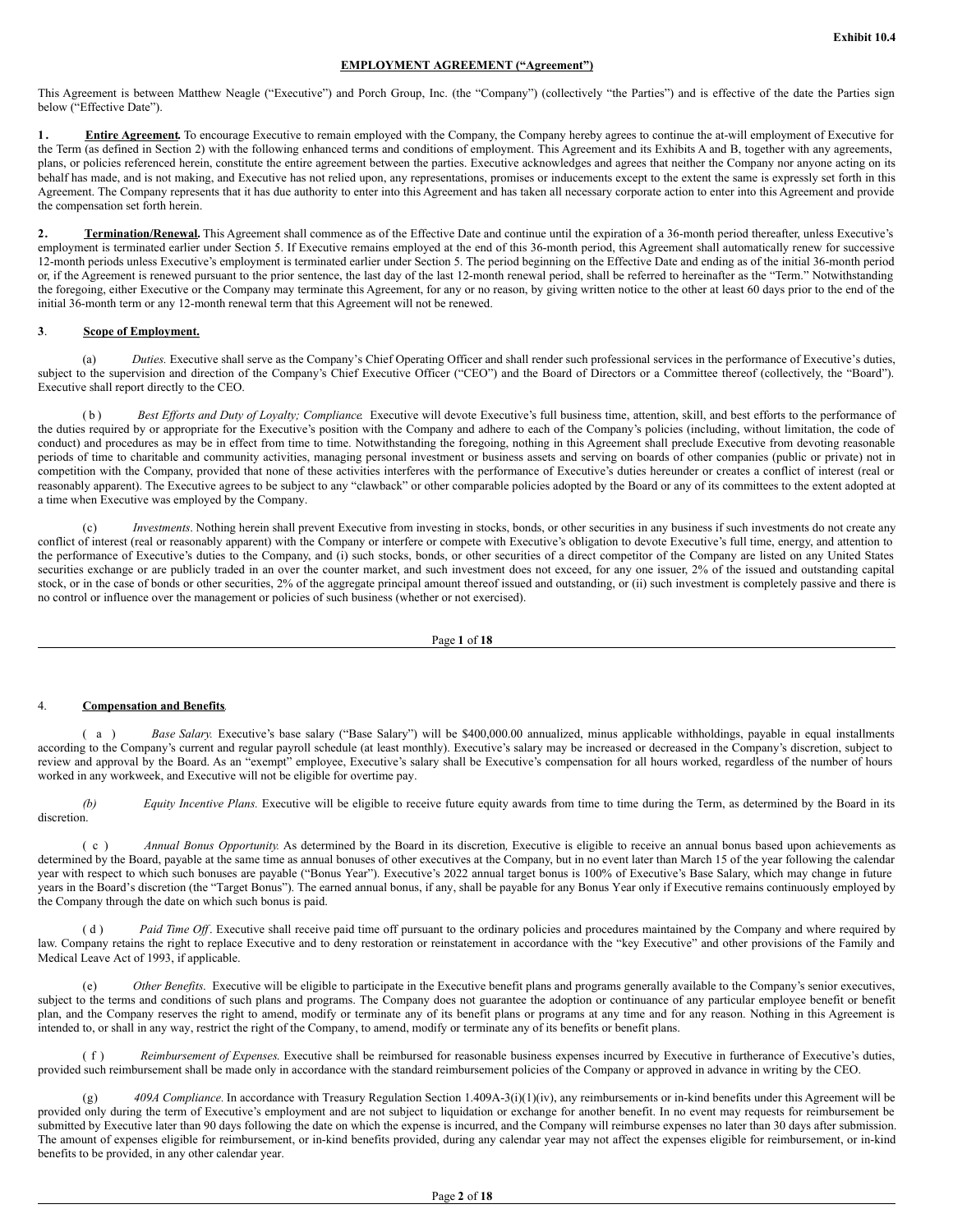**5 . Termination of Employment**. Notwithstanding anything else in this Agreement to the contrary, either the Company or Executive may terminate Executive's employment and this Agreement at any time with or without cause. The Term of this Agreement will also terminate automatically upon Executive's death or Disability (as defined in Exhibit A). At the Term of this Agreement, including non-renewal, Executive will be entitled to only (a) unpaid Base Salary accrued up to the effective date of termination; (b) pay for accrued but unused vacation or time-off, if Company policy is to accrue vacation or time-off and the payment is required by law; (c) benefits or compensation as provided under the terms of any employee benefit and compensation agreements or plans applicable to Executive; and (d) unreimbursed business expenses required to be reimbursed to Executive within the time required under state or local law. Severance, if any, shall be provided only as set forth in Section 6 below. Notwithstanding any other provision of this Agreement, upon the termination of Executive's employment for any reason, unless otherwise requested by the Board, Executive shall immediately resign as of the termination date from all positions that he holds with the Company and any of its subsidiaries, including, without limitation, the Board and all boards of directors of any subsidiary of the Company or any parent company of the Company. Executive hereby agrees to execute any documentation needed to effectuate such resignations upon request by the Company.

# 6. **Severance**.

( a ) *Termination by the Company Without Cause/Resignation for Good Reason.* If Executive's employment is terminated by the Company without Cause (as defined below) or Executive terminates for Good Reason (as defined below) (each, a "Non-Change in Control Termination"), then, subject to Section 6(b), Executive will receive, in addition to the compensation set forth in Section 5 the following severance benefits (the "Severance Benefits"):

i. *Severance Payment*. Executive shall receive an additional amount that is equal to 12 months of Executive's then current Base Salary and the Target Bonus, less lawful withholdings, to be paid out in twelve equal monthly installments on the Company's usual payroll cycle ("Severance Payment");

ii. *Bonus*. See Section 4 (c) above.

i i i . *COBRA*. Provided Executive (and their spouse or dependents, as applicable) timely elects to continue health, dental, and/or vision coverage pursuant to the Consolidated Omnibus Budget Reconciliation Act of 1985 ("COBRA"), the Company will pay any premiums associated with such COBRA continuation coverage consistent with such coverages as are offered to then active employees until the earliest to occur of (a) 12 months after Executive's last day of employment; (b) the date Executive first becomes eligible for health, dental, or vision coverage with a subsequent employer; (c) the date Executive is no longer eligible for continuation coverage under COBRA; or (d) the date Executive violates Executive's obligations set forth in Executive's Confidentiality and Restrictive Covenant Agreement attached as Exhibit B.; and

- iv. *Equity.* Notwithstanding the terms of any equity award agreement between Executive and the Company:
	- a. Non-Change in Control Termination. Upon a Non-Change in Control Termination:
		- i. For any equity awards subject to performance conditions as of the termination date, then such equity awardwill remain outstanding and vest when it is earned in accordance with the applicable vesting schedule set forth in the award agreement excluding any provision requiring continued employment or service during the performance period.

Page **3** of **18**

- ii. For any equity awards subject only to time-vesting conditions as of the termination date, then any unvested equity awards that may vest within 12 months subsequent to the termination date shall become vested as of the termination date, and the remaining award shall be terminated and shall be cancelled by the Company.
- iii. For any vested stock options as of termination date (including due to clause (i) or (ii) immediately above), Executive shall be able to exercise such options for the lesser of: (A) 12 months subsequent to the termination date and (B) the expiration date of such option, following which all such options shall terminate and shall be cancelled by the Company.
- b. Change in Control. Upon the occurrence of a Change in Control:
	- i. For any equity awards not assumed or reasonably substituted on an equitable basis to the Executive by the surviving entity or other successor in interest to the Company as of the Change in Control, such equity award shall be deemed fully earned (if performance-based) and vest immediately prior to the consummation of such Change in Control and the Executive shall receive a cash payment, at closing of the of the Change in Control transaction, for each earned and vested equity award equal to (1) for any full value share award, the acquisition price per share of Company's common stock, par value \$0.0001 per share (the "Common Stock"), or (2) for any stock option, the acquisition price per share of Common Stock less the option exercise price, in each case less any applicable withholding taxes.
	- ii. For any equity awards assumed or reasonably substituted on an equitable basis to the Executive by the surviving entity or other successor in interest to the Company as of the Change in Control:
		- 1. For any full value share awards or options subject to performance conditions as of the termination date, any unearned portion of the equity award will treated as issued and outstanding restricted stock units ("RSUs") or options, respectively, subject only to a vesting period commencing on the Closing Date of such Change in Control and ending on the earlier of (a) the date that is 12 months following the Closing Date and (b) a Change in Control Termination, as well as other terms of the award agreement not applicable to the prior performance conditions. If Executive's employment is terminated prior to the date that is 12 months following the Closing Date for any reason other than as set forth in clause (b), then the full award shall be immediately forfeited by Executive and cancelled by the Company or the surviving entity or other successor in interest to the Company.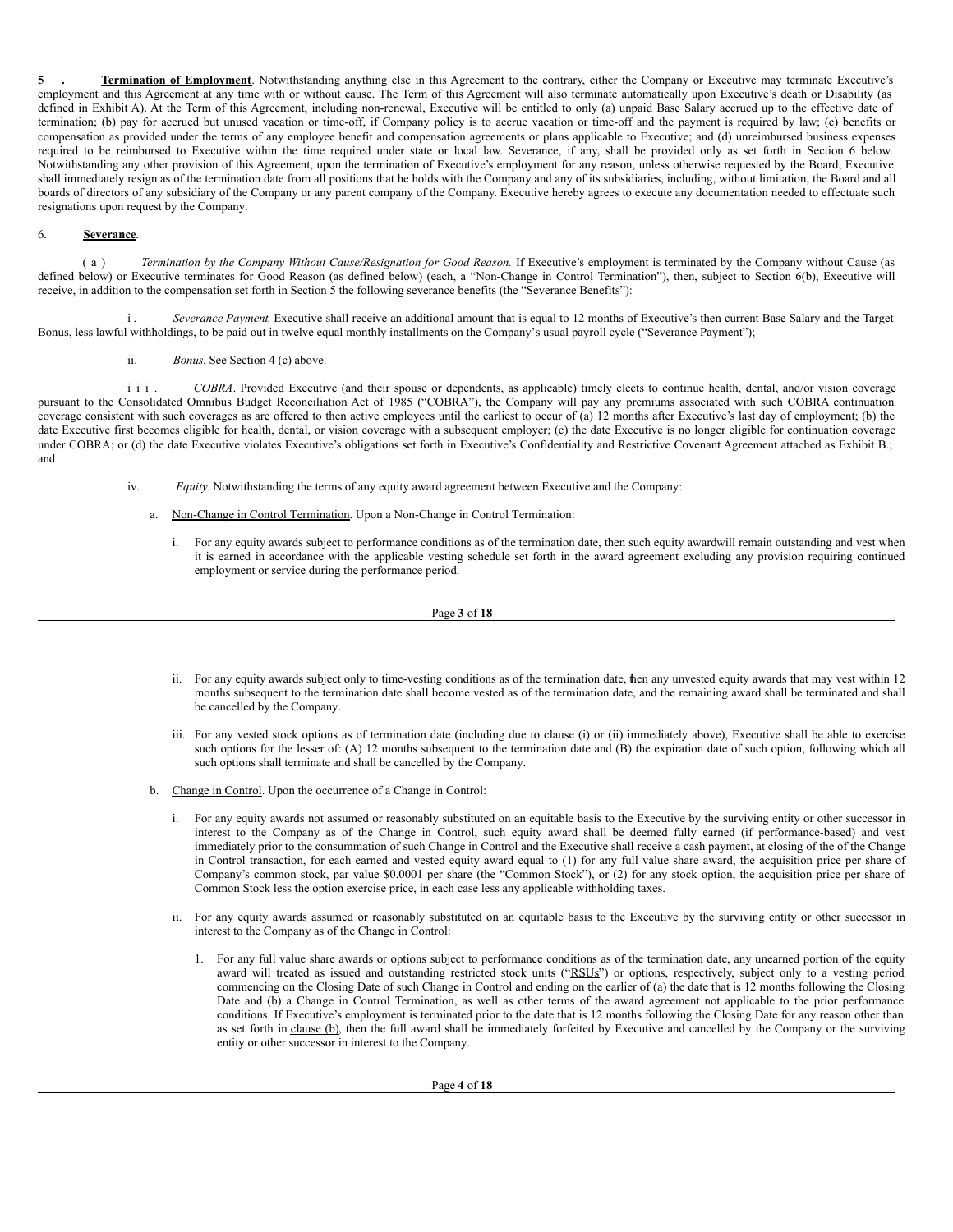- 2. For any equity awards subject only to time-vesting conditions as of the termination date, the equity award shall remain outstanding and vest in accordance with the applicable vesting schedule and the other terms set forth in the award agreement (and the provisions therein amended by substituting the Company with the surviving entity or other successor in interest to the Company). In the event of a Change in Control Termination, the equity award shall fully vest. If Executive's employment is terminated prior to the date that is 12 months following the Closing Date of a Change in Control for any reason other than as set forth in the preceding sentence, then the full award shall be immediately forfeited by the Executive and cancelled by the surviving entity or other successor in interest to the Company. Following such 12-month period following the Closing Date of such Change in Control, the other termination provisions of this Agreement excluding Section  $6(a)(iv)$ (b) shall apply.
- 3. For any vested options as of the termination date (including due to clause (1) or (2) above), Executive shall be able to exercise such options as set forth in the award agreement. In the event of a Change in Control Termination, Executive shall be able to exercise such options for the lesser of: (A) 12 months subsequent to the termination date and (B) the expiration date of such option, following which all such options shall terminate and shall be cancelled by the Company.
- c. Except as provided in Sections  $6(a)(iv)$ , (d) or (e), if the Executive's employment is terminated for any reason, then the portion of the equity award that was not earned and vested, in the case of any performance-based award, or vested, in the case of any other award, immediately prior to such termination of employment shall be immediately forfeited by the Executive and cancelled by the Company.

( b ) *Release.* The Company shall not be obligated to make any Severance Payment to Executive set out in Section 6 (a) of this Agreement until and unless Executive has timely delivered to the Company a separation agreement, which will include a release of all claims against the Company and a non-disparagement clause in favor of the Company, in form and substance satisfactory to the Company ("Release"), no later than 45 days following Executive's last day of employment ("Release Deadline"). If the Release does not become effective by the Release Deadline, Executive will forfeit any rights to severance under this Agreement. In no event will the Severance Benefits be paid or provided until the Release Deadline, including the settlement of any vested equity as of or following the end of the Term. Any payments delayed from the date Executive terminates employment through the Release Deadline will be payable in a lump sum without interest on the Release Deadline and all other amounts will be payable in accordance with the payment schedule applicable to each remaining payment, provided Executive does not breach Executive's obligations under this Agreement.

( c ) *Of set.* If Executive obtains other employment during this 12-month period, the Company may, in its discretion, reduce the amount of any such remaining Severance Payments under Section 6 (a)(i), by the amount of compensation earned by Executive from such other employment through the end of the 12-month period. For purposes of this Section, Executive shall have an obligation to inform the Company regarding Executive's employment status following termination and during the period in which the Company is making payments to Executive under Section  $6(a)(i)$ .

(d) *Death or Disability*. Executive will be deemed to have a "Disability" if, because of a physical or mental impairment, Executive has been unable to perform the essential functions of their position, with or without reasonable accommodation, for a period of one hundred eighty (180) days within any 12-month period as determined by a medical doctor approved by the CEO and Executive. In the case of death or Disability, Executive or their estate shall be entitled only to (a) unpaid Base Salary accrued up to the effective date of termination; (b) pay for accrued but unused vacation or time-off, if Company policy is to accrue vacation or time-off and the payment is required by law; (c) benefits or compensation as provided under the terms of any employee benefit and compensation agreements or plans applicable to Executive; and (d) unreimbursed business expenses required to be reimbursed to Executive within the time required by applicable state or local law. Following a termination due to death or Disability, Executive (or Executive's beneficiaries) shall be able to exercise any vested stock options for the lesser of: (A) 12 months subsequent to the termination date and (B) the expiration date of such option, following which all such options shall terminate and shall be cancelled by the Company.

Page **5** of **18**

( e ) *Vested Stock Options - Executive Termination without Good Reason*. Following Executive's termination not for Good Reason, Executive shall be able to exercise any vested stock options for the lesser of: (A) 90 days subsequent to the termination date and (B) the expiration date of such option, following which all such options shall terminate and shall be cancelled by the Company.

(f) *Definitions.* See attached Exhibit A.

# 7. **Deferred Compensation Omnibus Provision and 280G**.

(a) *Section 409A of the Code*. Notwithstanding any other provision of this Agreement, it is intended that any payment or benefit which is provided pursuant to or in connection with this Agreement which is considered to be deferred compensation subject to Section 409A of the Internal Revenue Code (the "Code") shall be provided and paid in a manner, and at such time, including without limitation payment and provision of benefits only in connection with the occurrence of a permissible payment event contained in Section 409A (e.g. separation from service from the Company and its affiliates as defined for purposes of Section 409A of the Code), and in such form, as complies with the applicable requirements of Section 409A of the Code to avoid the unfavorable tax consequences provided therein for noncompliance. For purposes of this Agreement, all rights to payments and benefits hereunder shall be treated as rights to receive a series of separate payments and benefits to the fullest extent allowed by Section 409A of the Code. If Executive is a key Executive (as defined in Section 416(i) of the Code without regard to paragraph (5) thereof) and any of the Company's stock is publicly traded on an established securities market or otherwise, then payment of any amount or provision of any benefit under this Agreement which is considered deferred compensation subject to Section 409A of the Code shall be deferred for six (6) months after termination of Executive's employment or, if earlier, Executive's death, as required by Section 409A(a)(2) (B)(i) of the Code (the "409A Deferral Period"). In the event such payments are otherwise due to be made in installments or periodically during the 409A Deferral Period, the payments which would otherwise have been made in the 409A Deferral Period shall be accumulated and paid in a lump sum as soon as the 409A Deferral Period ends, and the balance of the payments shall be made as otherwise scheduled. In the event benefits are required to be deferred, any such benefit may be provided during the 409A Deferral Period at Executive's expense, with Executive having a right to reimbursement from the Company once the 409A Deferral Period ends, and the balance of the benefits shall be provided as otherwise scheduled. For purposes of this Agreement, termination of employment shall mean a "separation from service" within the meaning of Section 409A of the Code where it is reasonably anticipated that no further services would be performed after such date or that the level of bona fide services Executive would perform after that date (whether as an Executive or independent contractor) would permanently decrease to no more than 20 percent of the average level of bona fide services performed over the immediately preceding 36-month period (or, if lesser, Executive's period of service). Notwithstanding anything herein to the contrary, all taxable reimbursements and in-kind benefits provided by Company under the Agreement shall be made or provided in accordance with the requirements of Section 409A of the Code, including, where applicable, the requirement that (i) any reimbursement shall be for expenses incurred by Executive during the period of time specified in the Agreement; (ii) any in-kind benefits must be provided by Company during the period of time specified in the Agreement; (iii) the amount of expenses eligible for reimbursement, or in-kind benefits provided, during a calendar year may not affect the expenses eligible for reimbursement, or in-kind benefits to be provided, in any other calendar year; and (iv) the right to reimbursement or inkind benefits is not subject to liquidation or exchange for another benefit.

Page **6** of **18**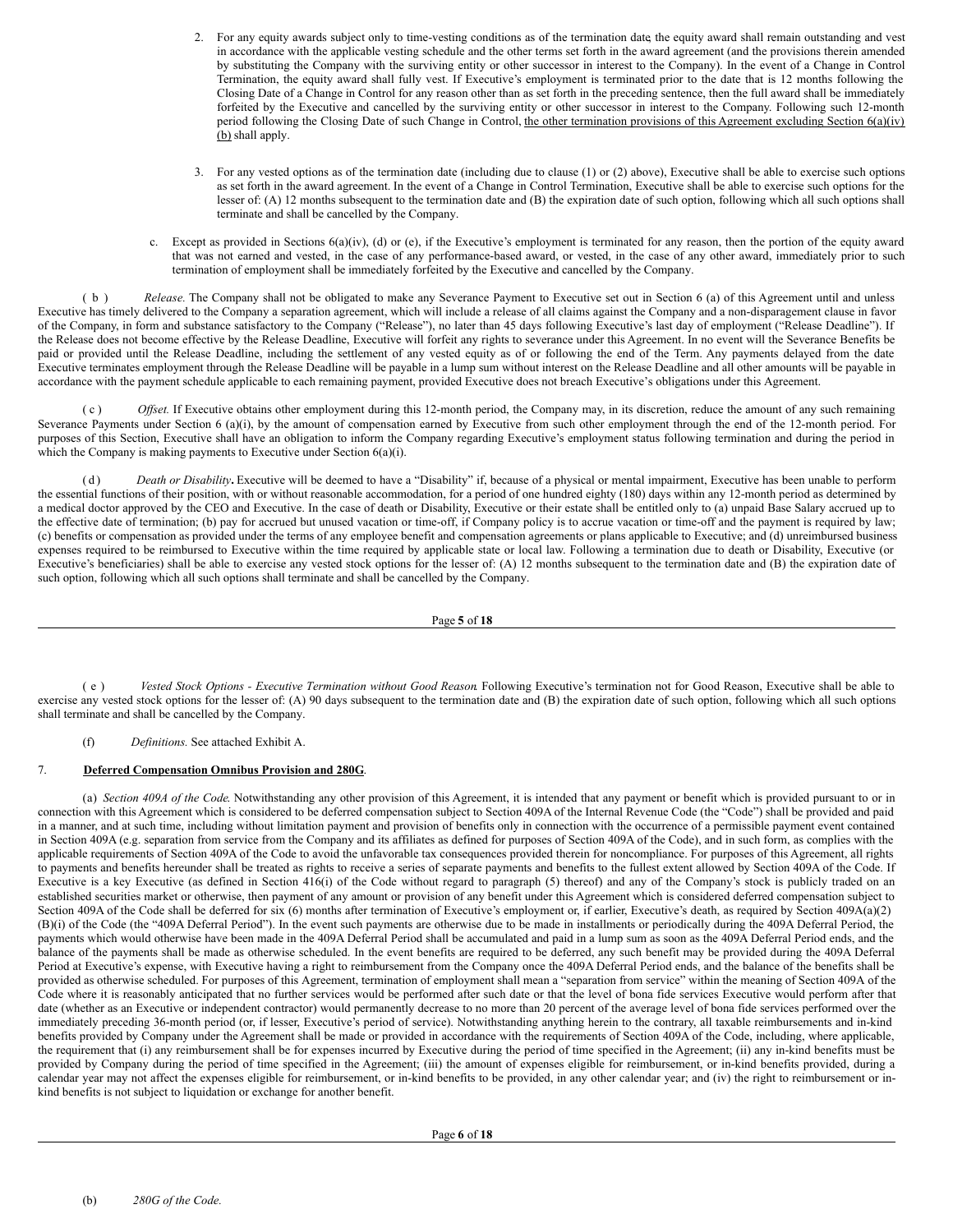<span id="page-28-0"></span>i. To the extent that Executive would otherwise be eligible to receive a payment or benefit pursuant to the terms of this Agreement or otherwise in connection with, or arising out of, Executive's employment with the Company or any subsidiary or a Change in Control (any such payment or benefit, a "Parachute Payment"), that a nationally recognized United States public accounting firm selected by the Company (the "Accountants") determines, but for this sentence would be subject to excise tax imposed by Section 4999 of the Code (the "Excise Tax"), subject to clause (iii) below, then the Company shall pay to Executive whichever of the following two alternative forms of payment would result in Executive's receipt, on an after-tax basis, of the greater amount of the Parachute Payment notwithstanding that all or some portion of the Parachute Payment may be subject to the Excise Tax: (1) payment in full of the entire amount of the Parachute Payment (a "Full Payment"), or (2) payment of only a part of the Parachute Payment so that Executive receives the largest payment possible without the imposition of the Excise Tax (a "Reduced Payment").

ii. If a Reduced Payment is necessary pursuant to clause (i), then the reduction shall occur in the following order: (1) cancellation of acceleration of vesting on any equity awards for which the exercise price exceeds the then fair market value of the underlying equity; (2) reduction of cash payments (with such reduction being applied to the payments in the reverse order in which they would otherwise be made, that is, later payments shall be reduced before earlier payments); and (3) cancellation of acceleration of vesting of equity awards not covered under (1) above; provided, however, that in the event that acceleration of vesting of equity awards is to be cancelled, acceleration of vesting of full value awards shall be cancelled before acceleration of options and stock appreciation rights and within each class such acceleration of vesting shall be cancelled in the reverse order of the grant date of such equity awards, that is, later equity awards shall be canceled before earlier equity awards; and provided, further, that to the extent permitted by Section 409A of the Code and Sections 280G and 4999 of the Code, if a different reduction procedure would be permitted without violating Section 409A of the Code or losing the benefit of the reduction under Sections 280G and 4999 of the Code, the Executive may designate a different order of reduction.

iii. For purposes of determining whether any of the Parachute Payments (collectively the "Total Payments") will be subject to the Excise Tax and the amount of such Excise Tax, (i) the Total Payments shall be treated as "parachute payments" within the meaning of Section 280G(b)(2) of the Code, and all "parachute payments" in excess of the "base amount" (as defined under Section 280G(b)(3) of the Code) shall be treated as subject to the Excise Tax, unless and except to the extent that, in the opinion of the Accountants, such Total Payments (in whole or in part): (1) do not constitute "parachute payments," including giving effect to the recalculation of stock options in accordance with Treasury Regulation Section 1.280G-1, Q&A 33; (2) represent reasonable compensation for services actually rendered within the meaning of Section 280G(b)(4) of the Code in excess of the "base amount" or (3) are otherwise not subject to the Excise Tax, and (ii) the value of any non-cash benefits or any deferred payment or benefit shall be determined by the Accountants in accordance with the principles of Section 280G of the Code.

iv. All determinations hereunder shall be made by the Accountants, which determinations shall be final and binding upon the Company and the Executive.

Page **7** of **18**

v. The federal tax returns filed by the Executive (and any filing made by a consolidated tax group which includes the Company) shall be prepared and filed on a basis consistent with the determination of the Accountants with respect to the Excise Tax payable by the Executive. The Executive shall make proper payment of the amount of any Excise Tax, and at the request of the Company, provide to the Company true and correct copies (with any amendments) of his or her federal income tax return as filed with the Internal Revenue Service, and such other documents reasonably requested by the Company, evidencing such payment (provided that the Executive may delete information unrelated to the Parachute Payment or Excise Tax and provided, further that the Company at all times shall treat such returns as confidential and use such return only for purpose contemplated by this paragraph).

In the event of any controversy with the Internal Revenue Service (or other taxing authority) with regard to the Excise Tax, the Executive shall permit the Company to control issues related to the Excise Tax (at its expense), provided that such issues do not potentially materially adversely affect the Executive, and the Executive shall control any other issues. In the event that the issues are interrelated, the Executive and the Company shall in good faith cooperate so as not to jeopardize resolution of either issue. In the event of any conference with any taxing authority as to the Excise Tax or associated income taxes, the Executive shall permit the representative of the Company to accompany the Executive, and the Executive and his representative shall cooperate with the Company and its representative.

vii. The Company shall be responsible for all charges of the Accountants.

viii. The Company and the Executive shall promptly deliver to each other copies of any written communications, and summaries of any verbal communications, with any taxing authority regarding the Excise Tax covered by this Section 7(b).

ix. Nothing in this Section 7(b) is intended to violate the Sarbanes-Oxley Act of 2002 and to the extent that any advance or repayment obligation hereunder would do so, such obligation shall be modified so as to make the advance a nonrefundable payment to the Executive and the repayment obligation null and void.

Notwithstanding the foregoing, any payment or reimbursement made pursuant to this Section 7(b) shall be paid to the Executive promptly and in no event later than the end of the calendar year next following the calendar year in which the related tax is paid by the Executive or where no taxes are required to be remitted, the end of the Executive's calendar year following the Executive's calendar year in which the audit is completed or there is a final and nonappealable settlement or other resolution of the litigation.

xi. The provisions of this Section 7(b) shall survive the termination of the Executive's employment or service with the Company or any subsidiary for any reason and the termination of the Agreement.

8 . **Mutual Non-Disparagement**. Executive will not make may any false, misleading, or disparaging statements about the Company or its respective officers, directors, investors, employees, consultants, stockholders, agents and affiliates or make any public statement reflecting negatively on the Company or its respective officers, directors, investors, employees, consultants, stockholders, agents and affiliates, likely to be harmful to them or their business, business reputation or personal reputation, including (without limitation) any matters relating to the operation or management of the Company, irrespective of the truthfulness or falsity of such statement. Company shall instruct and take all reasonable steps to cause its officers and directors not to disparage the Executive on any matters relating to the Executive's services to the Company, its business, professional or personal reputation, or standing in the Company's industry, irrespective of the truthfulness or falsity of such statement. Nothing in this paragraph shall prohibit the Parties from responding accurately and fully to any question, inquiry, or request for information during a government investigation or if required by legal process (including in response to a subpoena).

Page **8** of **18**

9. **Mutual Arbitration**. Both Executive and the Company agree that any Dispute (defined below) arising from or related to Executive's employment shall be determined and resolved exclusively, to the fullest extent permitted by law, by final, binding, and confidential arbitration conducted by the Judicial Arbitration and Mediation Services ("JAMS"). The parties each understand and agree that under this section of the Agreement, they are each waiving their respective right to a jury trial.

"Dispute" means any, claim, suit, arising from or related to this Agreement or my employment, and include, by way of example only, wrongful termination, breach of contract, defamation, assault, battery, violation of public policy, negligent retention, negligent supervision, negligent entrustment, invasion of privacy, retaliation, infliction of emotional distress, any other tort, contract, equitable, statutory, or constitutional claim, or breaches of any duty owed by an employee to an employer. Disputes also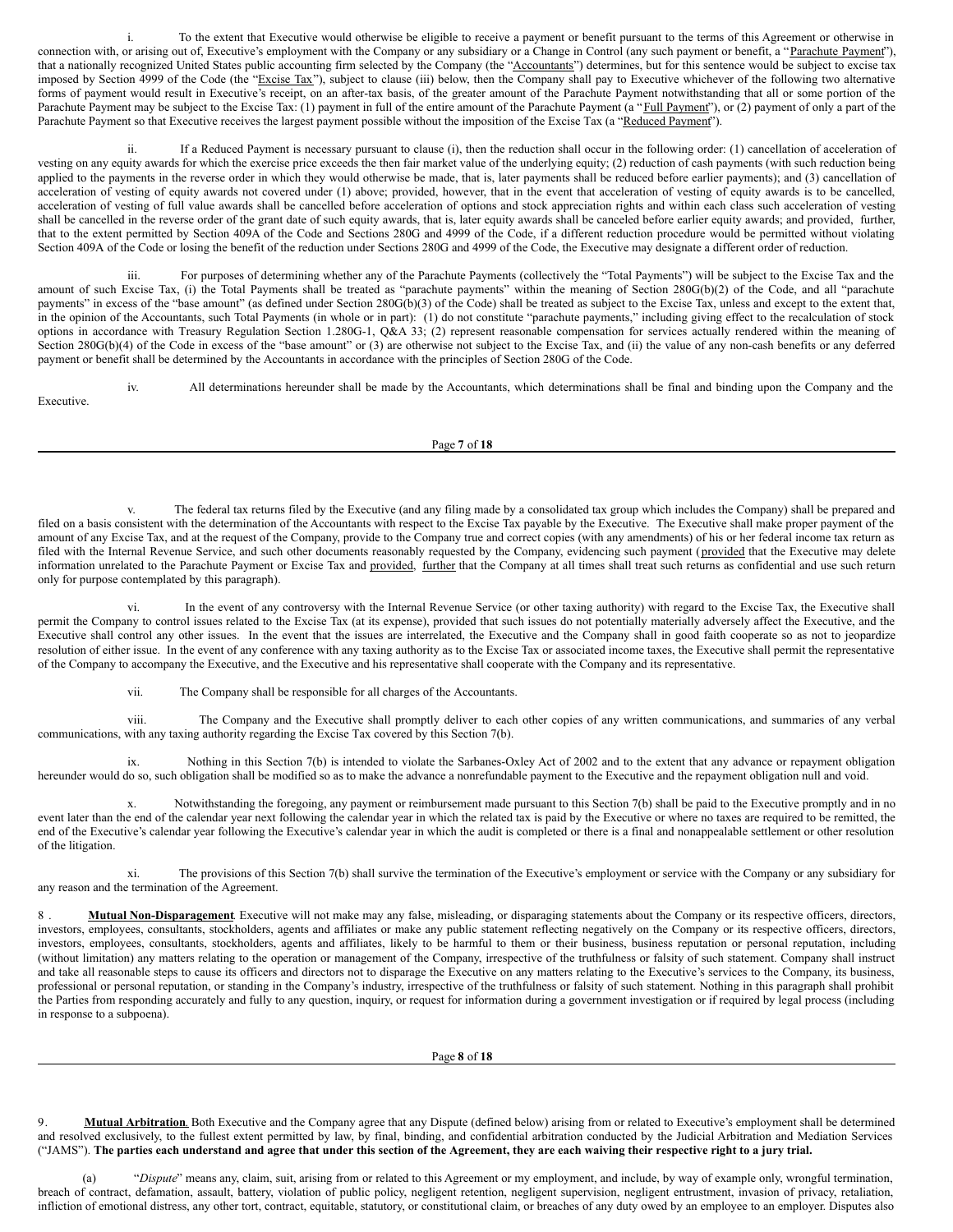include claims related to payment of wages and compensation, layoffs, benefits, obtaining or using credit reports, drug testing, whistleblowing, leaves of absence, and discrimination or harassment under state law, Title VII of the Civil Rights Act of 1964, the Americans with Disability Act, any other state or federal law or regulation, or requests for equitable or declaratory relief.

(b) *Claims Excluded from Disputes*. The only exceptions to the definition of Disputes are claims arising under the National Labor Relations Act, state workers' compensation laws, unemployment claims, or claims specifically excluded from binding arbitration as set forth in a document signed by both Executive and the Company, or as otherwise required by law. The Company also expressly reserves its right to seek enforcement through court proceedings and obtain equitable or injunctive relief as appropriate related to Executive's obligations in the Confidentiality and Restrictive Covenant Agreement. Executive agrees that nothing herein relieves Executive from any obligation to exhaust certain administrative remedies before arbitrating certain types of claims. Executive also understands that this Agreement does not prevent Executive from filing and pursuing proceedings before the United States Equal Employment Opportunity Commission, or other state/local administrative agency, but that if Executive chose to pursue a claim after exhausting such administrative remedies, that claim would be subject to the Mutual Arbitration hereunder.

( c ) *Rules for Arbitration*. Arbitration shall be conducted under its then-existing JAMS Employment Arbitration Rules & Procedures (A copy of these rules is available at https://www.jamsadr.com.). The parties will use the JAMS office in or closest to Seattle, Washington for the arbitration. Both parties waive any defense based on improper or inconvenient venue or lack of personal jurisdiction. The neutral arbitrator shall be selected by agreement of the parties in writing. If, after reasonably good faith efforts, not to exceed thirty (30) days, the parties cannot agree as to the election of a neutral arbitrator, then the arbitrator shall be selected through JAMS. Both parties shall be entitled to conduct reasonable sufficient discovery in any arbitration to ascertain the facts and law at issue in the dispute as set forth in JAMS' rules. Resolution of the Dispute shall be based solely upon the law governing the claims and defenses asserted, and the arbitrator may not invoke any basis other than such controlling law. The arbitrator shall issue a written opinion setting forth the facts and law supporting any award. The Company shall bear the costs unique to the arbitration proceeding. Executive shall bear all of Executive's own costs that would normally be incurred if the matter had been brought in a court of law. Executive understands that Executive has the right (1) to hire legal representation, paid for by Executive, (2) to the same amount of time to file a claim for arbitration as Executive would otherwise file in court; and (3) to the same statutory remedies as provided under applicable employment statutes. The arbitrator's written decision shall be final and shall be binding on all parties. Any judgment upon the award rendered by the arbitrator may be enforced in any court, state or federal, otherwise having jurisdiction as provided by law.

#### Page **9** of **18**

10. **Assignment**. This Agreement will be binding upon and inure to the benefit of (a) the heirs, executors and legal representatives of Executive upon Executive's death or Disability, and (b) any successor of the Company. Any such successor of the Company will be deemed substituted for the Company under the terms of this Agreement for all purposes. For this purpose, "successor" means any person, firm, corporation, or other business entity which at any time, whether by purchase, merger, or otherwise is the surviving company following a Change in Control or directly or indirectly acquires all or substantially all of the assets or business of the Company. None of the rights of Executive to receive any form of compensation payable pursuant to this Agreement may be assigned or transferred except by will or the laws of descent and distribution. Any other attempted assignment, transfer, conveyance, or other disposition of Executive's right to compensation or other benefits will be null and void.

1 1 . **Notices.** All notices, requests, demands and other communications called for hereunder will be in writing and will be deemed given (a) on the date of delivery if delivered personally or by electronic mail; (b) one (1) day after being sent overnight by a well-established commercial overnight service, or (c) four (4) days after being mailed by registered or certified mail, return receipt requested, prepaid and addressed to the Parties or their successors at the following addresses, or at such other addresses as the Parties may later designate in writing:

If to the Company:

Porch Group, Inc. 2200 First Ave South, Floor 3 Seattle, Washington Attn: General Counsel

If to Executive, at the address then currently listed in Executive's personnel file that Executive may update from time to time.

12. **Severability.** If any provision hereof becomes or is declared by a court of competent jurisdiction to be illegal, unenforceable, or void, this Agreement will continue in full force and effect without said provision.

13. **Waiver of Breach**. The waiver of a breach of any term or provision of this Agreement, which must be in writing, will not operate as or be construed to be a waiver of any other previous or subsequent breach of this Agreement.

14. **Headings**. All captions and Section headings used in this Agreement are for convenient reference only and do not form a part of this Agreement.

15. **Counterparts and Facsimile/Digital Signatures**. This Agreement may be executed in counterparts, and each counterpart will have the same force and effect as an original and will constitute an effective, binding agreement on the part of each of the undersigned. A facsimile or digital signature shall be treated as an original signature for all purposes.

16. **Governing Law**. This Agreement and its Exhibits shall be governed by and shall be construed in accordance with the laws of the state of Colorado, without giving effect to the conflicts of laws principles thereof, to the exclusion of the law of any other jurisdiction.

17. **Withholdings; Deductions**. The Company may withhold and deduct from any benefits and payments made or to be made pursuant to this Agreement (a) all federal, state, local and other taxes as may be required pursuant to any law or governmental regulation or ruling and (b) any deductions consented to in writing by Executive.

Page **10** of **18**

Amendment/Survival. This Agreement cannot be orally modified. Any amendment or modification to this Agreement must be in writing, signed by Executive and a duly authorized representative of the Company. The provisions of Sections 5-17, and the Exhibits thereto, along with those provisions necessary to interpret and enforce them, shall survive and be enforceable in law and equity after Executive's termination or cessation of employment with the Company.

1 9 . **Executive Acknowledgment**. Executive acknowledges that Executive has had the opportunity to discuss this matter with and obtain advice from Executive's personal attorney, has had sufficient time to, and has carefully read and fully understands all the provisions of this Agreement, and is knowingly and voluntarily entering into this Agreement.

The parties knowingly and voluntarily sign this Agreement as of the date(s) set forth below: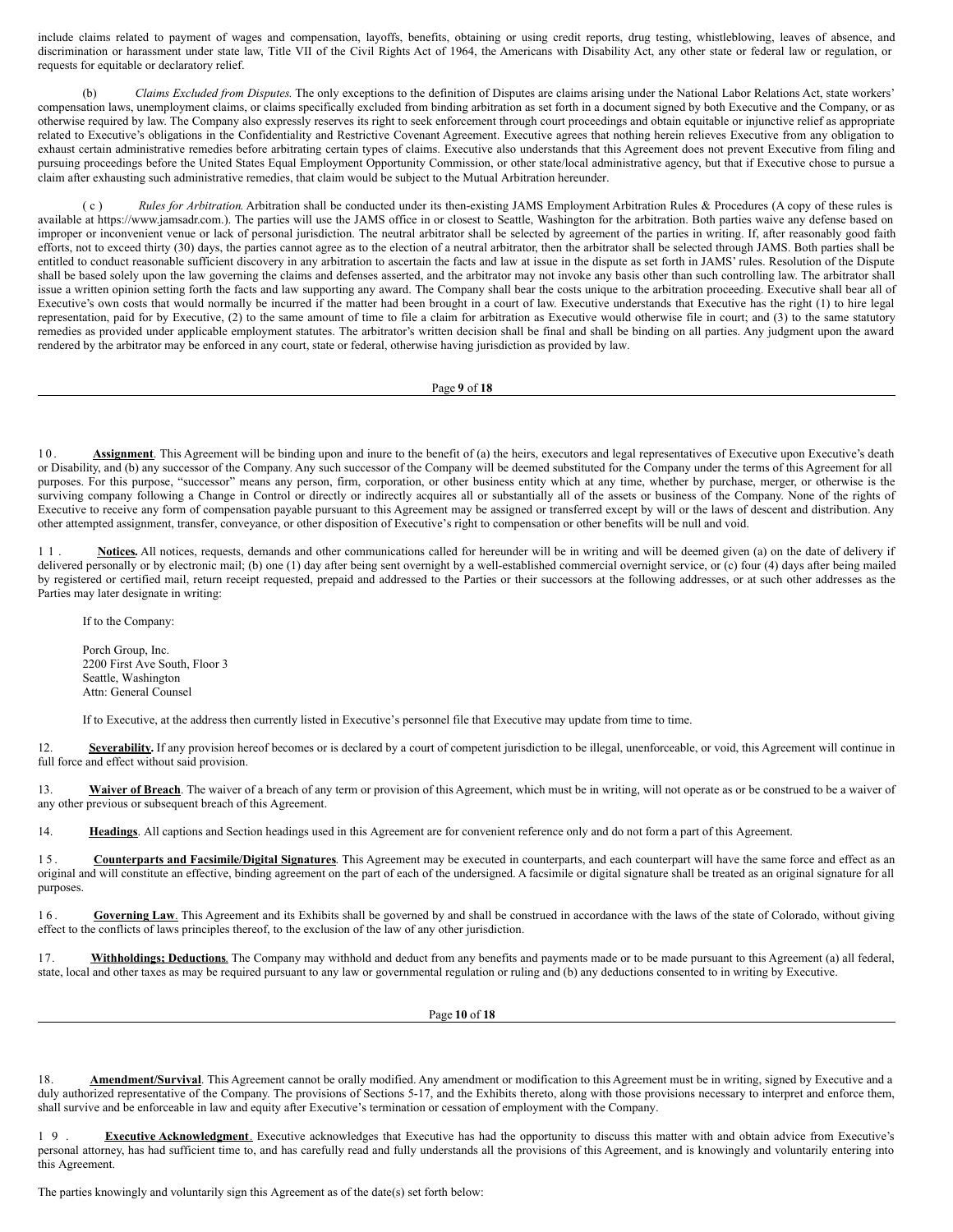| By: | /s/ Matthew Neagle |
|-----|--------------------|
|     | Matthew Neagle     |

Date: February 11, 2022 Date: February 11, 2022

EXECUTIVE **PORCH GROUP, INC.** 

By: /s/ Matthew Cullen Name: Matthew Cullen Title: General Counsel

Page **11** of **18**

## **EXHIBIT A DEFINITIONS**

1. "**Cause"** means one or more of the following events:

Executive's conviction of, or plea of no contest to, a felony, provided, however, that (A) after indictment, the Company may suspend Executive from the rendition of services, but without limiting or modifying in any other way the Company's obligations under this Agreement and (B) Executive's employment shall be immediately reinstated if the indictment is dismissed or otherwise dropped and there is not otherwise grounds to terminate Executive's employment for Cause;

b. Fraud, embezzlement, willful misconduct or malfeasance, gross negligence, or other material dishonesty with respect to the affairs of the Company or any subsidiary or affiliates;

Executive's substantial, willful and continual refusal to perform or gross neglect of the duties, responsibilities or obligations of Executive's position after there has been delivered to Executive a written demand for performance from the Board which describes the basis for the Board's belief that Executive has continued to fail to perform Executive's duties, responsibilities or obligations (other than any such failure resulting from incapacity due to physical or mental illness);

d. Executive's willful failure to cooperate fully with a regulatory investigation or proceeding involving the Company or any of its subsidiaries or affiliates;

e. Material breach of this Agreement (including the Proprietary Confidential Information and Restrictive Covenants Agreement, attached as Exhibit A ("Confidentiality and Restrictive Covenant Agreement");

f. Material breach of fiduciary duty owed to the Company by Executive; or

g. Willful disregard or violation of Company policies and procedures.

2. A "**Change in Control"** shall be deemed to have occurred if:

Any transaction or series of transactions in which any Person becomes the direct or indirect Beneficial Owner, by way of a stock issuance, tender offer, merger, consolidation, other business combination or otherwise, of greater than 50% of the total voting power of the Company's then outstanding securities entitled to vote in the election of directors of the Company ("Company Voting Securities") (including any transaction in which the Company becomes a wholly-owned or majority-owned subsidiary of another corporation); provided, however, that the following acquisitions shall not be deemed to be a Change of Control: (i) acquisitions by the Company or any subsidiary; (ii) acquisitions by any employee benefit plan (or related trust) sponsored or maintained by the Company or any subsidiary; (iii) acquisitions by any underwriter temporarily holding securities pursuant to an offering of such securities; or (iv) any acquisition pursuant to a transaction described in subparagraph (ii) of this definition;

b. Any merger or consolidation or reorganization of the Company other than a merger, consolidation or reorganization (i) immediately following which those individuals who, immediately prior to the consummation of such merger, consolidation or reorganization, constituted the Board, constitute a majority of the board of directors of the Company or the surviving or resulting entity or any parent thereof, (ii) which results in the Company Voting Securities outstanding immediately prior to such merger, consolidation or reorganization continuing to represent (either by remaining outstanding or by being converted into voting securities of the surviving entity or any parent thereof), in combination with the ownership of any trustee or other fiduciary holding securities under an employee benefit plan of the Company or any subsidiary, greater than 50% of the combined voting power of the securities of the Company (or such surviving entity or any parent thereof) outstanding immediately after such merger or consolidation, and (iii) in which no Person is or becomes the Beneficial Owner, directly or indirectly, of securities of the Company (not including in the securities beneficially owned by such Person any securities acquired directly from the Company or its Affiliates) representing 50% or more of the then outstanding Company Voting Securities;

Page **12** of **18**

c. Any transaction or series of transactions in which all or substantially all of the Company's assets are sold;

d. During any 24-month period, individuals who, as of the beginning of such period, constitute the Board (the "Incumbent Directors") cease for any reason to constitute at least a majority of the Board; provided that any Person becoming a director subsequent to the beginning of such period whose election or nomination for election was approved by a vote of at least a majority of the Incumbent Directors then on the Board (either by a specific vote or by approval of the proxy statement of the Company in which such Person is named as a nominee for director, without written objection to such nomination) shall be an Incumbent Director; provided, however, that no individual initially elected or nominated as a director of the Company as a result of an actual or threatened election contest with respect to directors or as a result of any other actual or threatened solicitation of proxies by or on behalf of any Person other than the Board shall be deemed to be an Incumbent Director; provided, that with respect to any nonqualified deferred compensation that becomes payable on account of the Change in Control, the transaction or event described in clause  $(i)$ ,  $(ii)$ ,  $(iii)$  or  $(iv)$  also constitutes a "change in control event," as defined in Treasury Regulation §1.409A-3(i)(5) if required in order for the payment not to violate Section 409A of the Code.

Solely for purposes of this definition of "Change in Control", the following terms shall have the meaning specified: (A) "Affiliate" shall have the meaning set forth in Rule 12b-2 under Section 12 of the Securities Exchange Act of 1934, as amended (the "Exchange Act"); (B) "Beneficial Owner" shall have the meaning set forth in Rule 13d-3 under the Exchange Act, except that a Person shall not be deemed to be the Beneficial Owner of any securities which are reflected on a Schedule 13G; and (C) "Person" shall have the meaning given in Section 3(a)(9) of the Exchange Act, as modified and used in Sections 13(d) and 14(d) thereof, except that such term shall not include (w) the Company or any of its Affiliates; (x) a trustee or other fiduciary holding securities under an employee benefit plan of the Company or any of its Subsidiaries; (y) an underwriter temporarily holding securities pursuant to an offering of such securities; or (z) a corporation owned, directly or indirectly, by the stockholders of the Company in substantially the same proportions as their ownership of stock of the Company.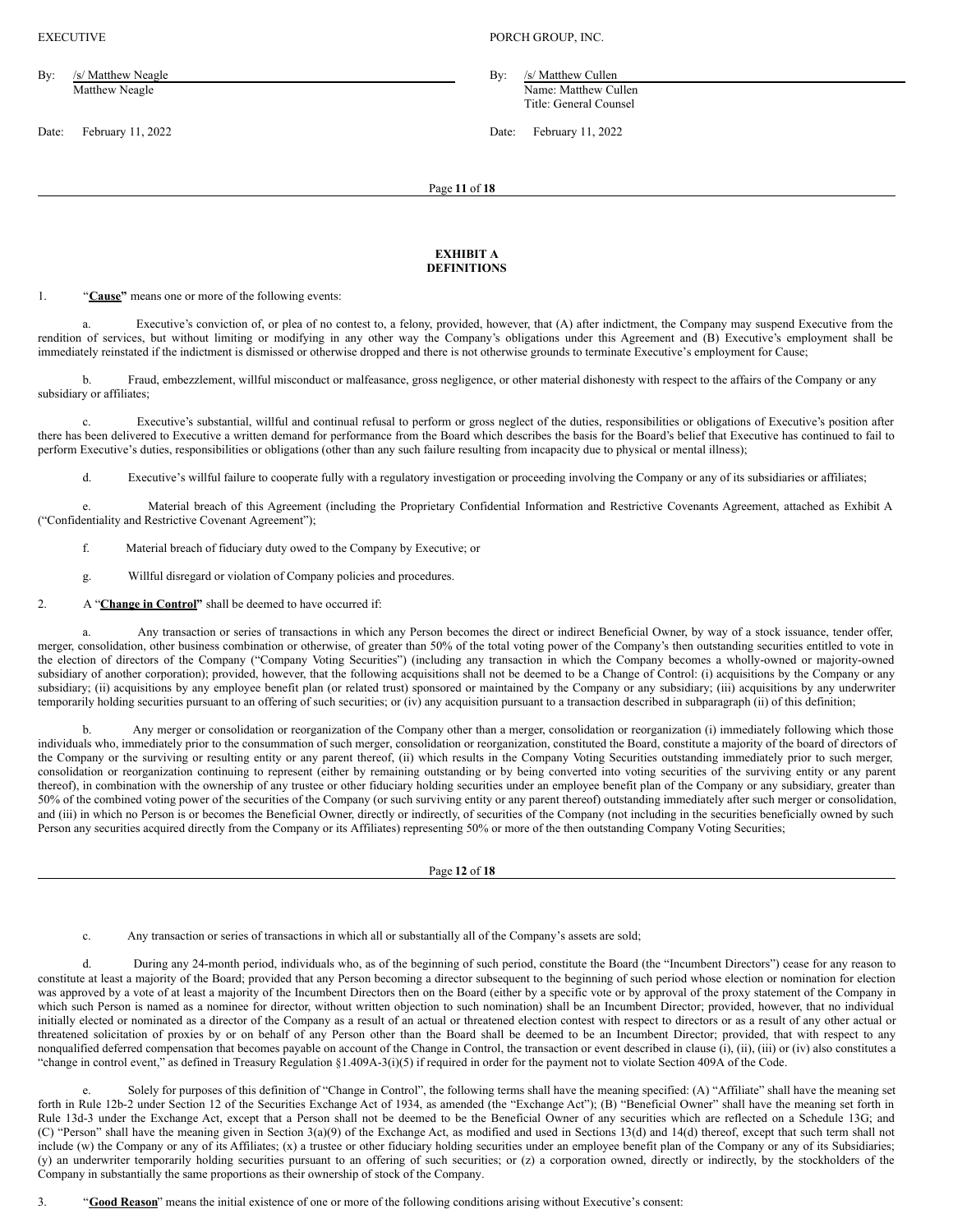a. A material diminution in the amount of Executive's Base Salary or Target Bonus opportunity (unless the Base Salary or Target Bonus opportunity, as applicable, is similarly reduced for other employees of a similar level of authority or title);

b. A material diminution in Executive's authority, duties, or responsibilities, provided, however, that continued employment following a Change in Control with substantially the same duties, authorities, or responsibilities with respect to the Company's business and operations will not constitute "Good Reason" (for example, "Good Reason" does not exist if Executive is employed by the Company or a successor with substantially the same duties, authorities, or responsibilities that Executive had immediately prior to the Change in Control);

c. A material change in the geographic location at which Executive must perform services; or

### Page **13** of **18**

d. A material breach by the Company of any provision of this Agreement or any other compensatory or other material agreement entered into with Executive.

None of the above constitute Good Reason unless Executive first provides the Company with written notice of the event within 30 days of the Executive's knowledge of the event's occurrence and a period of 30 days from such notice to cure such event, and also provided that Executive must terminate employment within 60 days following the end of this cure period and the grounds must not have been cured during that time.

Page **14** of **18**

## **EXHIBIT B**

#### **Proprietary Confidential Information and Restrictive Covenants Agreement ("Confidentiality and Restrictive Covenant Agreement")**

1. Protection of Confidential Information. Executive acknowledges that, during Executive's employment with the Company, Executive will be exposed to confidential and/or proprietary information, know-how, and trade secrets of the Company which are essential to its business and the confidentiality of which is critical to its well-being/ At all times the Executive shall hold in strictest confidence and will not disclose, use, lecture upon or publish any of the Company's Confidential Information and trade secrets, except as such disclosure, use or publication may be required in connection with the Executive's work or unless the Company expressly authorizes such disclosure in writing or it is required by law or in a judicial or administrative proceeding in which event the Executive shall promptly notify the Company of the required disclosure and assist the Company if a determination is made to resist the disclosure.

(a) "*Confidential Information*" means information that qualifies as a trade secret under applicable state or federal law or other information belonging to the Company, whether reduced to writing or in a form from which such information can be obtained, translated or derived into reasonably usable form, that has been provided to employees during their employment with the Company or employees have gained access to while employed by the Company or were developed by employees in the course of their employment with such person(s), that is proprietary and confidential in nature, regardless whether any document is specifically notated as "Confidential Information." Examples include, but are not limited to unpublished financial and revenue reports, business planning and strategy, project bids, forecasting, sales analytics, customer lists, market analysis, client profiles, software designs, information regarding possible sales or acquisitions of facilities, information regarding existing and potential products, marketing and confidential methods of operations of the Company, its subsidiaries or its affiliates and their respective successors, assigns and nominees, as they may exist from time to time and which relate to the then conducted or planned business of the Company, its subsidiaries, its affiliates, or entities with which the Company was or is expected to be affiliated, and other proprietary information.

(b) *Not Included*. For avoidance of doubt, the Company's Confidential Information does not include any information that: (1) is already in the public domain or becomes available to the public through no breach by Executive of this Agreement; (2) is lawfully disclosed to Executive by a third party without any obligations of confidentiality attaching to such disclosure; or (3) is developed by Executive entirely on Executive's own time without the Company's equipment, supplies or facilities and does not relate at the time of conception to the Company's business or actual or demonstrably anticipated research or development of the Company.

(c) *Notice Under Defend Trade Secrets Act*. The federal Defend Trade Secrets Act of 2016 provides that an individual shall not be held criminally or civilly liable under any federal or state trade secret law for the disclosure of a trade secret that is (a) made in confidence to a federal, state, or local government official or to an attorney solely for the purpose of reporting or investigating a suspected violation of law or (b) made in a complaint or other document filed in a lawsuit or other proceeding, if such filing is made under seal. An individual who files a lawsuit for retaliation by an employer for reporting a suspected violation of law may disclose the trade secret to the attorney of the individual and use the trade secret information in the court proceeding, if the individual files any document containing the trade secret under seal and does not disclose the trade secret, except pursuant to court order.

Page **15** of **18**

2. Non-solicitation/Non-competition. Executive acknowledges that the Company, its subsidiaries and its affiliates have expended and shall continue to expend substantial amounts of time, money and effort to develop business strategies, employee, client and customer relationships and goodwill to build an effective organization. Executive agrees that, without the prior written consent of the Company, during Executive's employment and for a period of 12 months immediately following the Executive's separation from the Company, however caused, the Executive shall not

(a) Directly or indirectly, either for or on behalf of Executive or any other person or entity (i) solicit, recruit or hire (or induce or attempt to solicit, recruit, hire or induce) any employee of the Company , its subsidiaries, its affiliates, (or any individual who was a contractor for the Company or any of its subsidiaries and/or affiliates at any time during the six (6) months prior to such act of hiring, solicitation or recruitment) to discontinue employment or engagement with the Company or otherwise interfere or attempt to interfere with the relationships between the Company, its subsidiaries, or its affiliates and its employees and contractors; or (ii) solicit business from any person or entity known by Executive to be a customer or partner of, or a customer or partner who in the 12 month period prior to Executive's termination of employment was in substantive negotiations with the Company or its affiliates or subsidiaries; and

(b) Participate directly or indirectly in any capacity, whether individually, in partnership, jointly, or in conjunction with, or as an employee, agent, representative, partner, member, independent contractor, consultant or otherwise of any Competitive Entity in any geographic area in which the Company, during any time within the last 24 months of employment, provided services or had a material presence or influence, were located.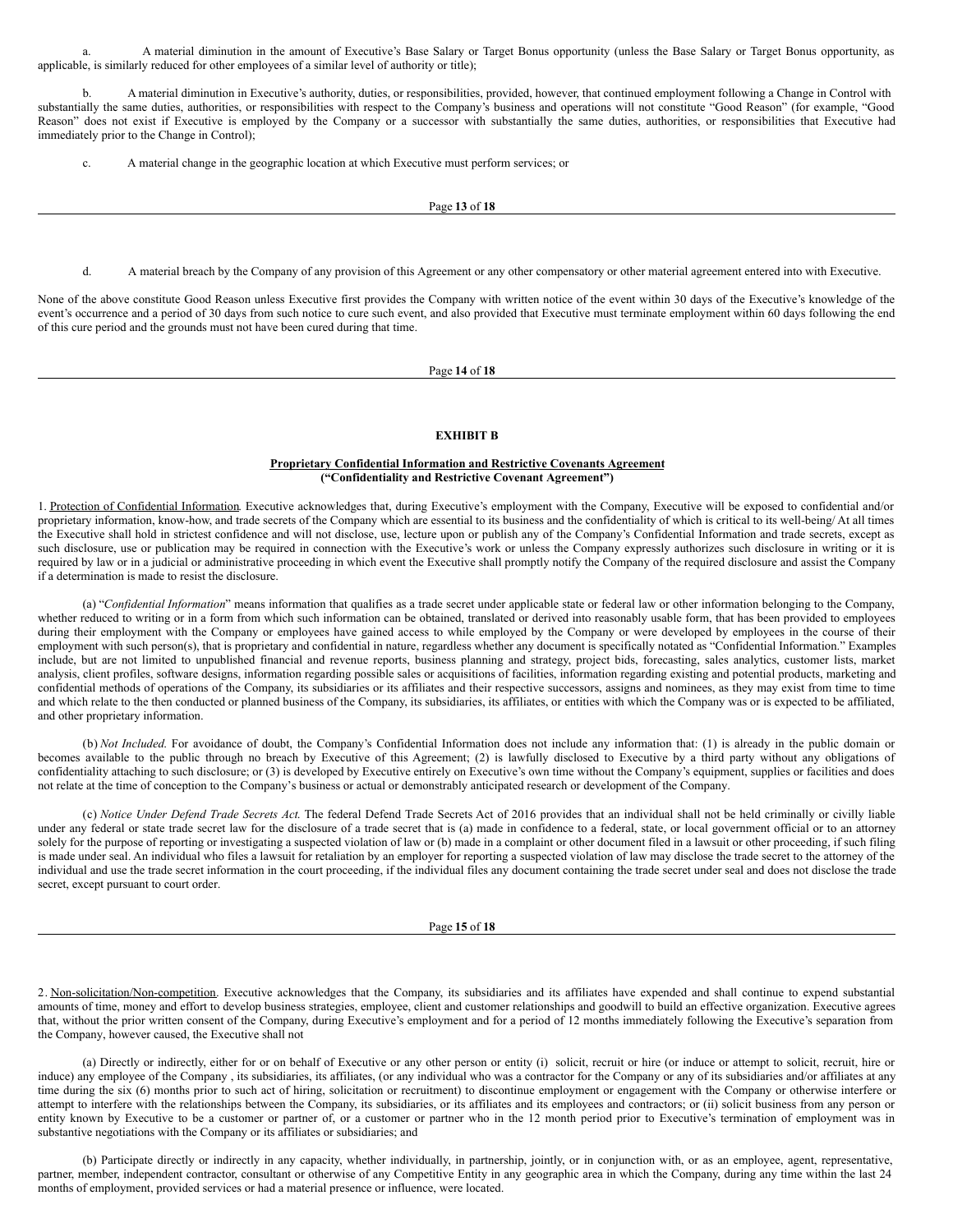(c) "Competitive Entity" for purposes of Section 2 shall mean any entity, business, or person engaged in direct competition with the Company's (including any of its subsidiaries or affiliates with whom Executive has worked with during the 12 months prior to termination time) business, products or services, in the United States, or in any foreign jurisdiction in which the Company provides, or has provided products or services during the Term of this Agreement.

## 3. Assignment of Inventions.

(a) The Company shall be the sole and exclusive owner of, and shall own all right, title and interest (including patent rights, copyrights, trade secret rights, mask work rights, moral rights, sui generis database rights and all other intellectual and industrial property rights of any sort throughout the world) relating to, any and all inventions, works of authorship, domain names, mask works, designs, know-how, ideas, improvements, processes, methods, trade secrets and other information, whether or not patentable or registrable under copyright or similar laws, that Executive solely or jointly makes, conceives, develops or reduces to practice (or cause to be made, conceived, developed or reduced to practice) during the term of Executive's employment with Company (including any of the foregoing that pre-date Executive's execution of this Confidentiality and Restrictive Covenant Agreement) that (i) relate to the business of the Company, (ii) relate to the Company's actual or demonstrably anticipated research or development, (iii) result from any work performed by Executive for the Company, or (iv) are developed using the time, equipment, supplies, facilities or Confidential Information of the Company (collectively "Inventions"). Executive will promptly disclose all Inventions to the Company. To the extent that ownership of the Inventions is not deemed to have vested automatically in the Company under applicable law, Executive hereby assigns and shall assign all of Executive's right, title and interest in such Inventions to the Company, except as provided in the following notice.

Notice: Notwithstanding any provision of this Confidentiality and Restrictive Covenant Agreement to the contrary, this does not obligate Executive to assign any of Executive's rights in an invention for which no equipment, supplies, facilities or trade secret information of the Company was used and which was developed entirely on Executive's own time, unless (a) the invention relates (i) directly to the business of the Company or (ii) to the Company's actual or demonstrably anticipated research or development, or (b) the invention results from any work performed by Executive for the Company. This provision constitutes the written notice and other **requirements of RCW 49.44.140.**

### Page **16** of **18**

(b) Executive agrees to assist the Company in all proper respects (including, but not limited to, the execution of such instruments or documents as the Company may request), at the Company's expense, to further secure the Company's rights in, and to evidence, record and perfect the ownership or assignment of, the Inventions and any intellectual property rights therein and thereto, and to maintain, enforce, and defend any rights specified to be so owned or assigned. Executive further agrees that Executive's obligation to provide such assistance shall continue after the termination of this Agreement. Executive hereby irrevocably designates and appoints the Company as Executive's agent and attorney-in-fact to act for and on Executive's behalf to execute and file any document and to do all other lawfully permitted acts to further the purposes of the foregoing with the same legal force and effect as if executed by Executive. The designation and appointment of the Company and its duly authorized officers and agents as Executive's agent and attorney in fact shall be deemed to be coupled with an interest and therefore irrevocable.

(c) If Executive uses or discloses any all original works of authorship, inventions, developments, improvements, trademarks, designs, domain names, processes, methods, trade secrets or other intellectual property that were made by Executive (solely or jointly) prior to Executive's employment with the Company, that are owned by Executive or in which Executive has an interest, that relate to the Company's actual or proposed business and that are not assigned by Executive to the Company under this Agreement ("Prior Inventions") in the course of Executive's employment or otherwise on behalf of the Company or incorporate any Prior Inventions into any Company property, the Company will have and Executive hereby grants the Company a perpetual, irrevocable, worldwide, royalty-free, non-exclusive, sublicensable right and license to make, have made, modify, use, sell and otherwise exploit such Prior Inventions.

4. Return of Property. Executive agrees that all Confidential Information, created or maintained by Executive, alone or with others, while Executive is employed by Company shall remain at all times its sole property. All materials or documents containing or embodying Confidential Information shall remain the property of the Company, and any such materials or documents will be promptly returned to the Company by the Executive, accompanied by all copies of such documentation, within 10 days after (a) the employment relationship has been terminated, or (b) the delivery of the Company's written request. Executive will not retain any copies or duplicates in any form.

5. Governing law. This Confidentiality and Restricted Covenant Agreement shall be governed by and shall be construed in accordance with the laws of the state of Colorado, without giving effect to the conflicts of laws principles thereof, to the exclusion of the law of any other jurisdiction.

6. Severability. Executive agrees that should a court exercising jurisdiction with respect to this Confidentiality and Restrictive Covenant Agreement find any restriction herein invalid or unenforceable due to unreasonableness, either in period of time, geographical area, or otherwise, then in that event, such restriction will be interpreted and enforced to the maximum extent that such court deems reasonable. If the Company, in its sole discretion, decides to waive a provision of such section, no such waiver will constitute a waiver of any other provision in this Confidentiality and Restrictive Covenant Agreement or any other agreement between Executive and the Company.

### Page **17** of **18**

7. Remedies. Executive agrees that its obligations provided in this Confidentiality and Restricted Covenant Agreement are necessary and reasonable to protect the Company and its business, and each Party expressly agrees that monetary damages would be inadequate to compensate the party disclosing for any breach by of its covenants and agreements set forth herein. Executive also agrees and acknowledges that any such violation or threatened violation will cause irreparable injury to the Company and that, in addition to any other remedies that may be available, in law, in equity or otherwise, the Company shall be entitled to obtain both mandatory and prohibitory injunctive relief against the threatened breach of this Agreement or the continuation of any such breach, without the necessity of proving actual damages. Executive also understands that if Executive breaches their obligations under this Confidentiality and Restricted Covenant Agreement, Executive forfeits any right to any remaining severance payable under the Executive Employment Agreement. Executive further agrees that no bond or other security shall be required in obtaining such equitable relief and Executive hereby consents to the issuance of such injunction and to the ordering of specific performance. This Section 6 shall not be construed to limit the Company from any other relief or damages to which it may be entitled as a result of Executive's breach of any provision of this Exhibit A. If Executive breaches Executive's obligations under Section 2 of this Exhibit A, then the applicable restricted period shall be extended to account for the period during which Executive was determined to be in breach.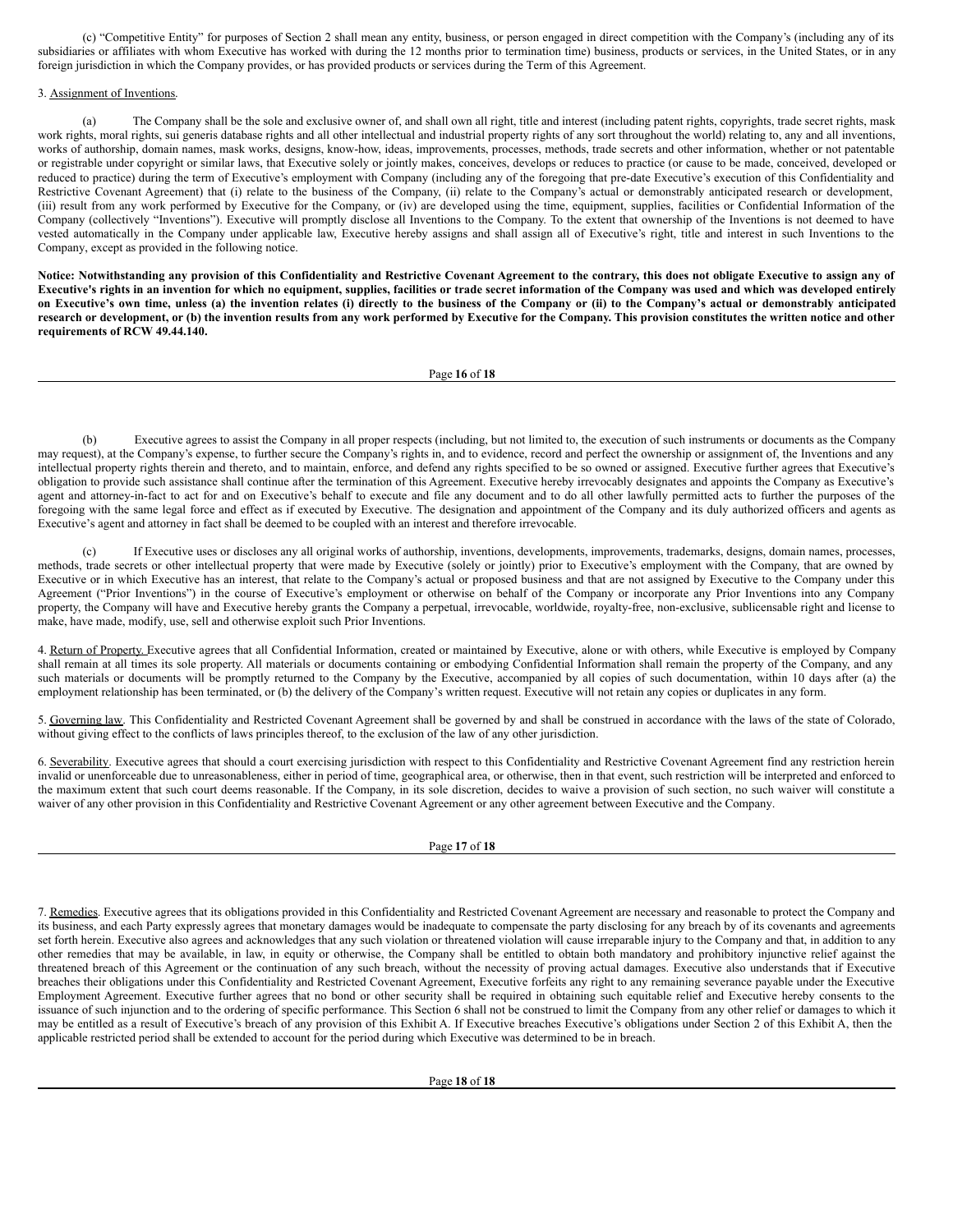## **First Amendment to Offer Letter Agreement**

<span id="page-33-0"></span>This First Amendment to Offer Letter Agreement (the "Amendment") is made and entered into as of February 11, 2022, by and between Porch.com, Inc. (the "Company") and Martin Heimbigner ("Executive" or "you"). Executive and the Company are referred to herein each as a "Party" and, collectively, as the "Parties." Capitalized terms used but not defined herein shall have the meanings given them in the Agreement (defined below).

WHEREAS, the Parties executed an offer letter, effective June 15, 2020 (the "Agreement").

WHEREAS, the Parties have agreed to amend the Agreement as set forth in this Amendment in accordance with Section 19 of the Agreement.

NOW, THEREFORE, in consideration of the mutual promises and covenants contained in this Amendment and the Agreement, and other valuable consideration, the Parties hereby amend the Agreement as set forth below.

- 1. **Agreement Date in Letterhead.** The date of the Agreement on the first page is hereby deleted in its entirety and replaced with "June 15, 2020".
- 2. **Section 3.** The last two sentences of Section 3 of the Agreement are hereby deleted in their entirety and replaced with:

"As discussed more specifically in Section 10 hereof, effective upon conclusion of either a SPAC or IPO, you will be entitled to specified severance upon termination of employment, provided you are not terminated for "Cause" or you terminate for "Good Reason", as those terms are defined in this Agreement."

3. **Section 7 b).** The fifth bullet of Section 7 b) of the Agreement is hereby deleted in its entirety and replaced with:

"Except to the extent provided in Section 10 hereof following the completion of the SPAC or IPO, to receive any bonus, you must be an active employee on the date on which the bonus is paid."

4. **Section 10.** Section 10 of the Agreement is hereby deleted in its entirety and replaced with:

"10. **Separation of Employment**. At separation of employment, you shall be paid the portion of your Base Salary through your last day worked, and no compensation shall be due and owing, unless the conditions of Section 8 hereof or this Section 10 have been met. Effective upon conclusion of either a SPAC or IPO, you will be further entitled to the following severance provided you are not terminated for "Cause" or you terminate for "Good Reason", as those terms are defined in this Agreement:

a) Six (6) months of your then Base Salary, payable in lump sum (net of applicable withholdings) in accordance with the regular payroll practices of the Company and this Agreement;

$$
1 \\
$$

- b) Your bonus(es) shall be:
	- i. Payable in full as earned, if you were employed on the last day of the period from which the amount of bonus was to be determined (for example, a calendar year), regardless of whether such bonus(es) would otherwise be payable following your termination date under Section 7 hereof; and
	- ii. Payable on a pro-rated basis based on the number of days worked, if you were not employed on the last day of the period from which the amount of bonus was to be determined, but were employed for over one half of that period and were on target to meet the trigger for bonus entitlement as of the date of your termination, regardless if the bonus threshold for the applicable period is later not fully met after your termination; and
- c) You hereby agree to provide six (6) months of transition support at your existing rate of pay at the Company's written request (a "Request"), with duties, adjusted reporting lines and hours normally and reasonably consistent with transitioning the duties of a Chief Financial Officer, and in consideration therefor, following the completion of such service (or earlier death or long-term disability during such period), the nonqualified stock options of the Company set forth below shall vest as of the completion of such six month period and be exercisable for 90 days following such completion date but not later than the expiration date of such stock option (or you shall receive an equivalent cash value if and to the extent there are not sufficient outstanding unvested stock options under such awards as of the completion date), subject to any tax withholding requirements under applicable law:

|            | Vesting      |                   | <b>Stock Options To</b> |                       |
|------------|--------------|-------------------|-------------------------|-----------------------|
| Grant      | Commencement | <b>Expiration</b> | Vest Under              |                       |
| Date       | Date         | Date              | Section 10(c)           | <b>Exercise Price</b> |
| 07/29/2020 | 6/15/2020    | 7/28/2030         | $29,360(1)$ \$          | 3.30                  |
| 07/29/2020 | 12/23/2020   | 7/28/2030         | $29,360(1)$ \$          | 3.30                  |

(1) Represents 1/8th of the shares subject to the stock option award.

You may resign at will during the 6-month period to pursue other opportunities but will forfeit the rights to vesting of the non-qualified stock options by that resignation. The Company agrees to terminate you only for "Cause" during the six-month period, as that term is defined in this Agreement, as amended. Upon delivery of any Request, the obligations under Section 10(a) hereunder shall accelerate and become immediately due and payable to Executive per their terms. Nothing in this subsection limits any of Executive's rights or obligations provided elsewhere in the Agreement. Payments and benefits pursuant to this Section 10 shall be subject to your execution of a customary mutual release of claims covering the Company and its affiliates.

# 5. **Section 14**.

a. The phrase "whether within or outside of the United States" in the last line of the second sentence of Section 14 of the Agreement is hereby deleted in its entirety and replaced with "within the United States".